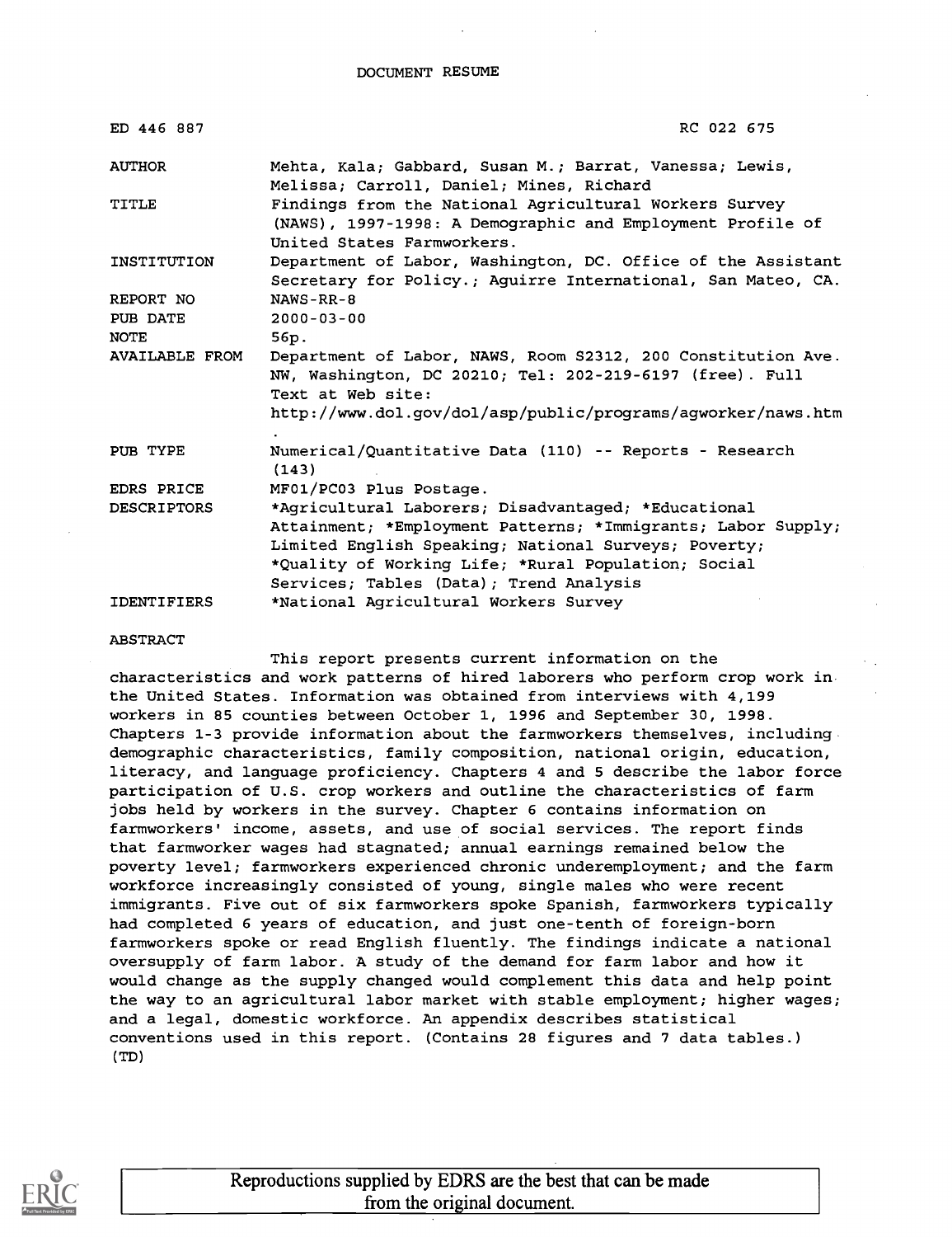ED 446 887

Findings from the National Agricultural Workers Survey (NAWS) 1997-1998

A Demographic and Employment Profile of United States Farmworkers



Research Report No. 8

U.S. Department of Labor Office of the Assistant Secretary for Policy Office of Program Economics

March 2000

U.S. DEPARTMENT OF EDUCATION<br>Office of Educational Research and Improvement Office of Educational Research and Improvement<br>
EDUCATIONAL RESOURCES INFORMATION<br>
CENTER (ERIC)<br>
This document has been reproduced as<br>
received from the person or organization

originating it. Minor changes have been made to improve reproduction quality.

Points of view or opinions stated in this<br>document do not necessarily represent<br>official OERI position or policy.

奶  $\overline{r}$ ဖ  $\sim$  $\sim$  $\bullet$ 

BEST COPY AVAILABLE

**2**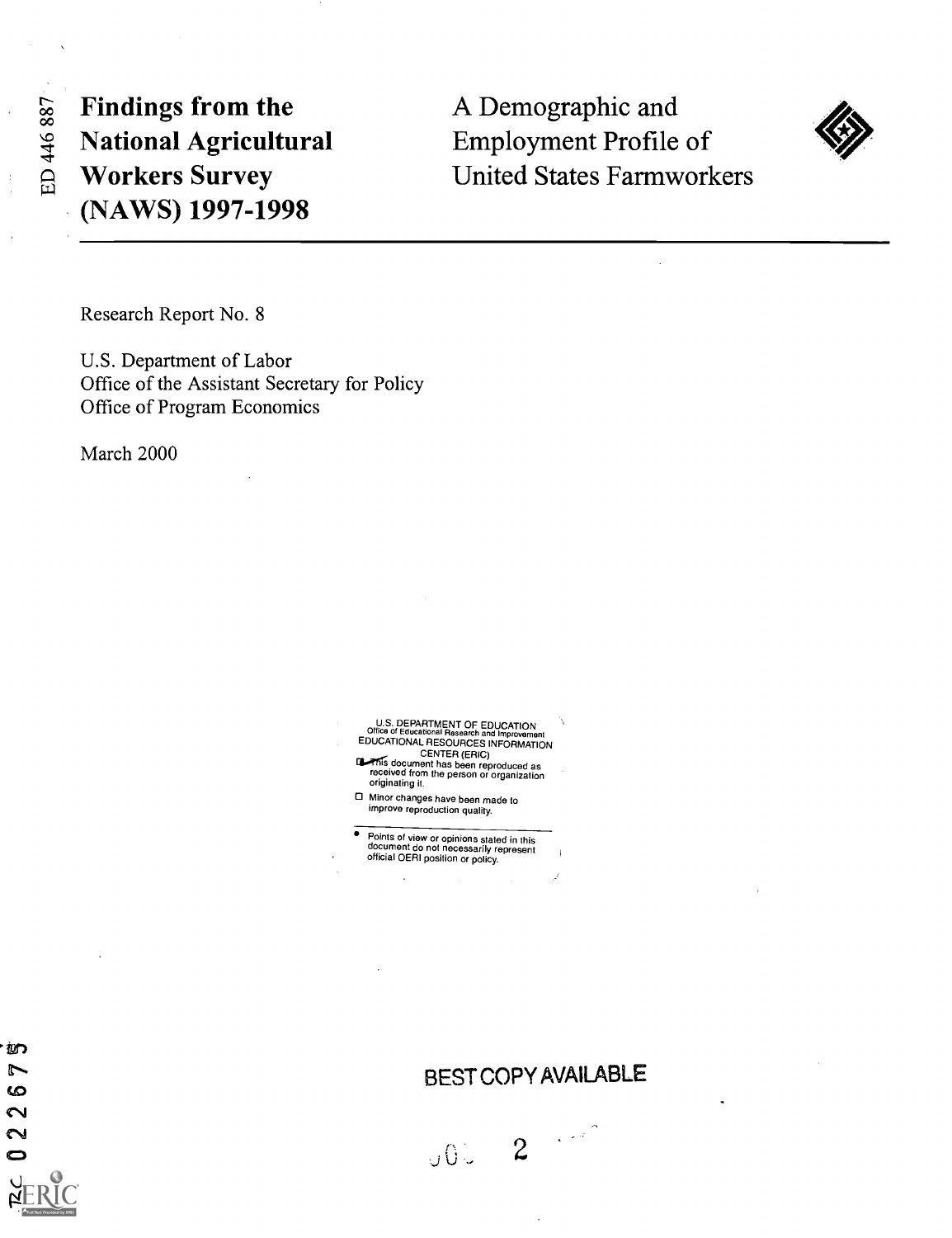Material contained in this publication is in the public domain and may be reproduced, fully or partially, without permission of the Federal Government. Source credit is requested. Permission is required only to reproduce any copyrighted material contained herein.

This material will be made available to deaf and hard of hearing individuals upon request. Voice phone: 202-219-6197 TTY FIRS: 1-800-877-8339



 $\bar{\mathbf{v}}$ 



 $\mathcal{A}^{\mathcal{A}}$ 

 $\hat{\boldsymbol{\beta}}$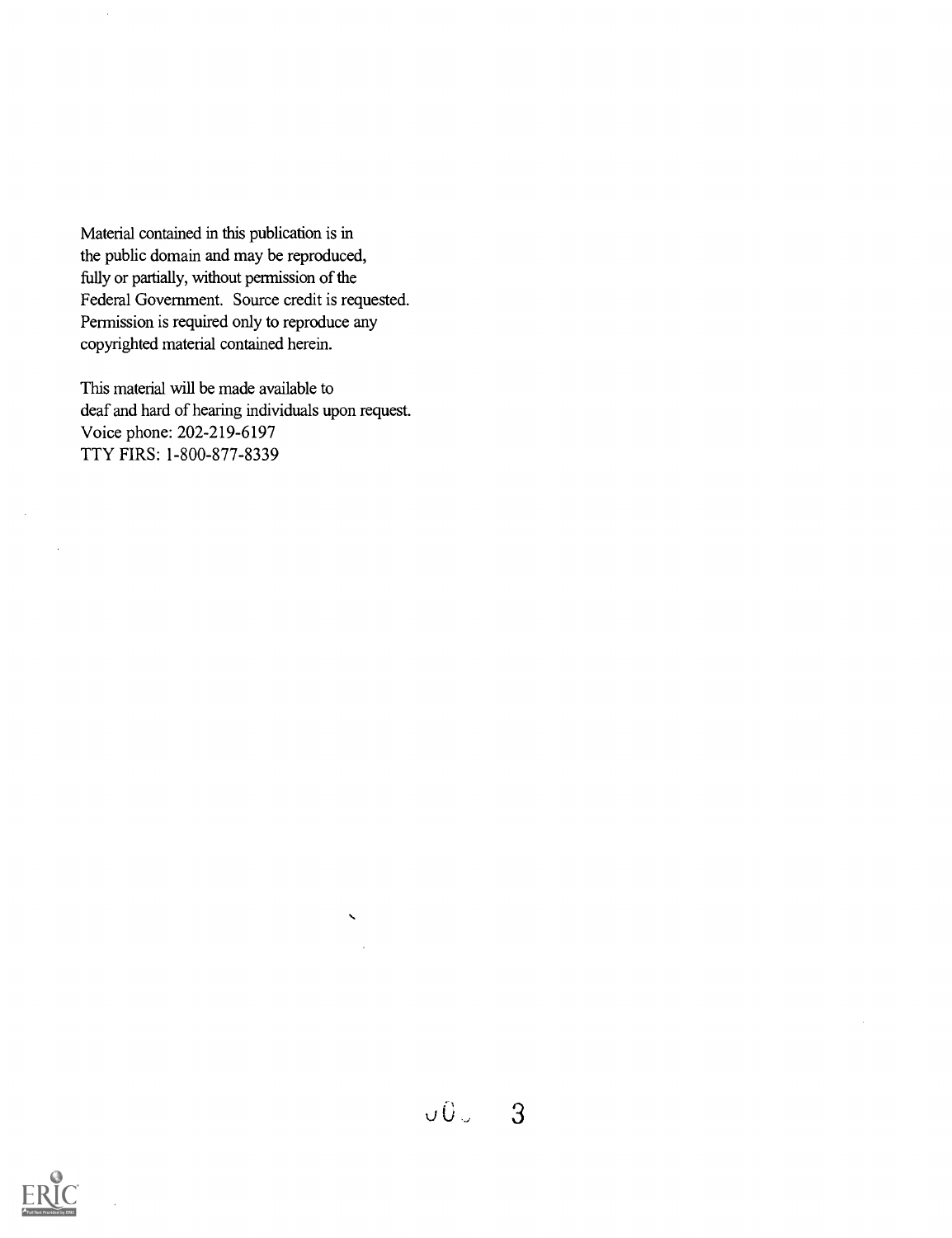# Findings from the National Agricultural Workers Survey (NAWS) 1997-1998

A Demographic and Employment Profile of United States Farmworkers



U.S. DEPARTMENT OF LABOR ALEXIS M. HERMAN, SECRETARY

# OFFICE OF THE ASSISTANT SECRETARY FOR POLICY EDWARD B. MONTGOMERY, ASSISTANT SECRETARY

MARCH 2000

This report was produced through a collaboration of the U.S. Department of Labor, Office of the Assistant Secretary for Policy, and Aguirre International, San Mateo, California.

It was written by:

Kala Mehta, Aguirre International Susan M. Gabbard, Aguirre International Vanessa Barrat, Aguirre International Melissa Lewis, Aguirre International Daniel Carroll, U.S. Department of Labor Richard Mines, U.S. Department of Labor

The authors are grateful to Jorge Nalcamoto and Alberto Sandoval, Aguirre International, for coordinating the field interviews on which the report is based, to 4,199 farmworkers in the United States for graciously participating in interviews during 1997-98, and to their agricultural employers for helping survey staff reach these workers.

The authors are solely responsible for the contents of this report.



 $\cup$ 

4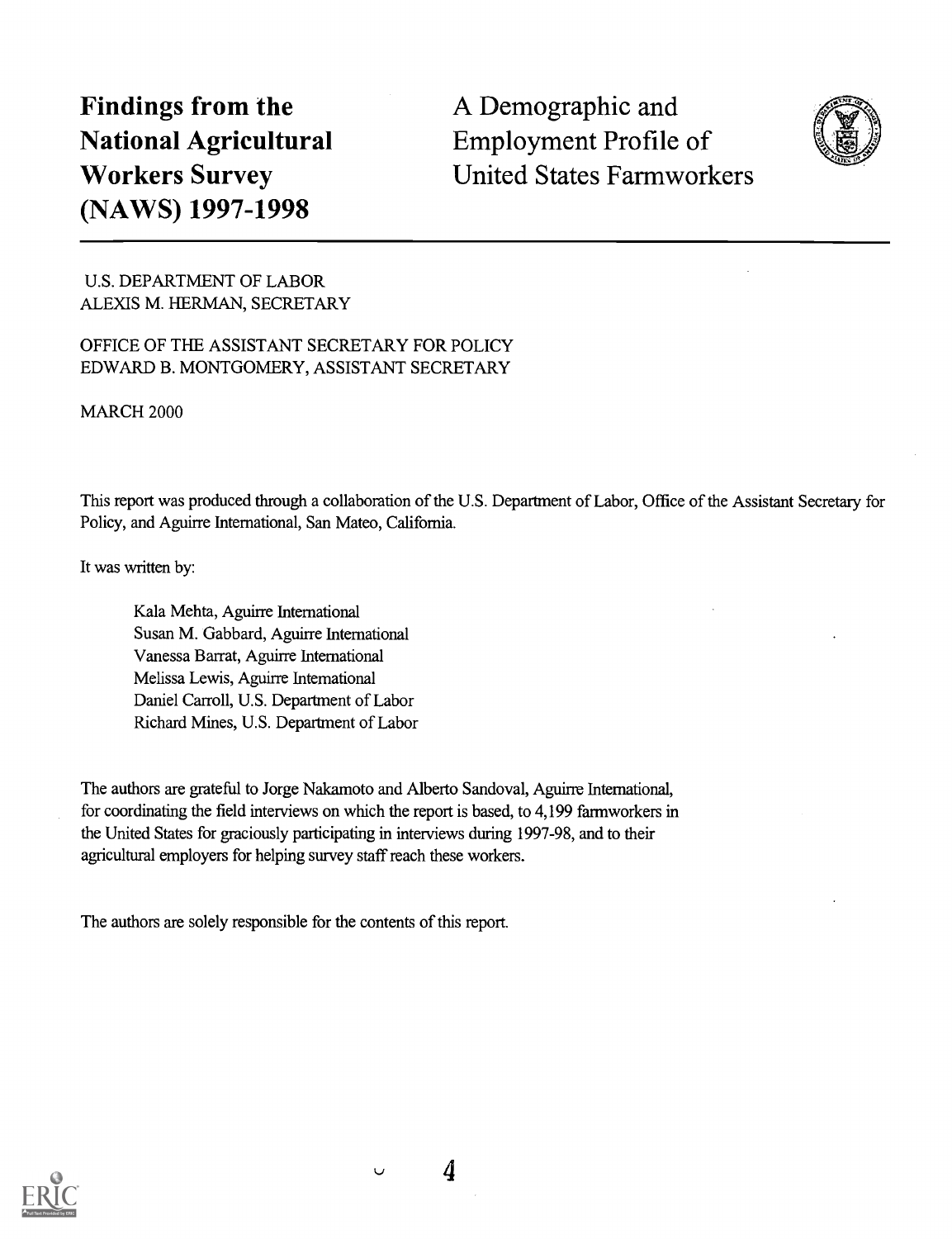| <b>CHAPTER 1: PLACE OF BIRTH AND LENGTH OF STAY IN THE U.S 5</b>     |  |
|----------------------------------------------------------------------|--|
|                                                                      |  |
|                                                                      |  |
| <b>CHAPTER 2: DEMOGRAPHICS, FAMILY AND HOUSEHOLD COMPOSITION9</b>    |  |
|                                                                      |  |
|                                                                      |  |
|                                                                      |  |
| CHAPTER 3: EDUCATION, LITERACY, AND ENGLISH SKILLS 13                |  |
|                                                                      |  |
|                                                                      |  |
|                                                                      |  |
|                                                                      |  |
|                                                                      |  |
|                                                                      |  |
|                                                                      |  |
|                                                                      |  |
|                                                                      |  |
|                                                                      |  |
|                                                                      |  |
|                                                                      |  |
|                                                                      |  |
| <b>CHAPTER 5: CHARACTERISTICS OF FARM JOBS AND FARM CONDITIONS29</b> |  |
|                                                                      |  |
|                                                                      |  |
|                                                                      |  |
|                                                                      |  |
|                                                                      |  |
|                                                                      |  |
|                                                                      |  |

5

 $\downarrow$ 



ł,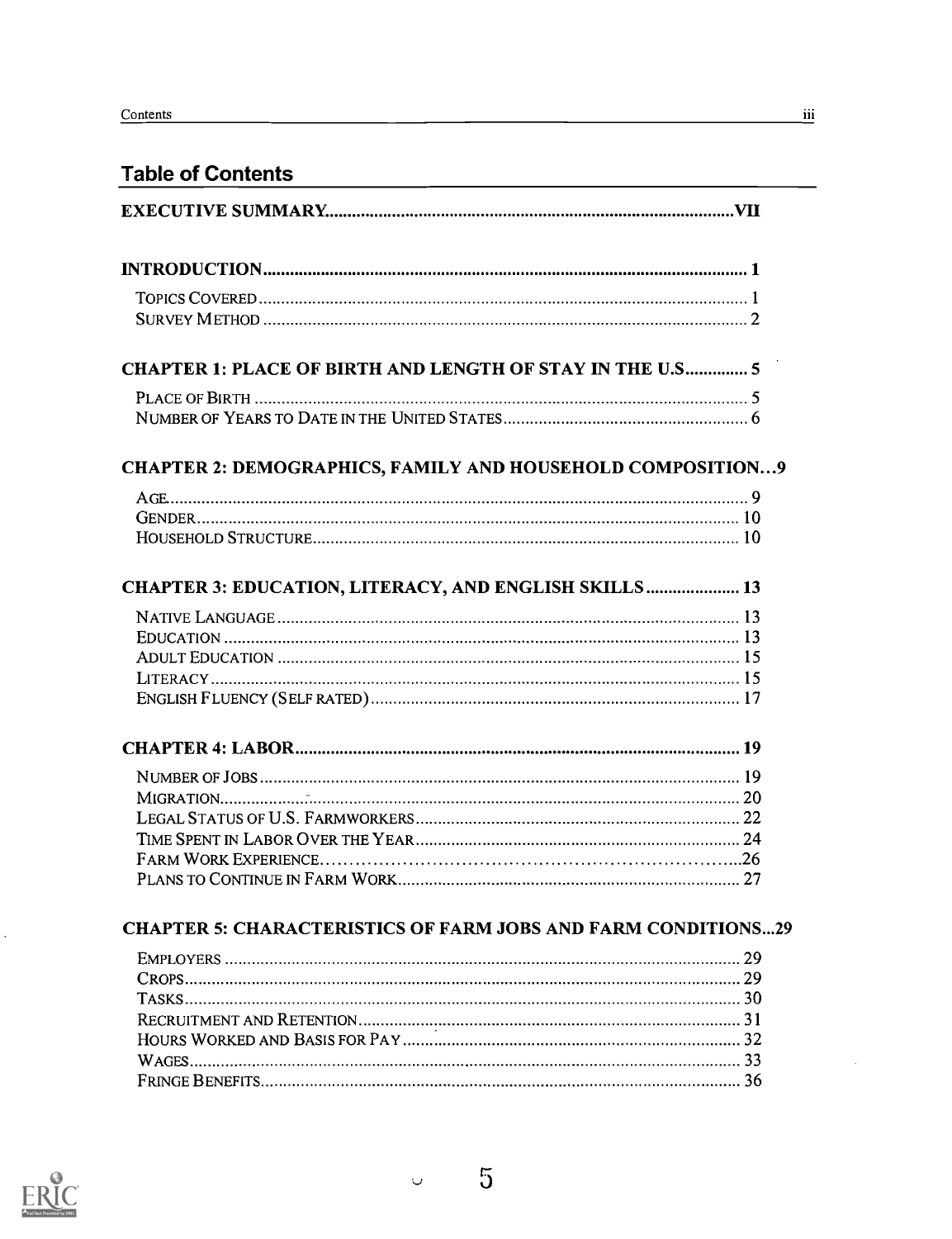$\sim$ 



 $\bar{z}$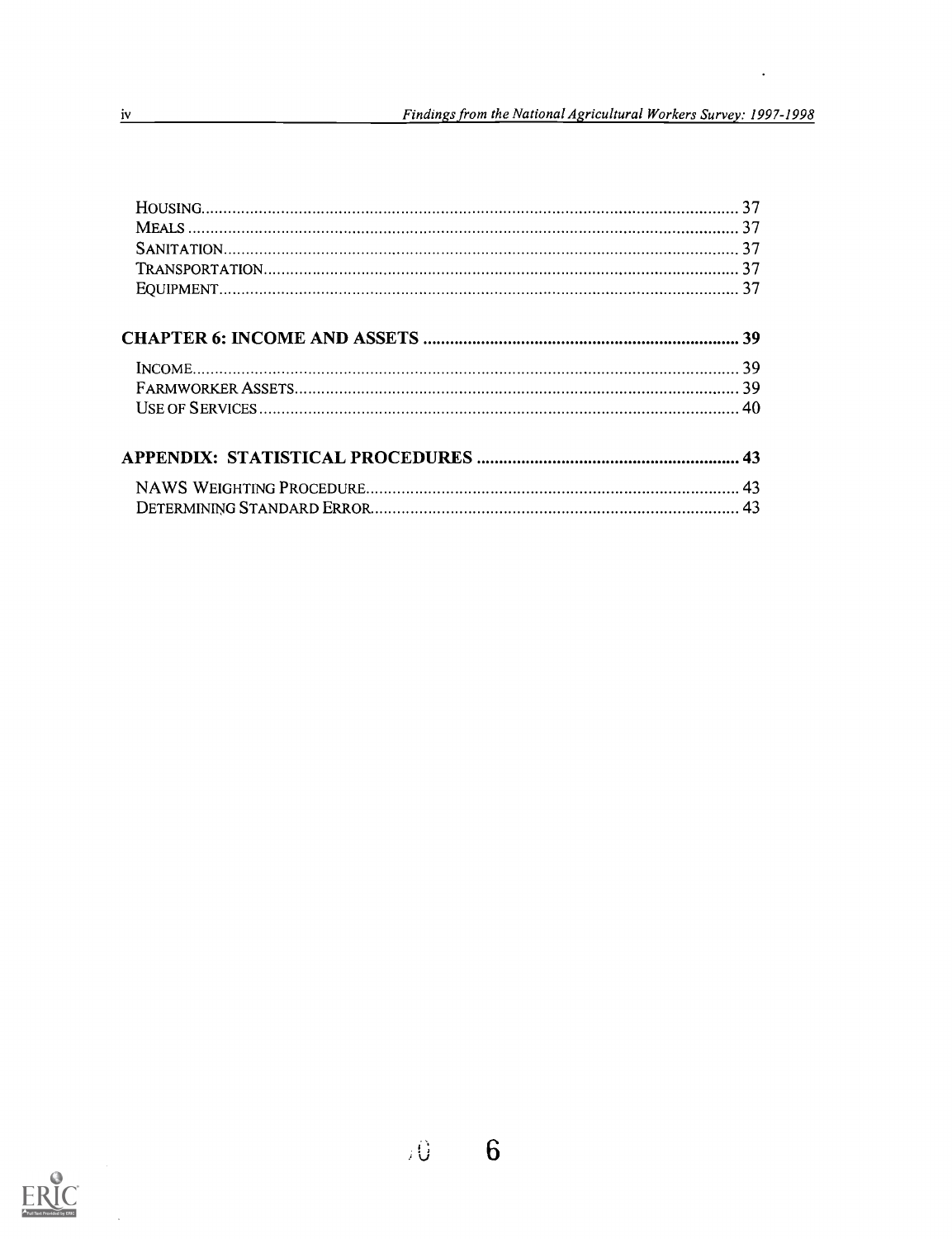$\mathcal{A}^{\mathcal{A}}$ 

# Table of Figures

| Chart 1.  |                                                                               |  |
|-----------|-------------------------------------------------------------------------------|--|
| Chart 2.  |                                                                               |  |
| Chart 3.  |                                                                               |  |
| Chart 4.  |                                                                               |  |
| Chart 5.  |                                                                               |  |
| Chart 6.  | Number of Resident and Non-Resident Children of Farmworker Parents 11         |  |
| Chart 7.  |                                                                               |  |
| Chart 8.  |                                                                               |  |
| Chart 9.  |                                                                               |  |
| Chart 10. |                                                                               |  |
| Chart 11. | U.S. Farmworkers With Fluency in English, by Place of Birth and Ethnicity 17  |  |
| Chart 12. |                                                                               |  |
| Chart 13. |                                                                               |  |
| Table 1.  |                                                                               |  |
| Chart 14. |                                                                               |  |
| Chart 15. |                                                                               |  |
| Chart 16. | Percent Distribution of Farmworkers' Legal Status by Method of Application 23 |  |
| Chart 17. | Time Spent in Farm Work in the Year Prior to Interview by Farmworker          |  |
|           |                                                                               |  |
| Table 2.  | Distribution of Weeks Spent in Various Activities: Three Periods Compared 25  |  |
| Table 3.  |                                                                               |  |
| Table 4.  |                                                                               |  |
| Chart 18. |                                                                               |  |
| Chart 19. |                                                                               |  |
| Chart 20. |                                                                               |  |
| Chart 21. |                                                                               |  |
| Chart 22. |                                                                               |  |
| Table 5.  |                                                                               |  |
|           |                                                                               |  |

 $\hat{\mathcal{A}}$  $\hat{\mathcal{A}}$ 



 $\hat{\mathbf{U}}$  . 7

 $\mathcal{L}_{\mathcal{A}}$ 

J.

 $\mathcal{A}$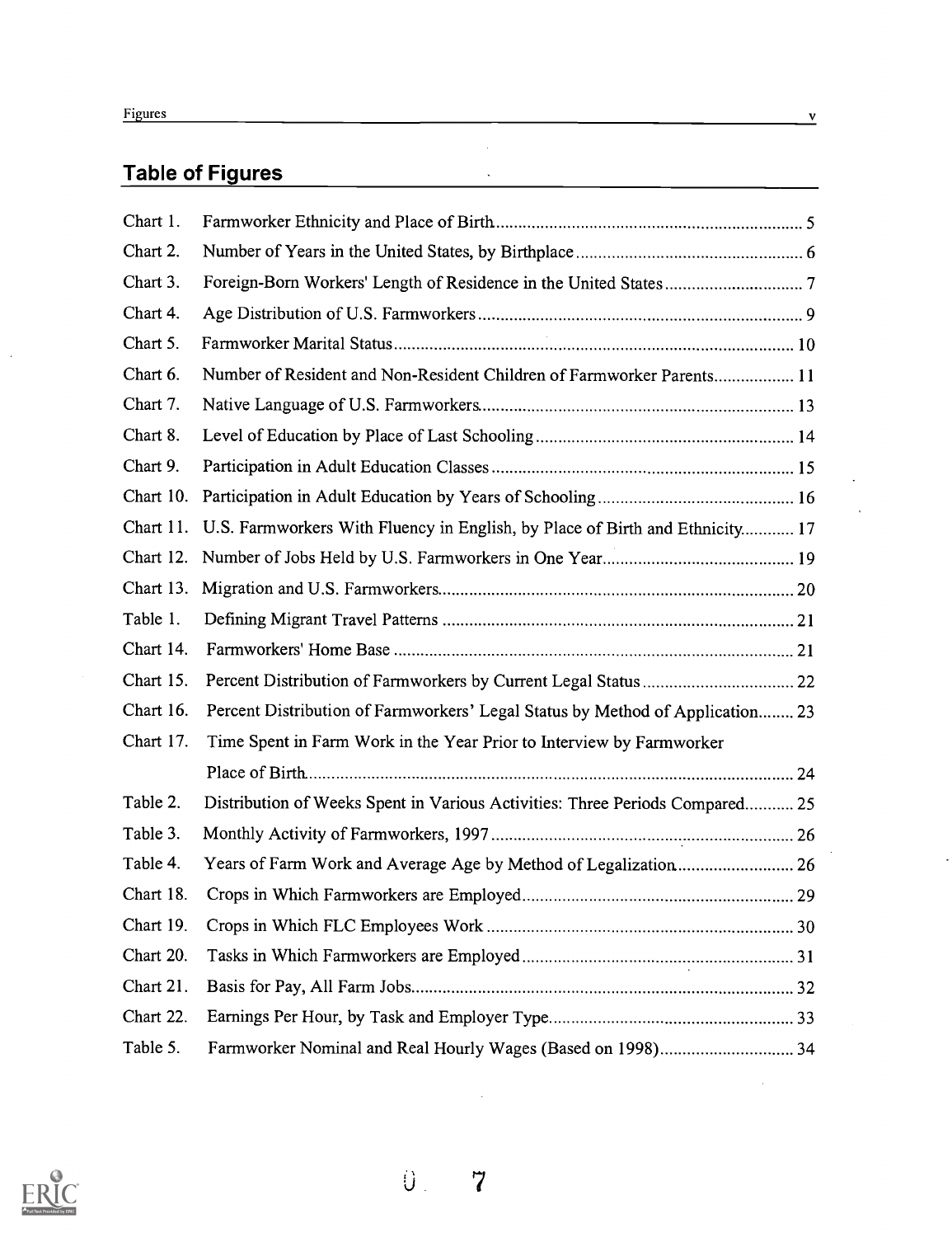$\mathcal{L}^{\text{max}}_{\text{max}}$  ,  $\mathcal{L}^{\text{max}}_{\text{max}}$ 

| Table 6.  | Average Hourly Earnings of Crop Workers and Workers in the Nonfarm Private                |
|-----------|-------------------------------------------------------------------------------------------|
|           |                                                                                           |
|           | Chart 24. Average Hourly Earnings of Crop Workers and Other Workers in the Private Sector |
|           |                                                                                           |
|           | Chart 25. Workers who Report Receiving Fringe Benefits, by Employer Type  36              |
|           |                                                                                           |
| Chart 27. | Households Receiving Payments From "Contribution-Based" Programs  40                      |
|           |                                                                                           |
|           | Table A.1. Means and Standard Errors for Continuous and Dichotomous Variables44           |

 $\label{eq:2.1} \mathcal{L}_{\mathcal{A}}(\mathcal{A}) = \mathcal{L}_{\mathcal{A}}(\mathcal{A}) = \mathcal{L}_{\mathcal{A}}(\mathcal{A})$ 

 $\label{eq:2.1} \mathcal{L}(\mathcal{L}^{\mathcal{L}}_{\mathcal{L}}(\mathcal{L}^{\mathcal{L}}_{\mathcal{L}})) \leq \mathcal{L}(\mathcal{L}^{\mathcal{L}}_{\mathcal{L}}(\mathcal{L}^{\mathcal{L}}_{\mathcal{L}})) \leq \mathcal{L}(\mathcal{L}^{\mathcal{L}}_{\mathcal{L}}(\mathcal{L}^{\mathcal{L}}_{\mathcal{L}}))$ 

 $\label{eq:2.1} \mathcal{L}(\mathcal{L}^{\text{max}}_{\mathcal{L}}(\mathcal{L}^{\text{max}}_{\mathcal{L}}(\mathcal{L}^{\text{max}}_{\mathcal{L}}(\mathcal{L}^{\text{max}}_{\mathcal{L}^{\text{max}}_{\mathcal{L}}(\mathcal{L}^{\text{max}}_{\mathcal{L}^{\text{max}}_{\mathcal{L}^{\text{max}}_{\mathcal{L}^{\text{max}}_{\mathcal{L}^{\text{max}}_{\mathcal{L}^{\text{max}}_{\mathcal{L}^{\text{max}}_{\mathcal{L}^{\text{max}}_{\mathcal{L}^{\text{max}}$ 



 $\mathcal{A}_{\bullet}$ 

 $\hat{\boldsymbol{\beta}}$ 

 $\Delta \sim 10^{-1}$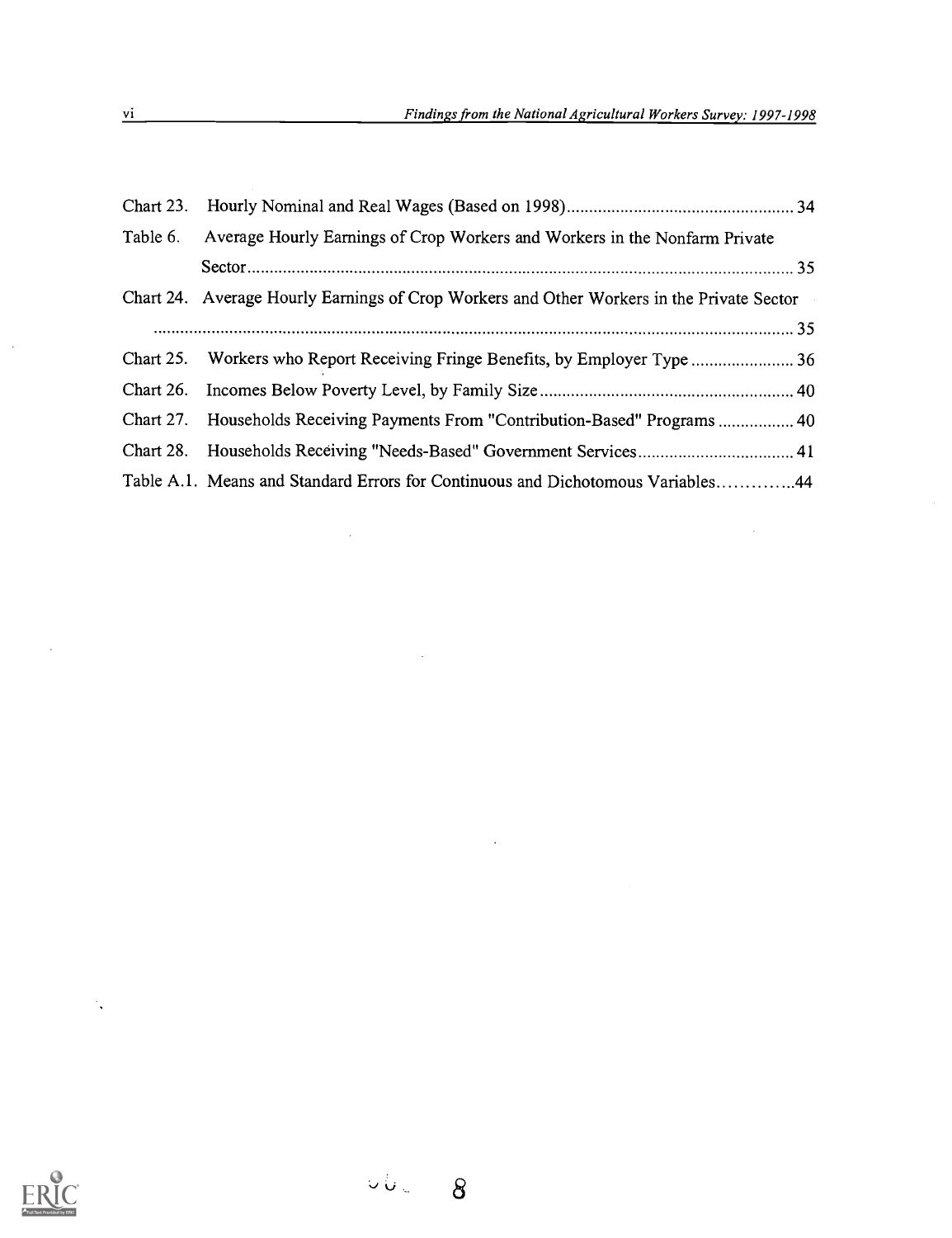# Executive Summary

This is Report Number 8 in a series of publications based on the findings of the National Agricultural Workers Survey (NAWS), a nationwide, random survey on the demographic and employment characteristics of hired crop workers. This report, like those before it, finds that several long-standing trends characterizing the farm labor workforce and the farm labor market continue. It finds that farmworker wages have stagnated, annual earnings remain below the poverty level, farmworkers experience chronic underemployment and that the farm workforce increasingly consists of young, single males who are recent immigrants.

In 1997-98, most farmworkers (60%) held only one farm job per year and the majority (70%) had learned about their current job through informal means, such as through a friend, a relative or a workmate. On average, farmworkers were employed in agriculture for less than half of a year (24 weeks). Even in July, when demand for farm labor peaks in many parts of the country, just over half of the total farm labor workforce held agricultural jobs. On average, farmworkers supplemented their agricultural earnings with five weeks of nonfarm employment in the U.S.

The number of weeks this workforce is employed each year in farm and nonfarm jobs in the U.S. has been declining. Since 1990-92, the average work year in agriculture has decreased from 26 to 24 weeks while the number of weeks in nonagricultural employment has decreased from eight to five. At the time of the 1997-98 interviews, farmworkers had worked, on average, a total of just eight years in agriculture.

Over the period of the 1990's, with a strong economy and greater, increasingly widespread prosperity, farmworker wages have lost ground relative to those of workers in the private, nonfarm sector. Since 1989, the average nominal hourly wage of farmworkers has risen by only 18 percent (from \$5.24 to \$6.18), about one-half of the 32 percent increase for nonagricultural workers. Adjusted for inflation, the average real hourly wage of farmworkers (in 1998 dollars) has dropped from \$6.89 to \$6.18. Consequently, farmworkers have lost 11 percent of their purchasing power over the last decade.

Fifty-two percent of all farmworkers were married, and the majority (61%) had incomes below the poverty level. For the past decade, the median income of individual farmworkers has remained less than \$7,500 per year while that of farmworker families has remained less than \$10,000. Despite the fact that the relative poverty of farmworkers and their families has grown, their use of social services remains low and, for some programs, has even declined. For instance, in both 1994-95 and 1997-98, just 20 percent of all farmworkers reported having received unemployment insurance. Likewise, in both periods, just 10 percent reported receiving benefits from the Women, Infants and Children (WIC) program. Use of Medicaid and food stamps has decreased over time. In 1994-95, 15 percent of all those interviewed reported receiving Medicaid and food stamps versus 13 percent and 10 percent, respectively, in 1997-98.

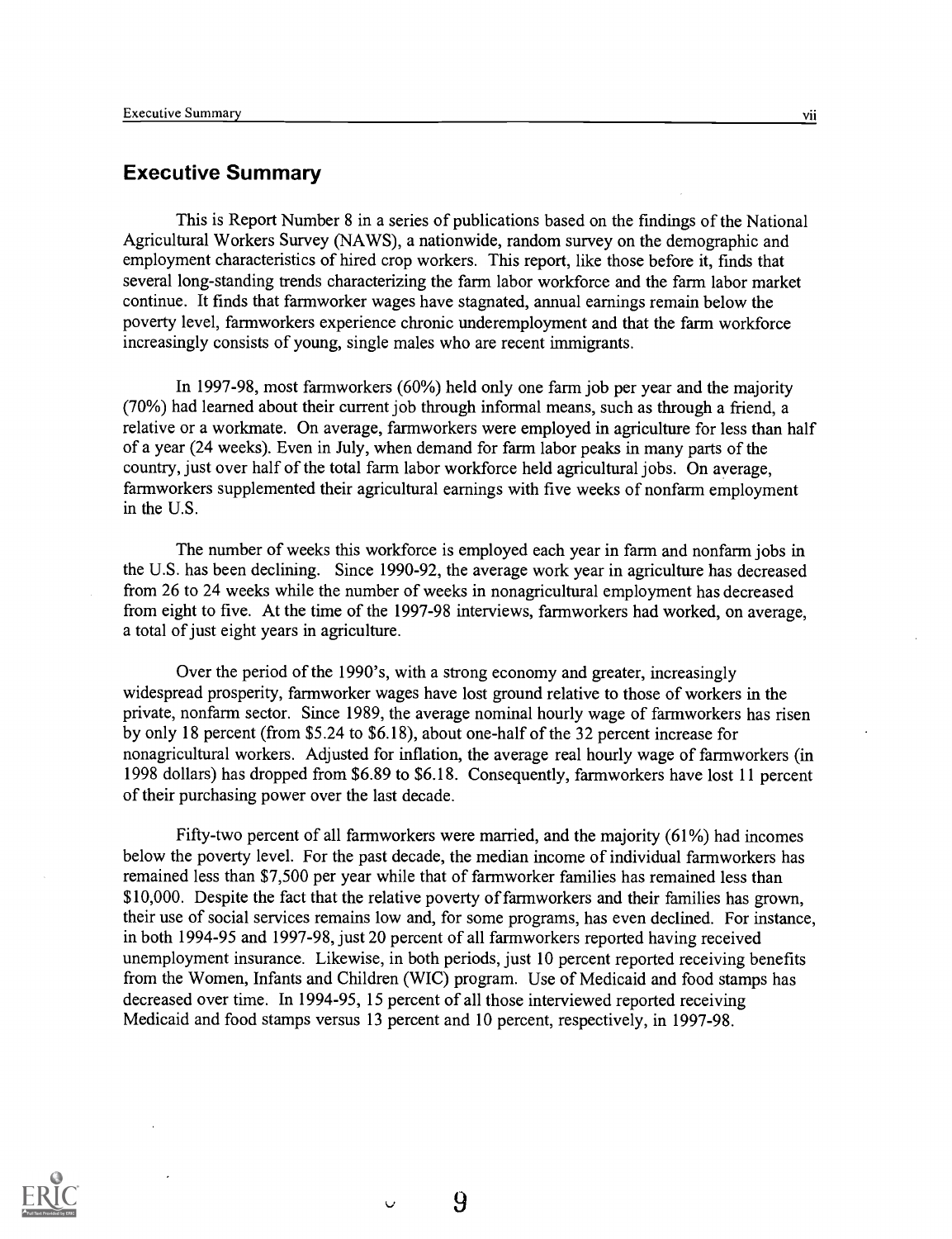Other measures of economic well being indicate that farmworkers are increasingly disadvantaged. In 1994-95, nearly half (49%) of all farmworkers owned a vehicle, a figure that dropped to 44 percent in 1997-98. More workers now rely on employers, contractors, and coworkers for transportation to work. Another large change was in home ownership. In 1994- 95, one third of all farmworkers owned or were buying a home in the U.S. By 1997-98, only half as many (14%) so reported.

These trends are consistent with the finding that a large share of the farm workforce consists of recent immigrants. In 1997-98, 27 percent of all those interviewed had entered the U.S. within the previous two years. Many of these new workers (33%) had no previous experience working in agriculture. Among all farmworkers interviewed in 1997-98, 52 percent lacked work authorization.

NAWS findings of low wages, underemployment, and low annual incomes of U.S. crop workers are indicative of a national oversupply of farm labor. Low annual income, in turn, most likely contributes to the instability that characterizes the agricultural labor market, as farm workers seek jobs paying higher wages and offering more hours of work.

The National Agricultural Workers Survey profiles characteristics of crop workers and their jobs: important components of the supply side of the farm labor market. Labor markets, however, reflect the interaction of labor supply and demand. A study of the demand for farm labor, and how it would likely change as the farm labor supply changed, is beyond the scope of the NAWS. Such a study, however, would complement the farm worker data collected via the NAWS and help point the way to an agricultural labor market that promotes stable employment, higher wages and a legal, domestic workforce.

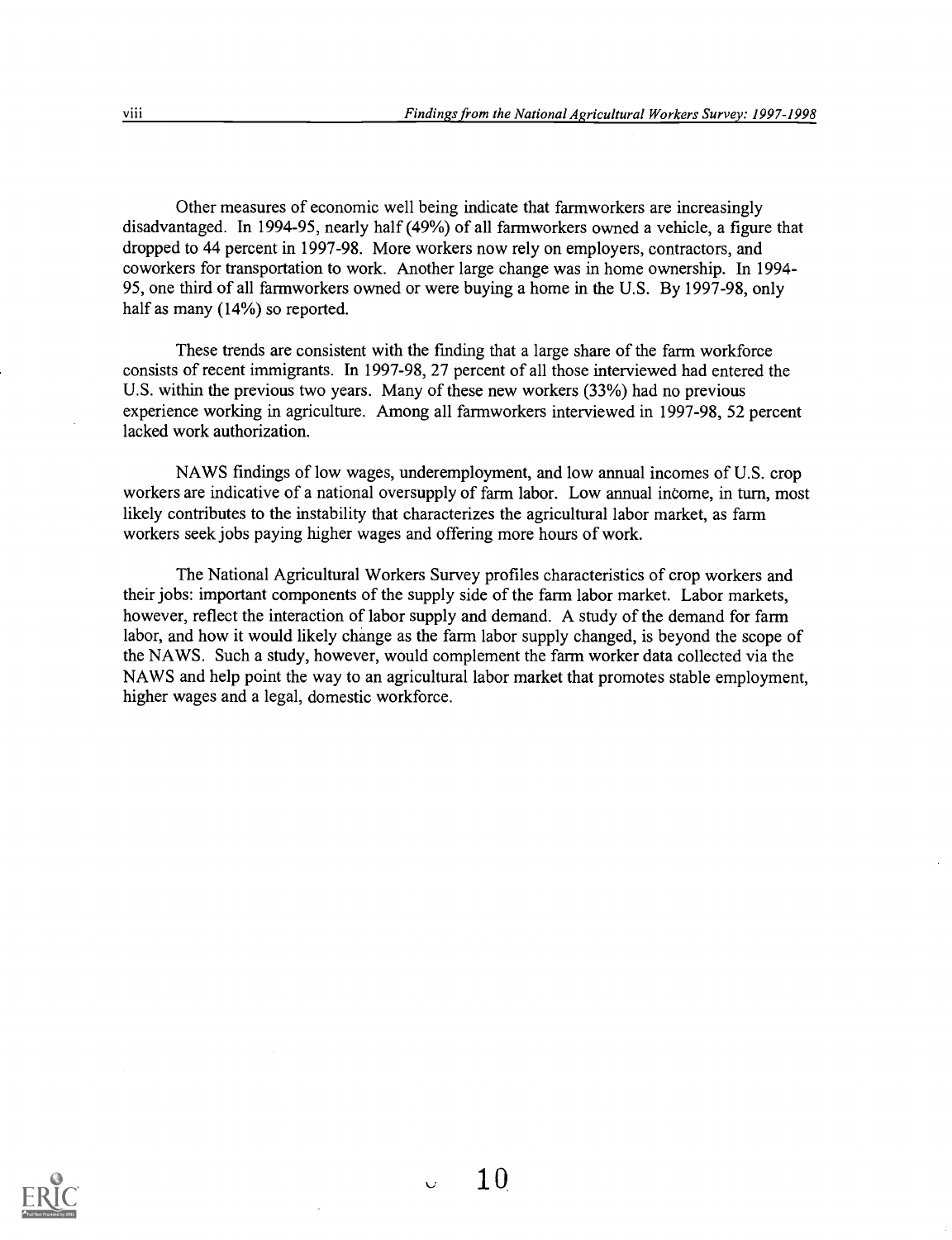# Introduction

Farmworkers in the United States perform numerous important tasks necessary for cultivating and harvesting a large share of the nation's food supply. This report presents current information on the characteristics and work patterns of those who perform crop work in the United States (U.S.). It is intended to provide data for policy makers, researchers, agricultural producers/employers, employer associations, and organizations providing services to farmworkers.

The National Agricultural Workers Survey (NAWS) is a national survey of farmworkers in crop agriculture. The NAWS collects extensive data from this population concerning basic demographics, legal status, education, family size and household composition, wages and working conditions in farm jobs, and participation in the U.S. labor force. Information for this report was obtained from 4,199 interviews with workers in the United States during fiscal years 1997 and 1998.

Initially, the NAWS was commissioned by the Department of Labor (DOL) as part of its response to the Immigration Reform and Control Act of 1986 (IRCA). The original purposes were to monitor turnover of seasonal agricultural service workers in order to identify emerging shortages between 1990 and 1993 and to monitor seasonal agricultural wages and working conditions. Since that time, several other federal agencies have participated in the development of the NAWS questionnaire by contributing questions to assist them in better serving their farmworker constituencies.

The NAWS interviews workers performing crop agriculture.' The definition of crop work by the U.S. Department of Agriculture (USDA) includes "field work" in the vast majority of nursery products, cash grains, and field crops, as well as in all fruits and vegetables. Crop agriculture also includes the production of silage and other animal fodder. The population sampled by NAWS consists of nearly all farmworkers in crop agriculture, including field packers, and supervisors, and even those simultaneously holding nonfarm jobs. However, the sample excludes secretaries and mechanics, and H-2A temporary farmworkers. The NAWS does not sample unemployed agricultural workers.

# Topics Covered

This report is organized into six chapters. Chapters 1 through 3 provide information about the farmworkers, themselves, including demographic characteristics, family composition, national origin, education, and language proficiency.



 $1$  All crops included in Standard Industrial Classification (SIC) code 01.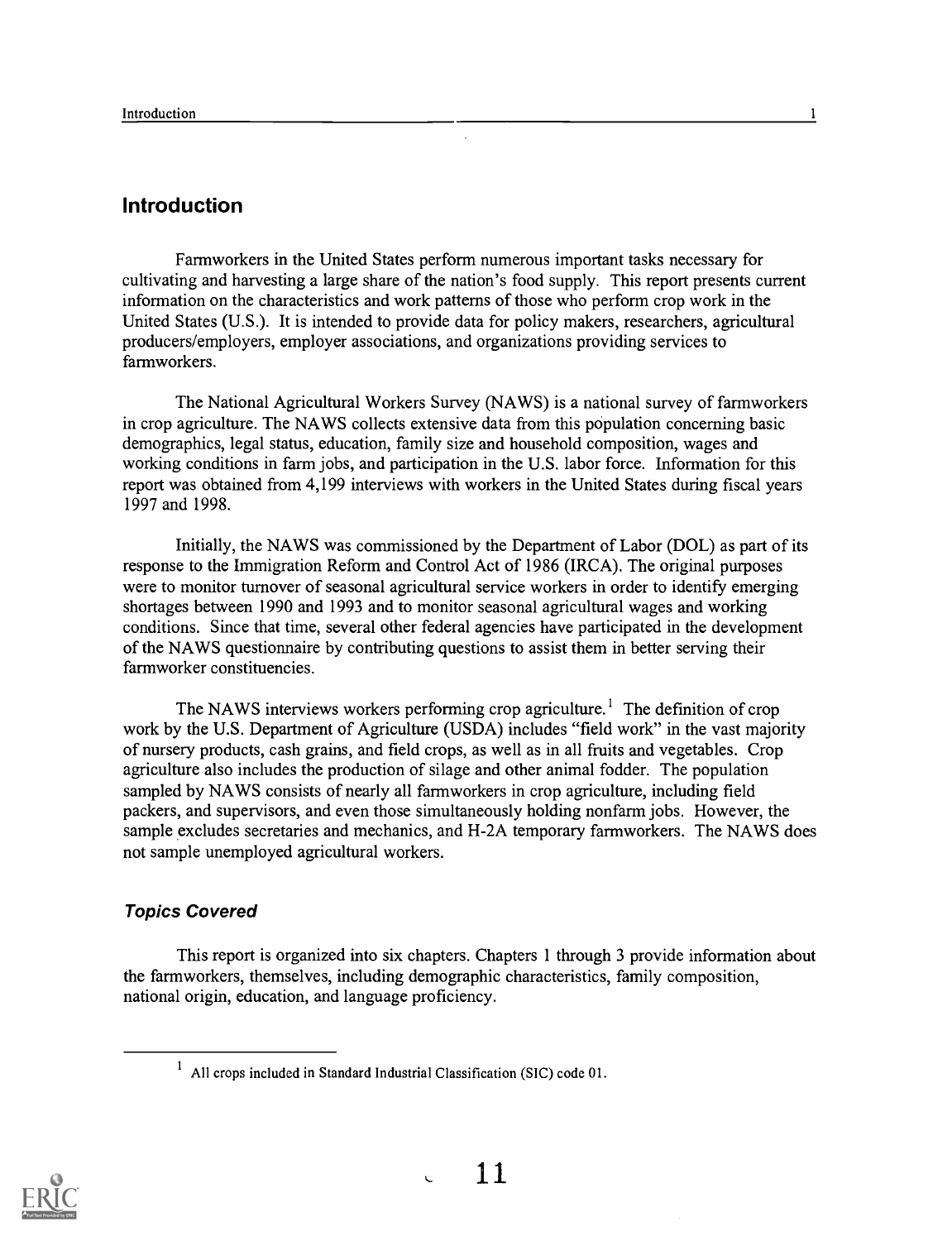Chapters 4 and 5 describe the labor force participation of U.S. crop workers.<sup>2</sup> Chapter 4 gives an overview of worker participation in the farm labor force. Chapter 5 outlines the characteristics of farm jobs held by workers in the survey, including crop and task, weekly hours, wages and benefits, and working conditions.

Chapter 6 contains information on farmworkers' income, assets, and use of social services. It covers personal income, assets in the United States and home country, family poverty status, and use of government and private social services.

The text and figures summarize worker responses to interview questions, in some cases aggregated by important subgroups of the population. An appendix describes statistical conventions followed in analyses throughout this report.

#### Survey Method

During fiscal years 1997 and 1998, the NAWS randomly selected and interviewed more than 2,000 crop workers across the United States each year. The multi-stage sampling procedure is designed to account for seasonal and regional fluctuations in the level of farm employment. The NAWS is designed to obtain a nationally representative sample of crop workers.

Seasonal fluctuations in the agricultural work force are captured by three interviewing cycles lasting 10 to 12 weeks each. Cycles begin in February, June, and October. The number of interviews conducted during a cycle is proportional to the amount of crop activity at that time of the year.

The amount of crop activity during each season of the year is approximated using administrative data from the Bureau of Labor Statistics and the Census of Agriculture. All states in the continental U.S. are divided into 12 regions, aggregated from the 17 agricultural regions used by the USDA. Within these regions, a roster of 47 Crop Reporting Districts (CRD) containing 288 counties was selected. For each cycle, no fewer than two CRD were selected randomly for each region.

Multi-stage sampling is used to choose respondents in each cycle. The number of sites selected is also proportional to the amount of farm work being done during the cycle. The likelihood of a given site being selected varies with the size of its seasonal agricultural payroll. Because some states such as California and Florida have relatively high agricultural payrolls throughout the year, several CRDs in these states are selected for interviews during each cycle. Within each CRD, a county is selected at random. Farm employers within each of the selected counties are chosen randomly from public agency records. Principle among these are unemployment insurance files, Agricultural Commissioners' pesticide registrations, and lists



<sup>2</sup> The terms "farmworker" and "crop worker" are interchangeable in this report.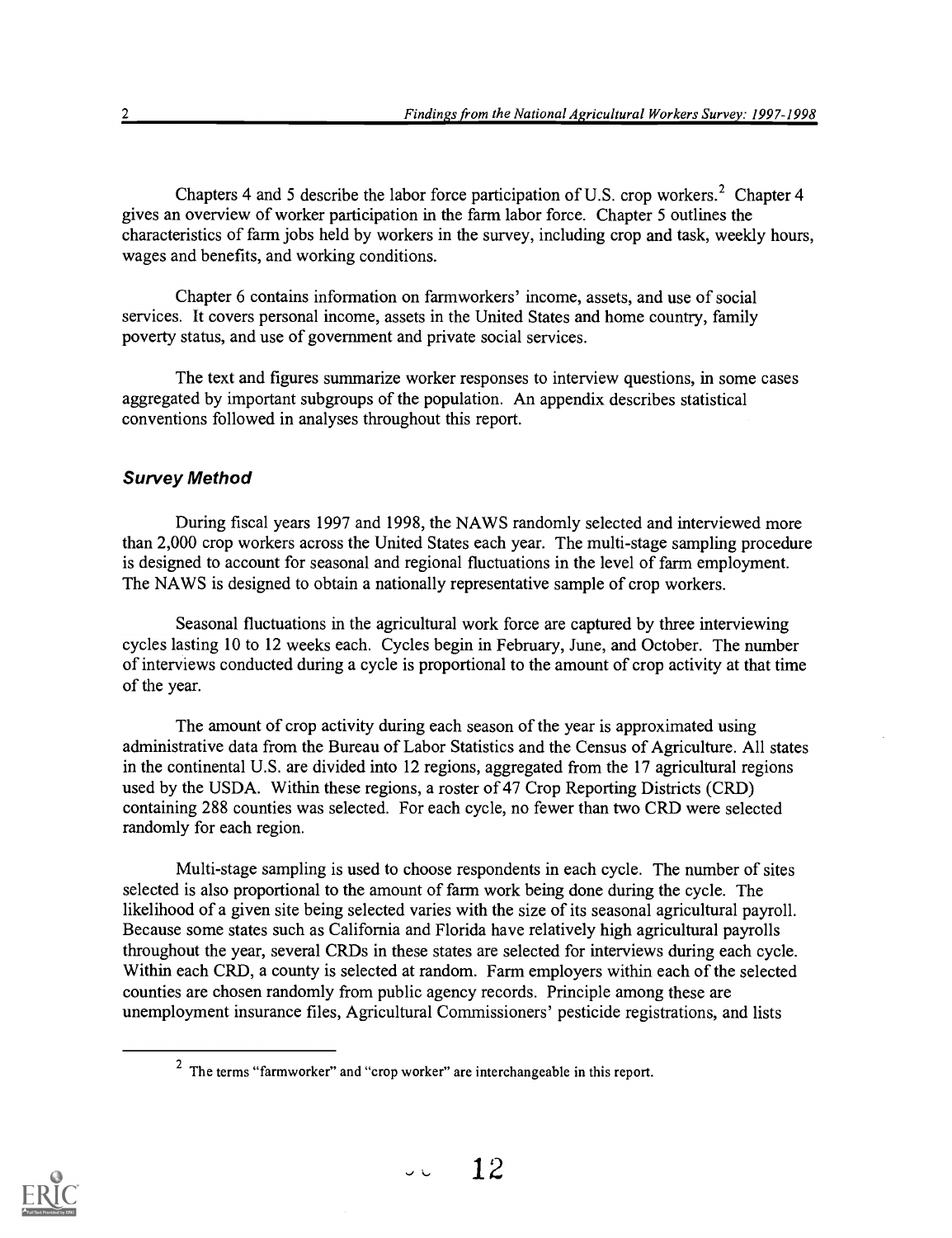maintained by the Bureau of Labor Statistics and various state agencies. The availability of these data varies by state. NAWS staff review and update these lists annually in the field.

Once the sample is drawn, NAWS interviewers contact the selected agricultural employers, explain the purpose of the survey, and obtain access to the work site in order to schedule interviews. Interviewers then go to the farm, ranch, or nursery, explain the purpose of the survey to workers, and ask a random sample of them to participate. Interviews are conducted in the workers' home or at another location of the worker's choice.

The 4,199 personal interviews on which this report is based were conducted in 85 counties between October 1, 1996 and September 30, 1998.

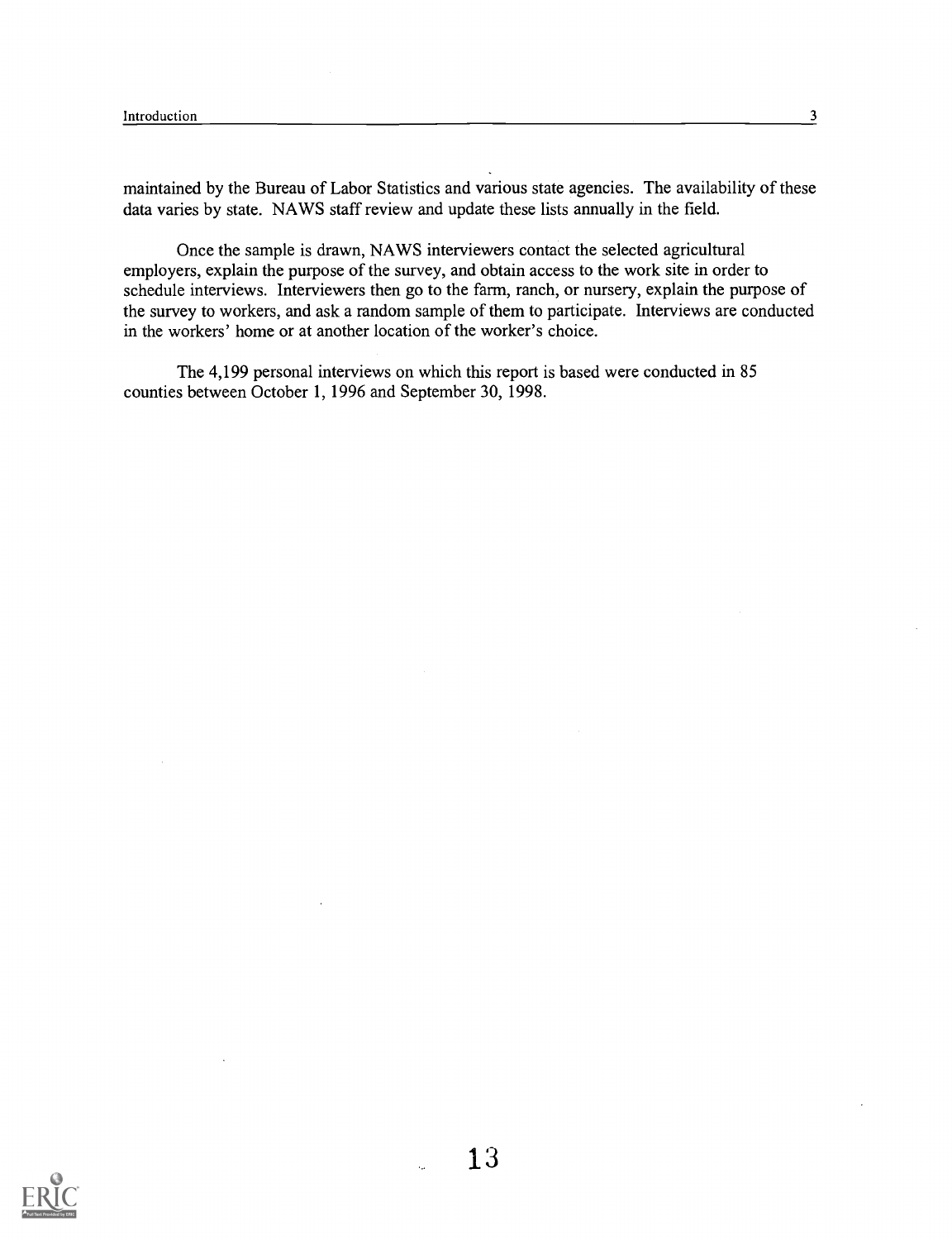# Chapter 1: Place of Birth and Length of Stay in the U.S.

### Summary of Findings

- > 81 percent of all farmworkers in 1997-98 were foreign-born
- > 77 percent of all farmworkers were Mexican-Born
- $\triangleright$  A disproportionate share of foreign-born farmworkers had either immigrated within the previous two years or had resided in the U.S. for more than 15 years.



#### Chart 1. Farmworker Ethnicity and Place of Birth

#### Place of Birth

Eighty-one percent of all farmworkers were foreign-born. The vast majority of the foreign-born (95%) were from Mexico, comprising three quarters of the farm workforce in 1997- 98. The remainder were from other parts of Latin America (2%), Asia (1%), and other countries (1%).



Li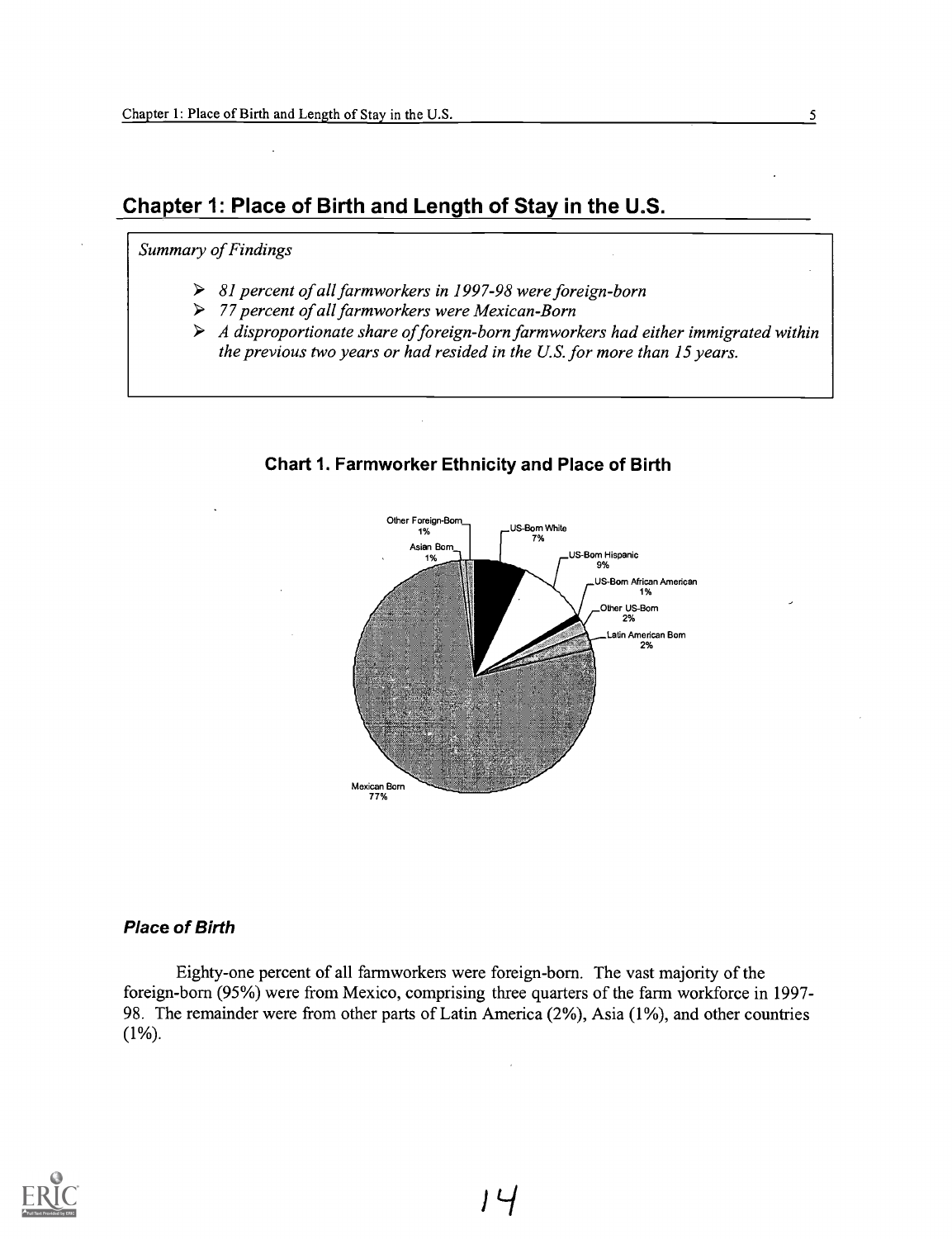About 19 percent of all farmworkers were U.S.-born. U.S.-born Whites accounted for just 7 percent of all farmworkers, while U.S.-born Hispanics, African Americans and others made up the remaining 12 percent (see Chart 1).

#### Number of Years to Date in the United States

Foreign-born farmworkers had spent an average of 10 years in the United States at the time of the interview. This figure largely reflects the experience of the dominant group, the Mexican-born. By comparison, Central Americans averaged 6 years and Southeast Asians 8 years in the U.S. In contrast, smaller groups such as Asians, Pacific Islanders, and South American individuals typically had been in the U.S. more than 10 years (see Chart 2).



Chart 2. Number of Years in the United States, by Birthplace

In 1997-98, the foreign-born farm workforce was dominated by two main groups: newcomers who had arrived in the United States within the last two years, and those who had resided in the U.S. for fifteen years or more. Newcomers accounted for one-third, and those resident 15 years or more another quarter of the foreign-born workforce (see Chart 3).

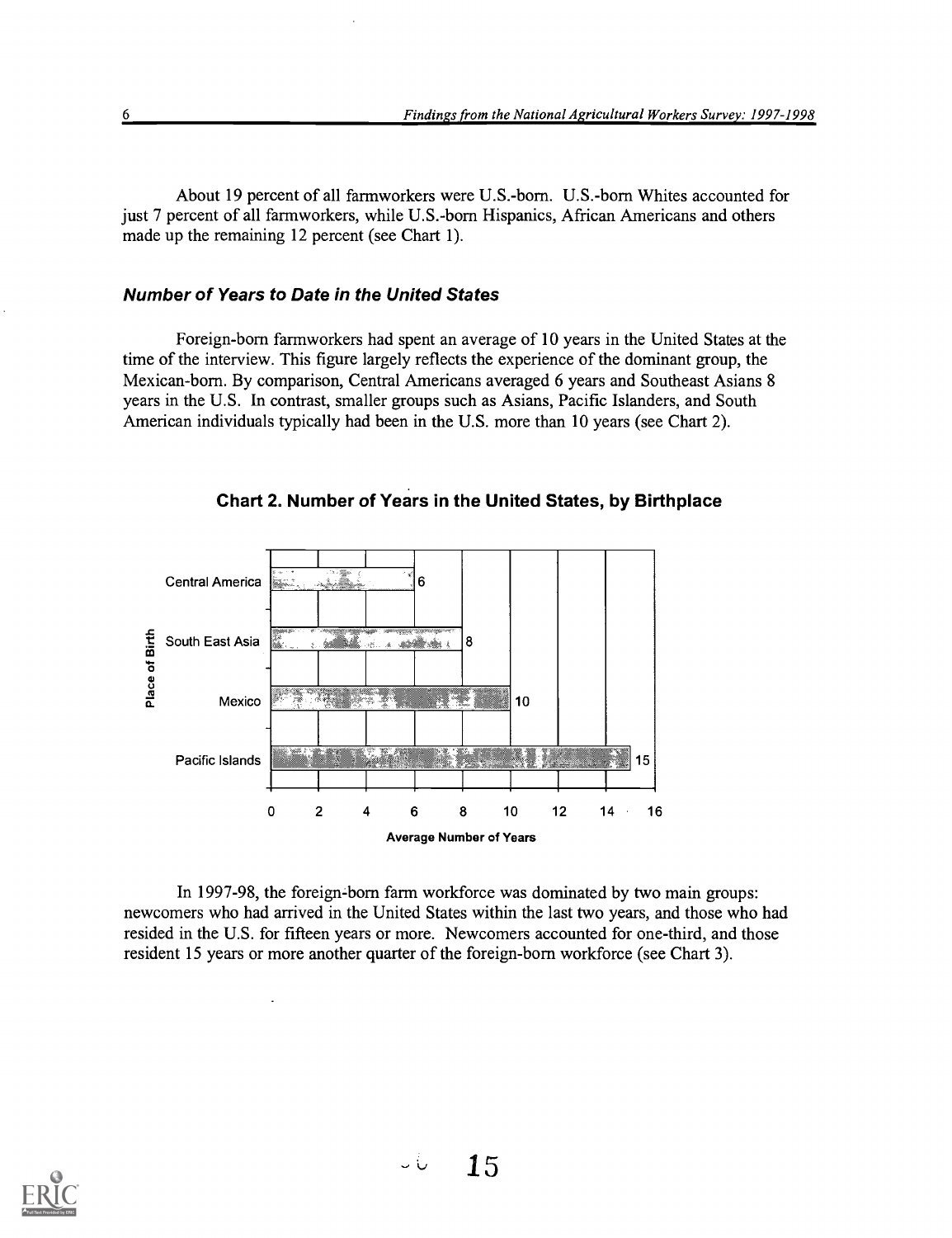



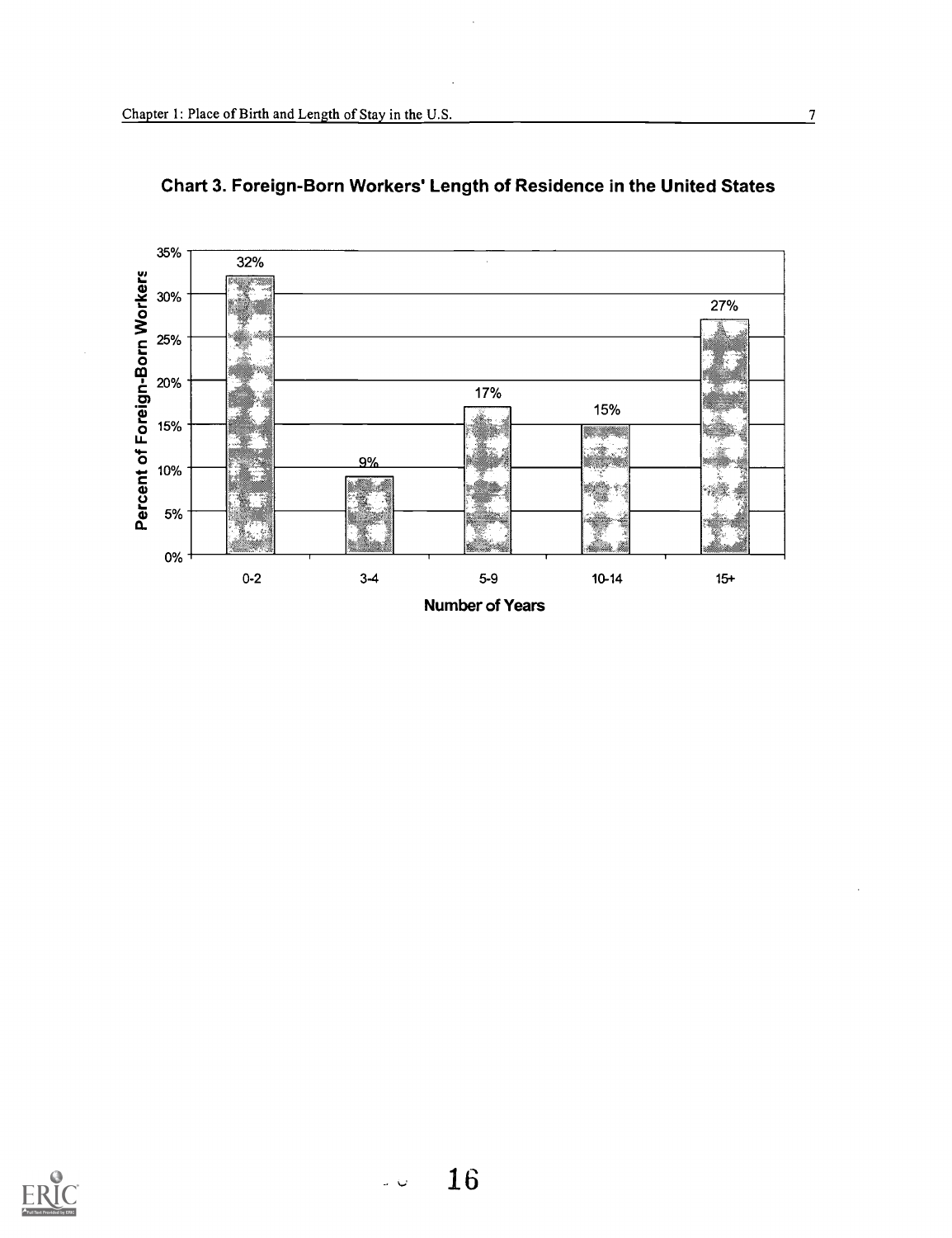# Chapter 2: Demographics, Family and Household Composition

#### Summary of Findings

- $\triangleright$  Farmworkers are young: their average age is 31, and half of all farmworkers are under 29 years of age.
- $\triangleright$  Eighty percent of farmworkers are men.
- $\triangleright$  One-half of all farmworkers are married, and slightly less than one-half are parents.
- $\triangleright$  Among farmworker parents, half are not accompanied by their children.

#### Age

Chart 4. Age Distribution of U.S. Farmworkers



As might be expected in a physically intense occupation, the farmworker population was relatively young. Approximately 79 percent of all farmworkers were between the ages of 18 and 44. Six percent were between the ages of 14 and 17, and 15 percent were 45 and above (see Chart 4). The median age of all farmworkers was 29.

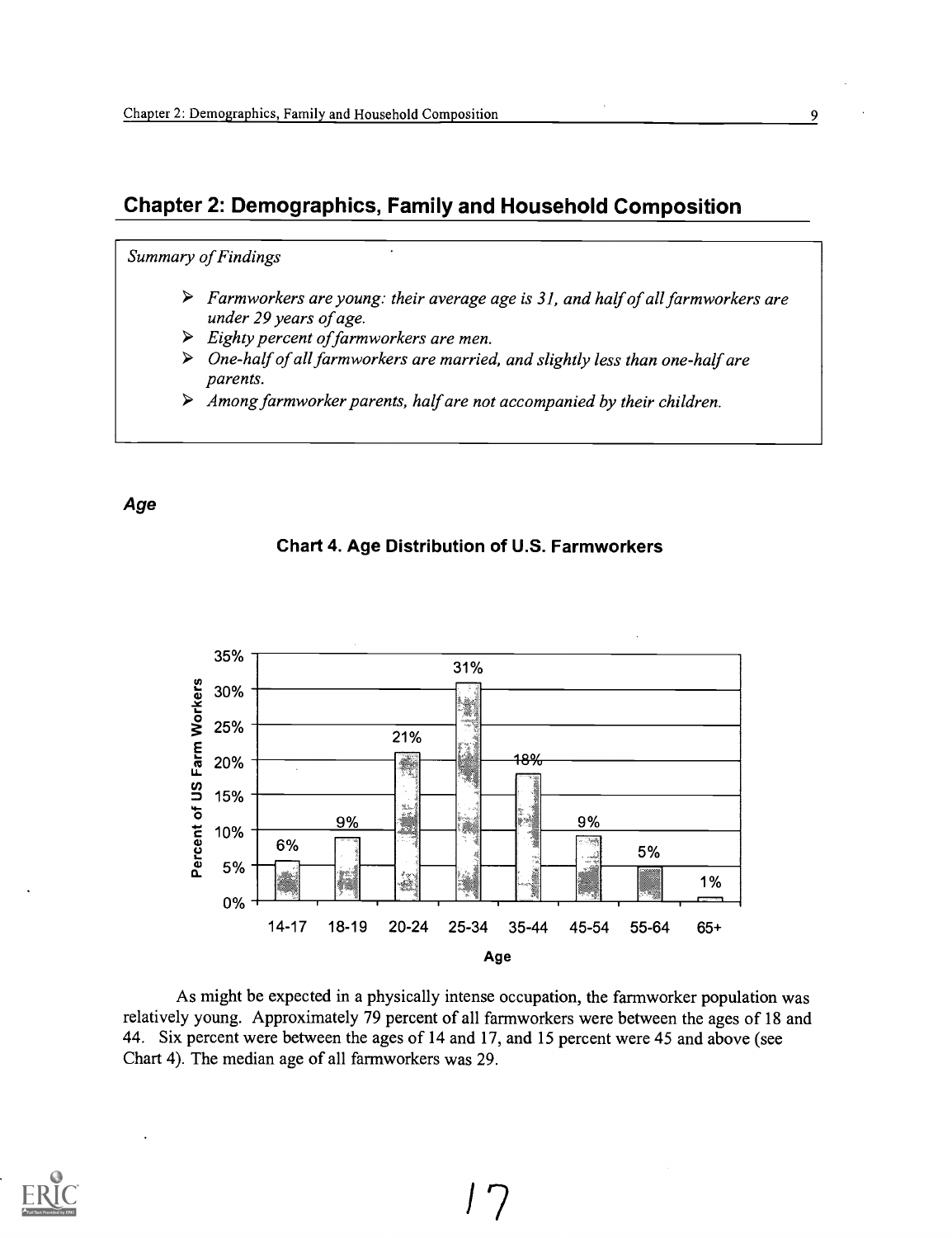#### **Gender**

Just 20 percent of U.S. farmworkers were women. Female farmworkers differed in some key respects from males. They were more likely to be U.S.-born (34% vs. 15%), and tended to be somewhat older (median age 31 vs. 28).

#### Household Structure

k,

Slightly over half (52%) of farmworkers were married; another 43 percent were single, while the remaining 5 percent were widowed, separated or divorced (see Chart 5). Female farmworkers were more likely than males to be married (60% vs. 50%).

Many married farmworkers did not routinely reside with their nuclear families. Fully 45 percent of those with a spouse and offspring were not residing with them at the time of the interview. Ninety percent of the non-resident families lived in Mexico. Most single, childless farmworkers lived with people who were not part of their nuclear family.

Farmworking women were more likely than men to reside with their nuclear families  $(74\%$  vs.  $27\%)$ . Ninety-eight percent of childless, married farmworking women lived with their spouses, as compared with just half of comparable men. Ninety-one percent of mothers, as compared with just 42 percent of fathers, lived with their children.



#### Chart 5. Farmworker Marital Status

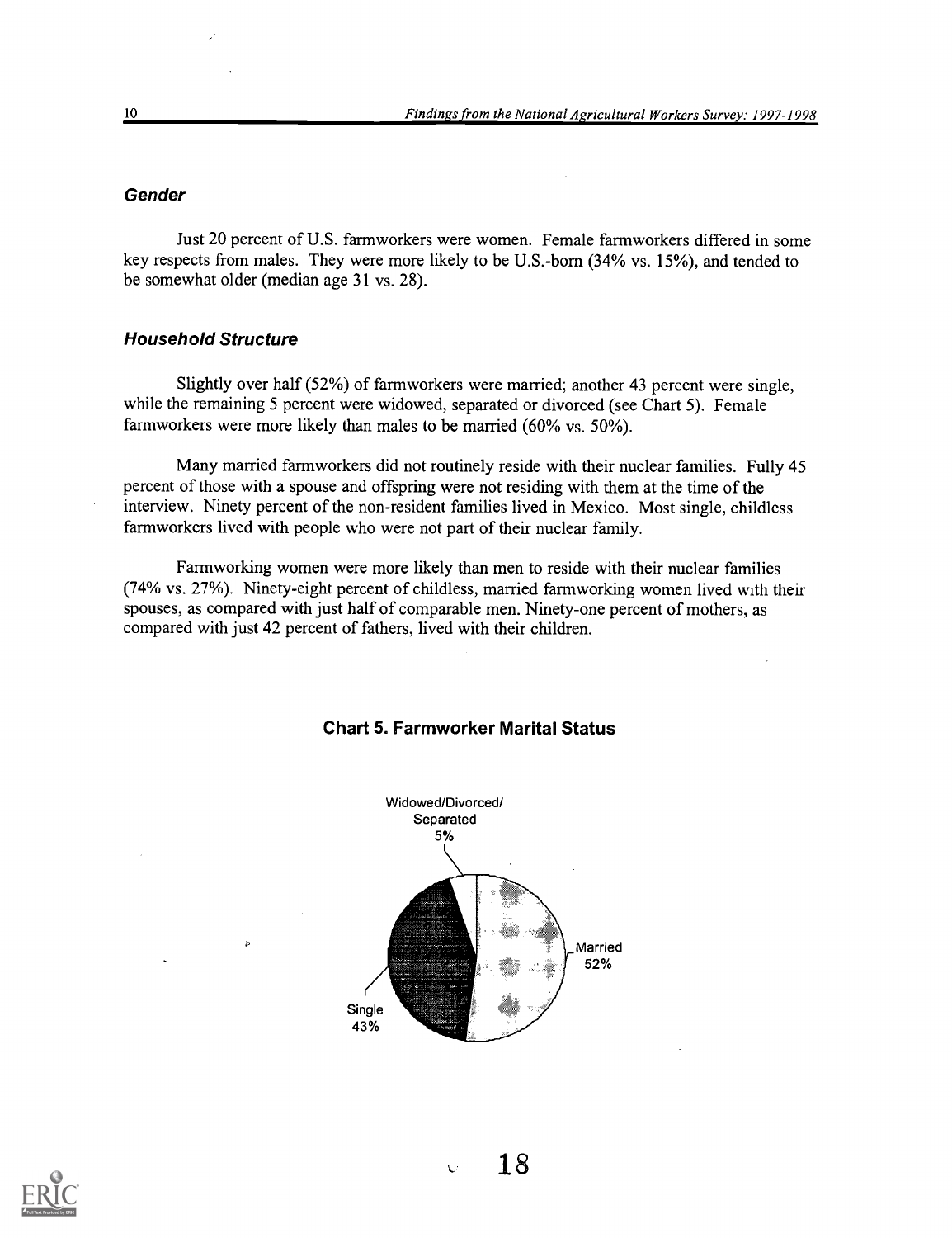Although this is a young population (median age was 29) and 43 percent were single, nearly half (45%) of all farmworkers had children. About 24 percent had children with whom they resided, 21% had children resident elsewhere, and a small fraction (1%) lived with some, but not all, of their children.

Of those farmworkers who were parents, roughly a third each reported having one, two, and three or more children. The likelihood of separation from their children appears to increase with family size. Just 5 percent of intact farmworker families, as compared with 11 percent of those livirig apart from their children, had 5 or more offspring (see Chart 6).



#### Chart 6. Number of Resident and Non-Resident Children of Farmworker Parents

Number of Children of Farmworker Parents

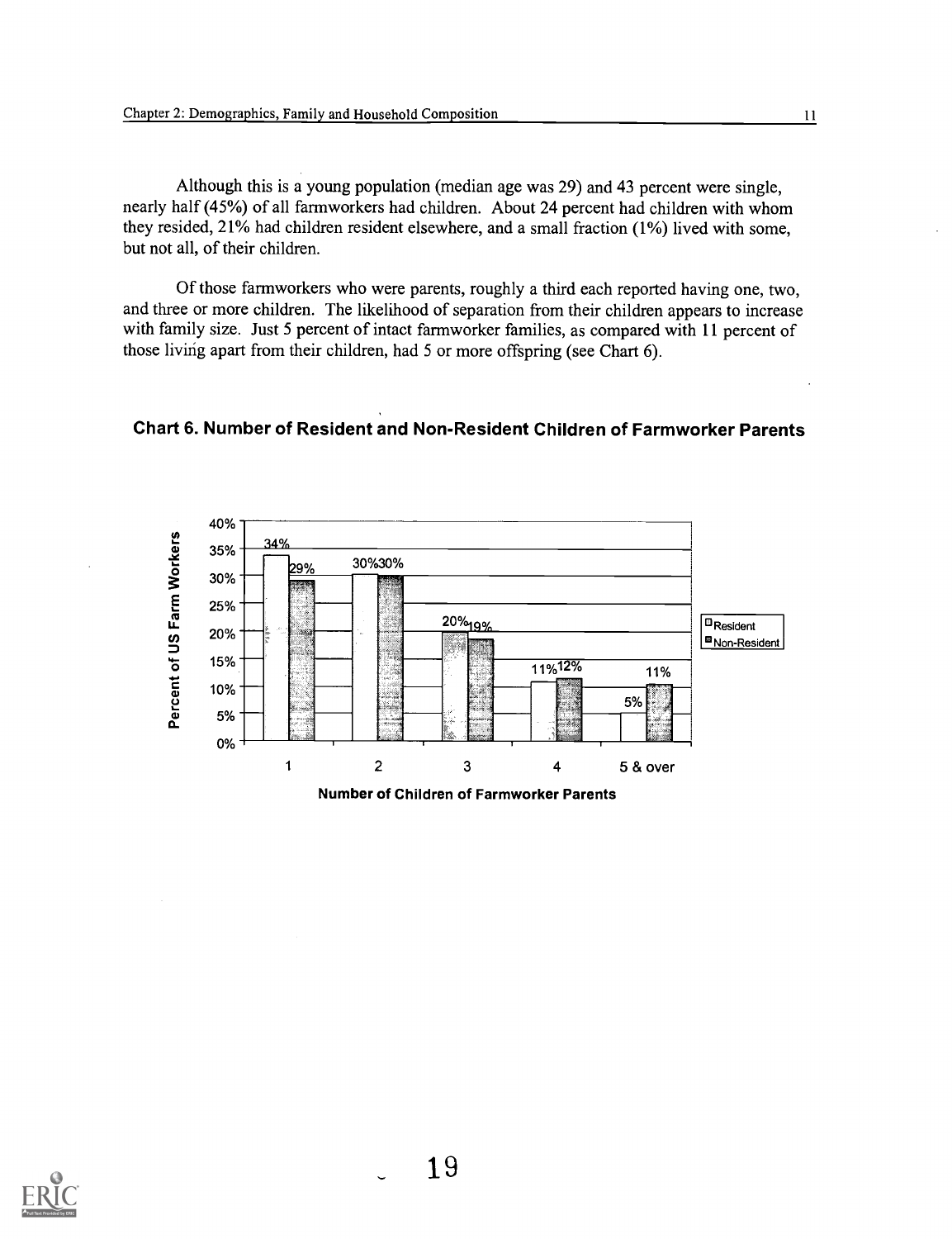# Chapter 3: Education, Literacy, and English Skills

#### Summary of Findings

- $\triangleright$  Five out of six farmworkers spoke Spanish (84%).
- $\triangleright$  Farmworkers typically had completed 6 years of education.
- $\triangleright$  Just one-tenth of foreign-born farmworkers spoke or read English fluently.

#### Native Language





Spanish was the predominant native language of farmworkers (84%), followed by English (12%). The remaining 4 percent reported native languages such as: Tagalog, Ilocano, Creole, and Mixtec (see Chart 7).

#### Education

The median highest grade of schooling completed by farmworkers was 6th grade. Twenty percent had completed less than 3 years of schooling, while just 15 percent had completed 12 years or more.

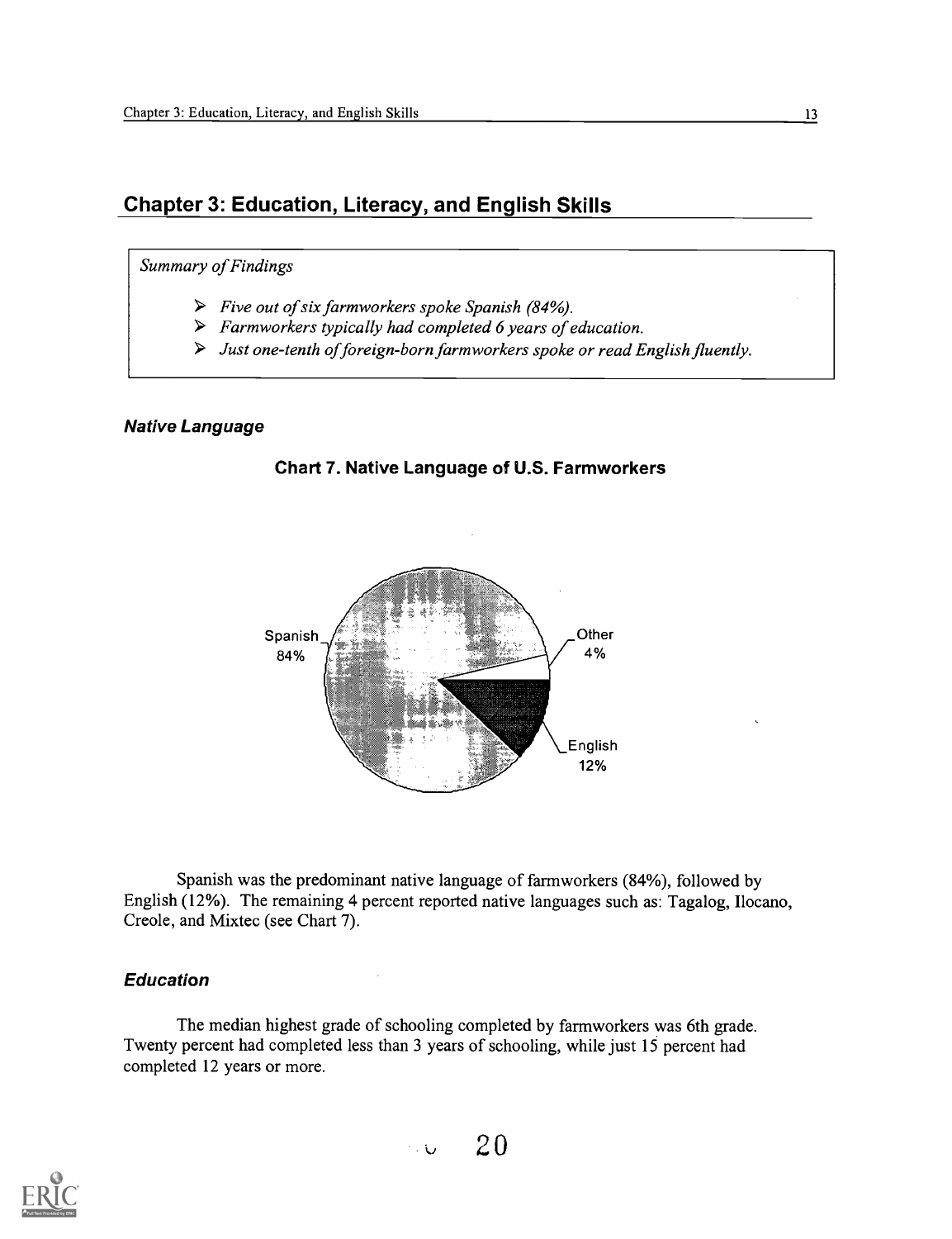

Chart 8. Level of Education by Place of Last Schooling

Farmworkers who completed their last year of schooling abroad reported a significantly lower median level of education than those who had completed their schooling in the United States (6<sup>th</sup> vs. 11th grade) (see Chart 8). Consequently, native English speakers had a higher median level of education than native Spanish speakers  $(12^{th} \text{ vs. } 9^{th} \text{ grade})$ . Place of birth, however, did not appear to be the determining factor: the medians for U.S.-born and foreign born individuals were nearly identical  $(7<sup>th</sup>$  vs.  $6<sup>th</sup>$  grade). Education levels were lowest for those educated in a country where the language of instruction differed from their native tongue. For instance, the vast majority (90%) of non-Spanish speakers educated in Mexico completed less than  $6<sup>th</sup>$  grade.

Seventy-three percent of all U.S. farmworkers completed their education in Mexico, as compared with just 21 percent in the U.S. Only a small fraction completed their education in Puerto Rico (3%), Central America (2%), Southeast Asia (1%) or the Pacific Islands (1%).

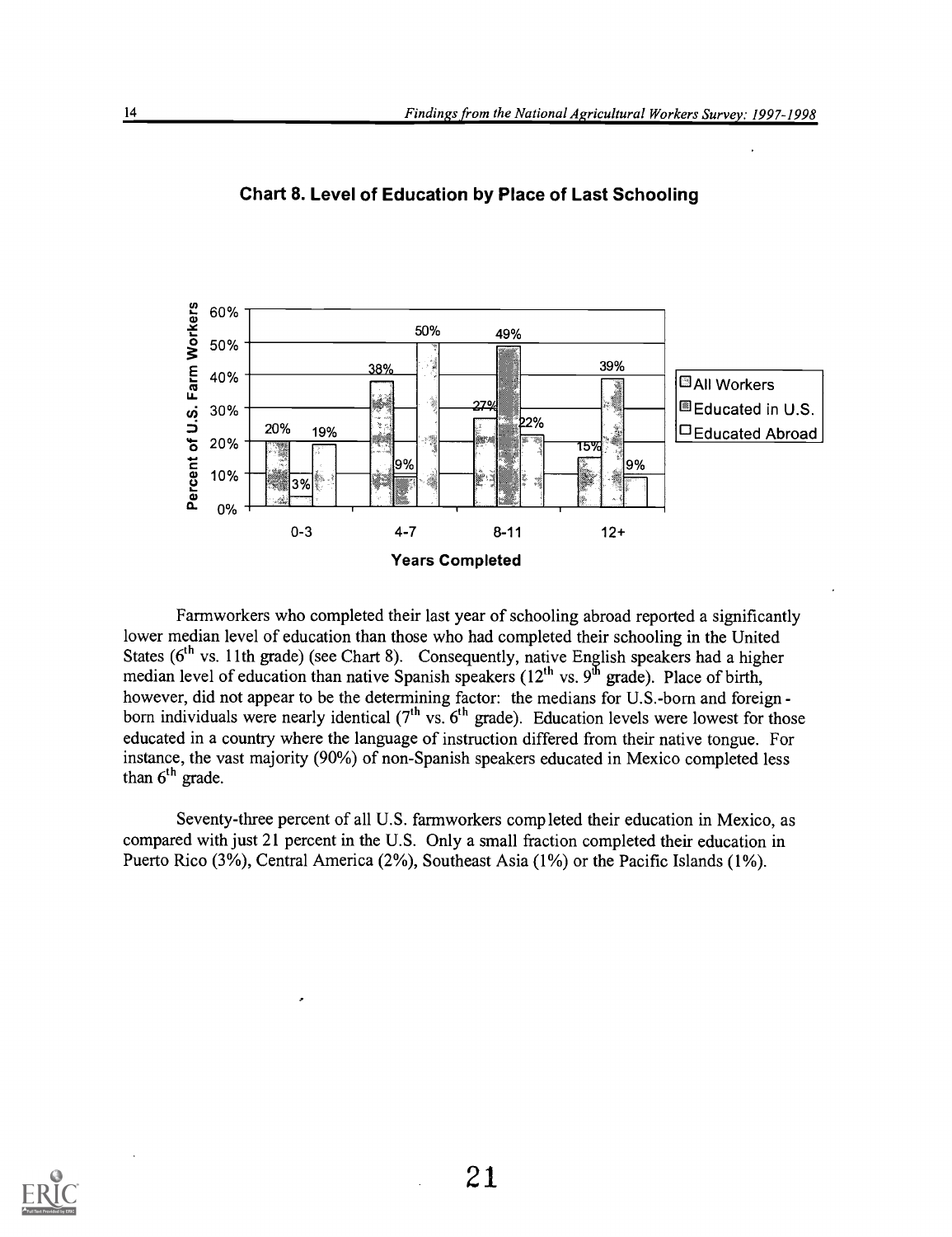#### Adult Education



#### Chart 9. Participation in Adult Education Classes

One-fifth of all farmworkers had taken at least one adult education class. The most popular of these were high school equivalency (GED) classes (9%) and English classes (8%). A smaller share had taken college and university classes (3%), various other classes (2%) or citizenship, job training and adult basic education (1% each) (see Chart 9).

The likelihood of their attending adult education classes increased with years of basic schooling. Nearly half of all farmworkers who attended adult education classes had also attended school for 12 or more years (see Chart 10).

#### **Literacy**

Defining literacy is a difficult task. However, some accepted indicators (grade level, educational achievement, self-assessment) give a basis for inferring the English reading, writing, and speaking skills of the farmworkers surveyed.

![](_page_21_Picture_8.jpeg)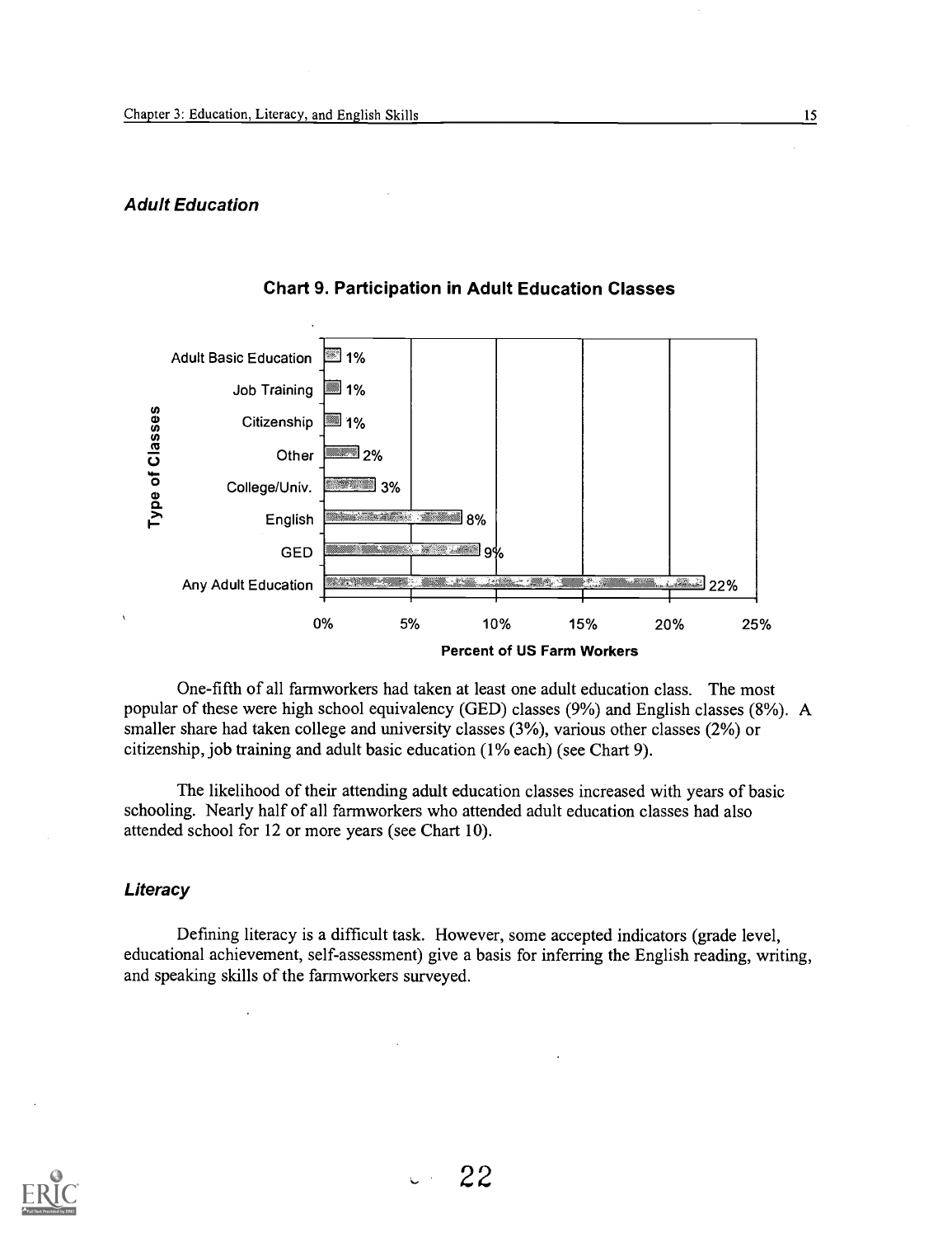![](_page_22_Figure_1.jpeg)

Chart 10. Participation in Adult Education by Years of Schooling

Although years of schooling completed do not necessarily correlate with present abilities to read and write, school completion data provide some indication of ability to process and use printed information. Under one method of appraisal,<sup>3</sup> adults are divided into three major groups:

- Totally Illiterate person has skills below the fourth grade level and cannot acquire information through print.
- Functionally Illiterate person can read between the fourth and seventh grade levels.
- Marginally Literate person can read between the eighth and twelfth grade levels, but lacks the twelfth grade equivalence needed in a complex technological society.

By this standard, most farmworkers (85%) would have difficulty obtaining information from printed materials in any language. Those with between 8 and 12 years of education (27%) would be considered marginally literate; those with between 4 and 7 years (38%) would be considered functionally illiterate, and those with less than a fourth grade education (20%) would be considered totally illiterate.<sup>4</sup> Many of these workers, however, have valued qualifications not reflected in grade level or literacy.

![](_page_22_Picture_10.jpeg)

<sup>&</sup>lt;sup>3</sup> Jeanne Chall, director of Harvard University's Reading Laboratory. Source: LSCA Programs: An Action Report II, U.S. Department of Education, Washington, D.C., April 1989, p. 3.

<sup>4</sup> Other classification systems, such as the National Adult Literacy Survey (NALS), through the National Center for Education Statistics (NCES), define literacy broadly, as using printed and written information to function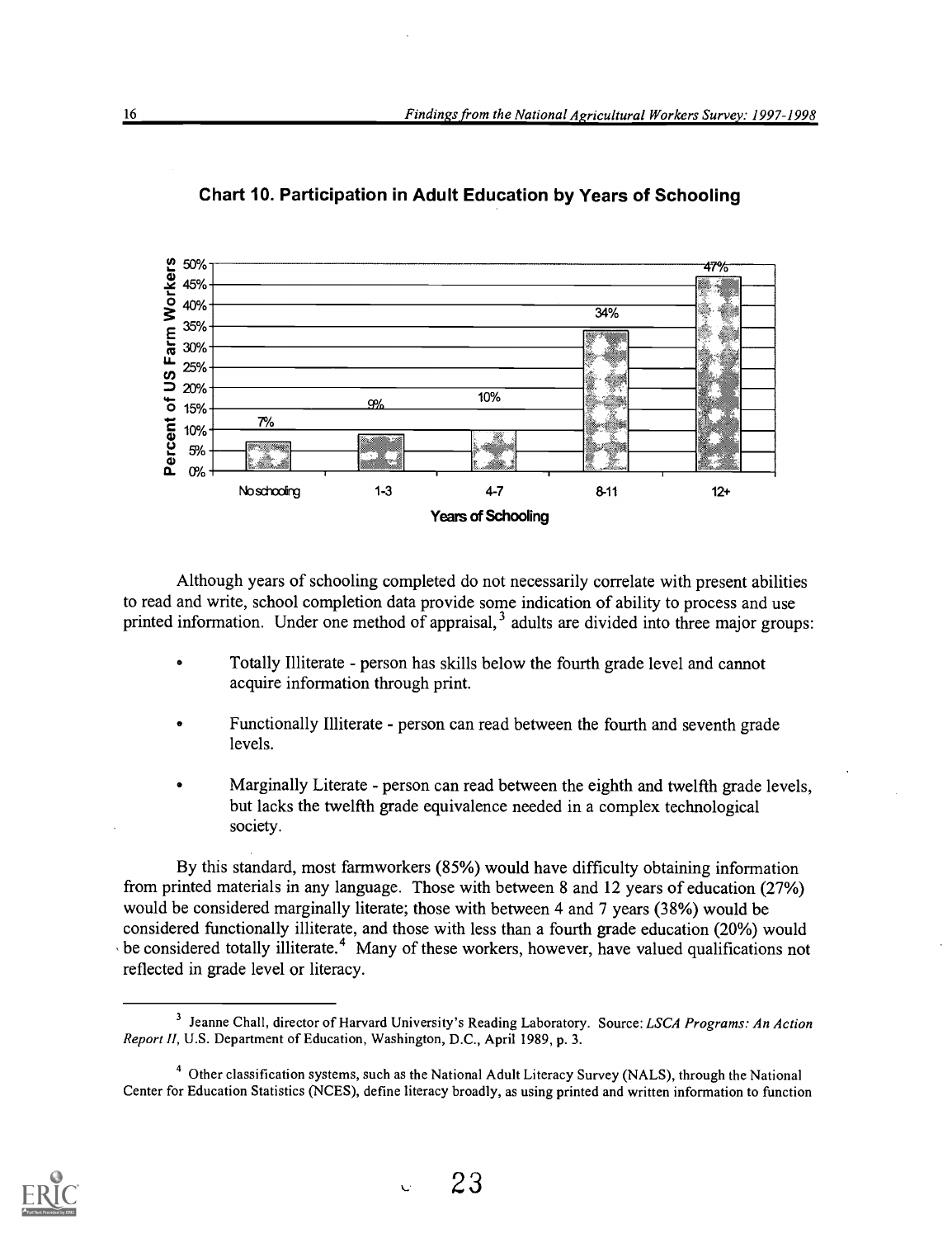# English Fluency (Self rated)

![](_page_23_Figure_2.jpeg)

![](_page_23_Figure_3.jpeg)

Most crop work does not require English fluency and literacy, since foremen and managers commonly hire and supervise in the workers' native languages. Nonetheless, NAWS respondents were asked, "How well do you speak English?" and "How well do you read English'?" Chart 11 demonstrates how differently various ethnic groups responded to this question. As might be expected, almost all U.S.-born non-Hispanics reported that they could read and speak English "well." Three-fifths of U.S.-born Hispanic farmworkers responded that they

effectively in society, not merely as an ability to read at a particular grade level. The NALS contains several categories of literacy, including prose literacy (ability to use information from text sources such as books and newspapers), document literacy (ability to use information from sources such as maps, tables, and forms), and quantitative literacy (ability to perform arithmetic functions, such as balancing a checkbook). These categories, however, take a battery of tests to evaluate, and are not available through the NAWS instrument.

![](_page_23_Picture_6.jpeg)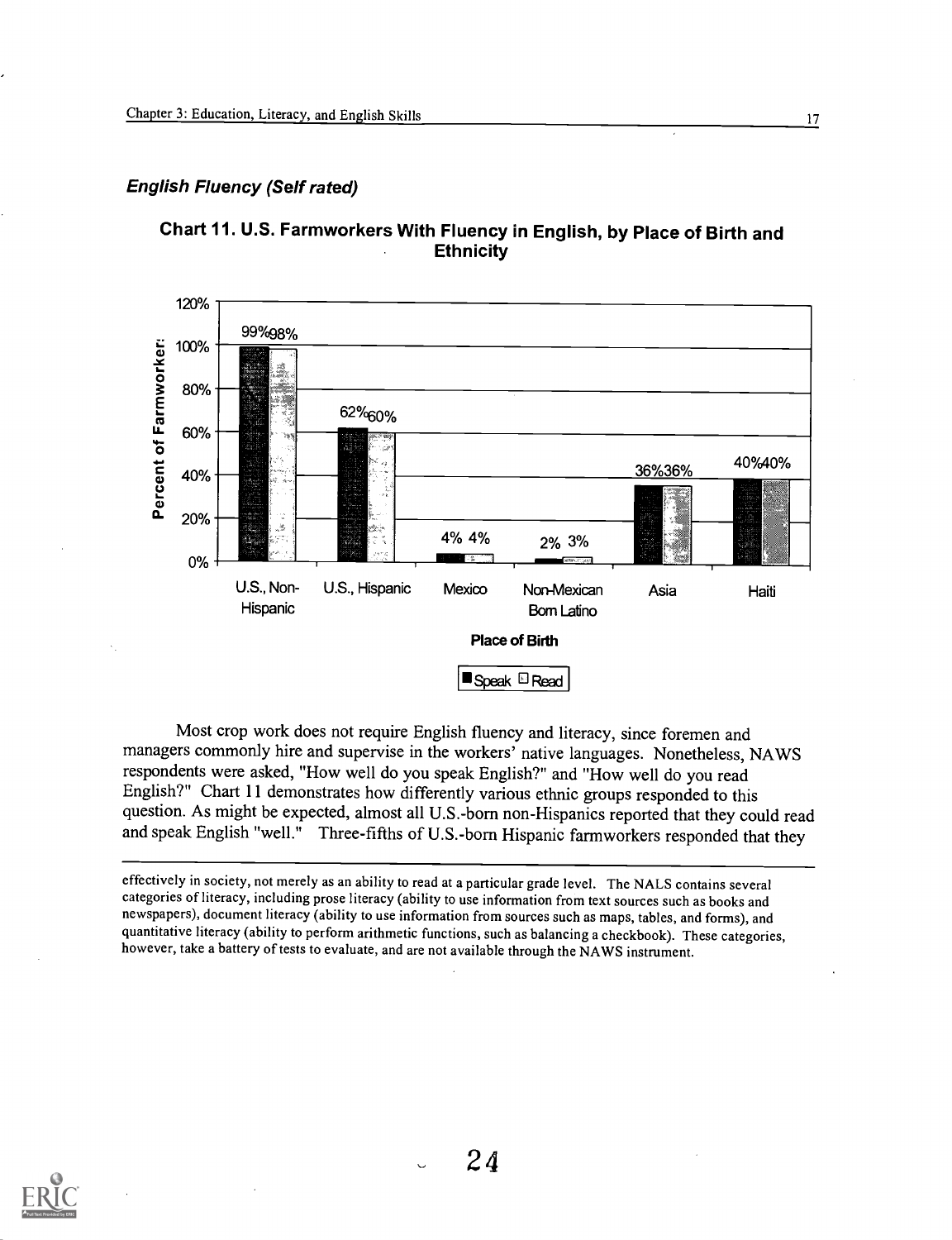could read and speak English well. Less than 5 percent of Mexican-born and other Latin American-born farmworkers reported they could read and speak English well. One-third of Asian-born farmworkers responded that they could read and speak English well. Almost all of the foreign-born farmworkers who said that they could speak  $(94%)$  or read  $(87%)$  English well had lived in the United States for 5 years or more.

![](_page_24_Picture_2.jpeg)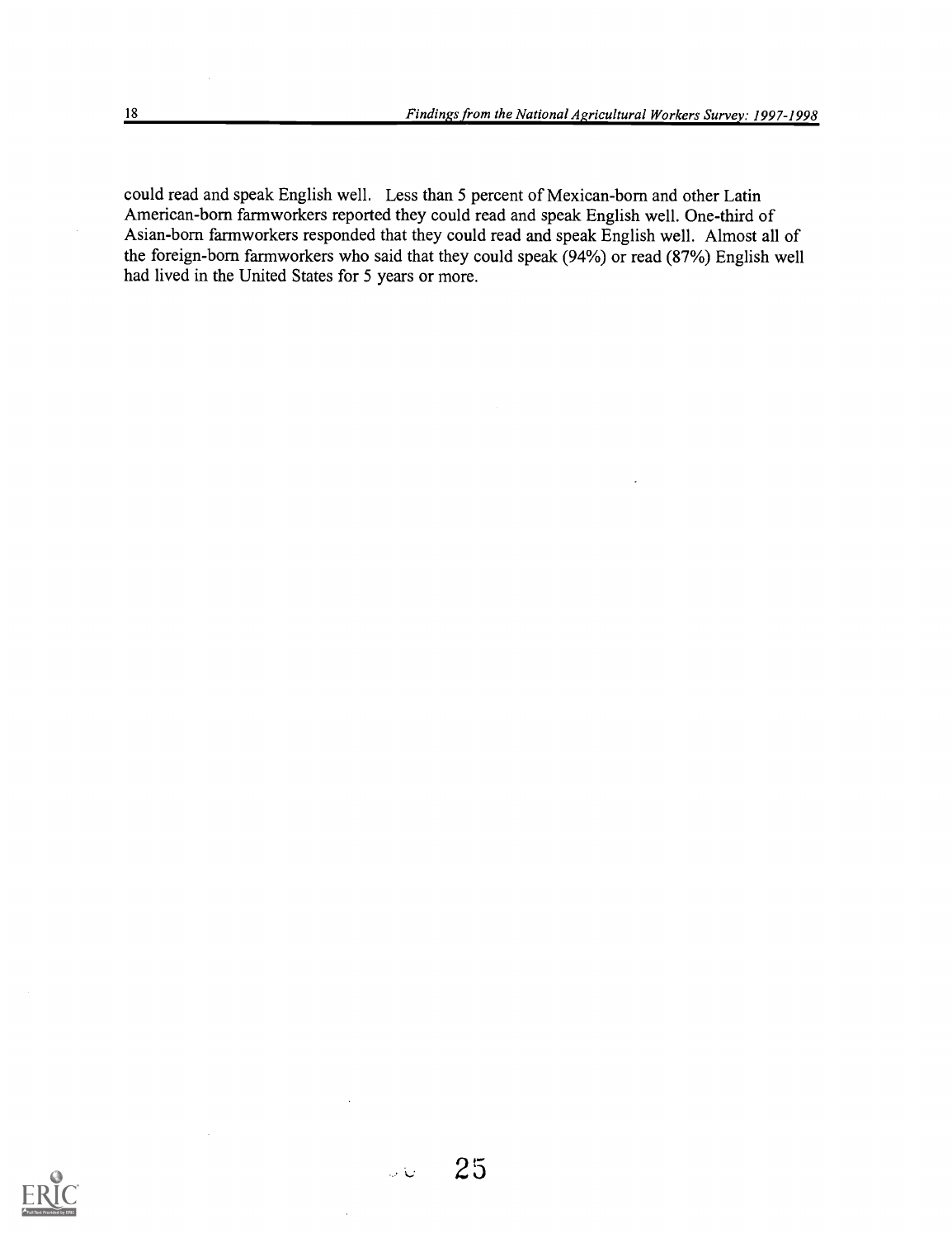# Chapter 4: Labor

#### Summary of Findings

- $\triangleright$  Sixty percent of all farmworkers held just one U.S. farm job per year.
- $\triangleright$  During the course of the year, they spent approximately half of their time doing farm work.
- $\triangleright$  Fifty-six percent of all farmworkers migrate, whether within the United States and/or internationally.

#### Number of Jobs

#### Chart 12. Number of Jobs Held by U.S. Farmworkers in One Year

![](_page_25_Figure_8.jpeg)

The 4,199 interviewed farmworkers reported having held a total of 7,697 U.S. farm jobs. Fully 60 percent reported holding just one farm job during the previous year. Thirty-three percent had held 2 to 3 jobs, and just 7 percent had held four or more (see Chart 12). Two-thirds of those who had discontinuous work experience left their jobs for reasons beyond their control, i.e., because they were laid off or the season ended. Other work-related reasons included quitting (no reason specified) (5%), change of jobs (4%) and being fired (less than 1%).

![](_page_25_Picture_10.jpeg)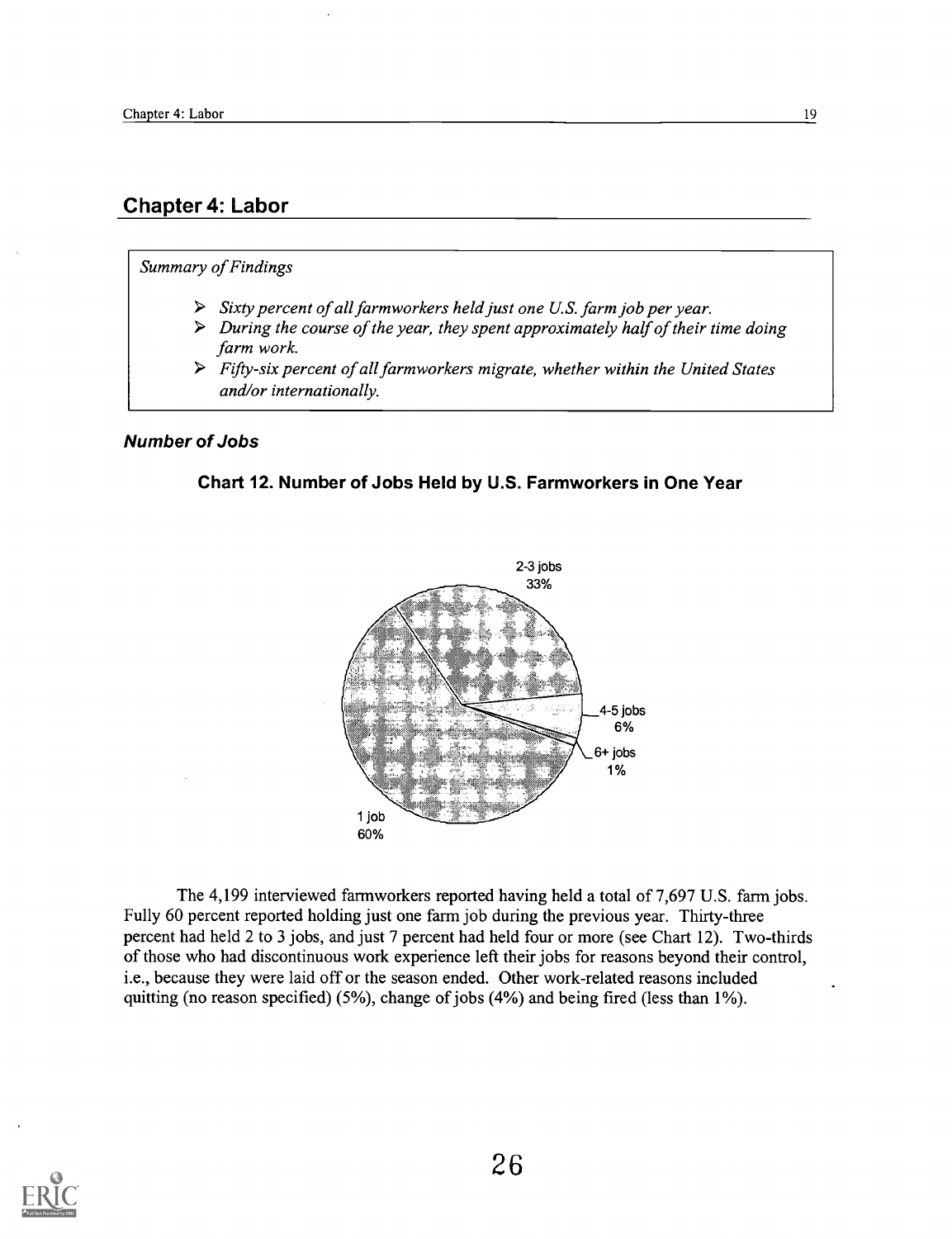Relatively few cited personal reasons such as moving (5%), vacation (5%), family responsibilities (3%), school (2 %), health (1%), or retirement (less than  $1\%$ ).<sup>5</sup>

### Migration

![](_page_26_Figure_3.jpeg)

Chart 13. Migration and U.S. Farmworkers

As the figures in Chart 13 demonstrate, the majority (56%) of U.S. farmworkers had to travel to secure employment. The NAWS has defined a migrant farmworker as one who travels more than 75 miles to obtain a job in U.S. agriculture.<sup>6</sup> Various patterns of migration are elaborated further in Table 1.

![](_page_26_Picture_8.jpeg)

<sup>&</sup>lt;sup>5</sup> Because the NAWS only interviews employed farmworkers, it is impossible to determine the exact reason for high farmworker turnover.

<sup>6</sup> Migrant Farmworkers: Pursuing Security in an Unstable Labor Market. Research Report 5. U.S. Department of Labor, Office of the Assistant Secretary for Policy, Office of Program Economics (1994).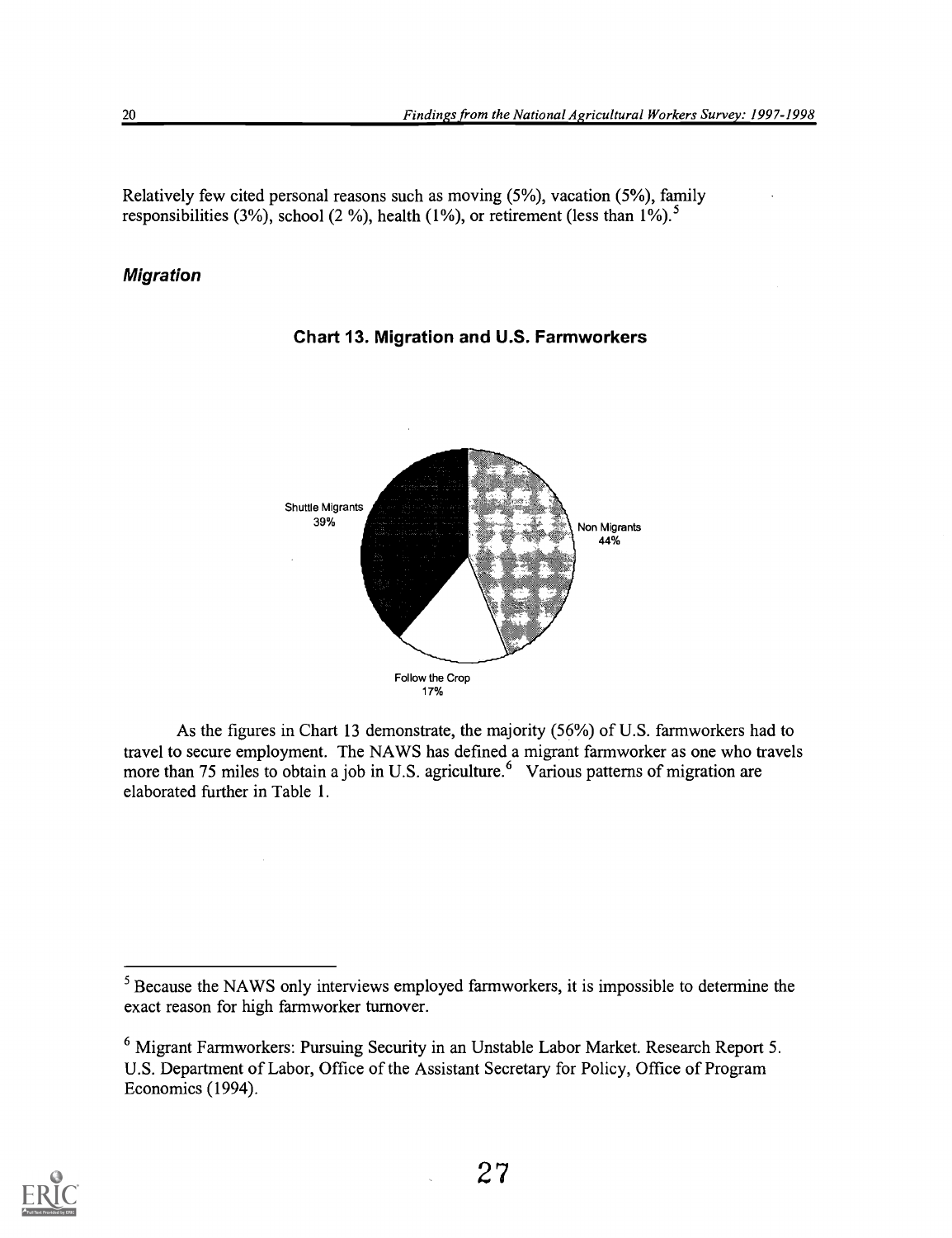|                                                           | Resides in location<br>less than 75 miles<br>from all his/her U.S.<br>farm jobs | Resides in location<br>more than 75 Miles<br>from any of his/her<br>U.S. farm jobs |
|-----------------------------------------------------------|---------------------------------------------------------------------------------|------------------------------------------------------------------------------------|
| All farm jobs are<br>less than 75 miles<br>apart          | <b>Non Migrant</b>                                                              | <b>Shuttle Migrant</b>                                                             |
| Has at least two<br>Farm Jobs more<br>than 75 Miles apart | <b>Follow the Crop</b><br><b>Migrant</b>                                        | <b>Follow the Crop</b><br><b>Migrant</b>                                           |

#### Table 1. Defining Migrant Travel Patterns

Follow-the-crop migrants, like those portrayed in Steinbeck's The Grapes of Wrath, comprised 17 percent of the farm workforce. More than twice as many (39%) were shuttle migrants, moving between two or more jobs clustered at a location far from their home base. Among all farmworkers, 42 percent maintained their home outside the United States, where during the off-season, they can live inexpensively and/or supplement their farm earnings with nonagricultural work (see Chart 14). This inclination to shuttle between countries appears to diminish with exposure to life in the United States. Half (51%) of all recently-arrived farmworkers, i.e., those resident in the U.S. two years or less, but just one third (33%) of those resident longer than two years reported being international shuttlers. Only 44 percent of all farmworkers were nonmigrants.

# Chart 14. Farmworkers' Home Base

![](_page_27_Figure_5.jpeg)

![](_page_27_Picture_6.jpeg)

 $\bullet$  and  $\bullet$  and  $\bullet$ 

 $\epsilon$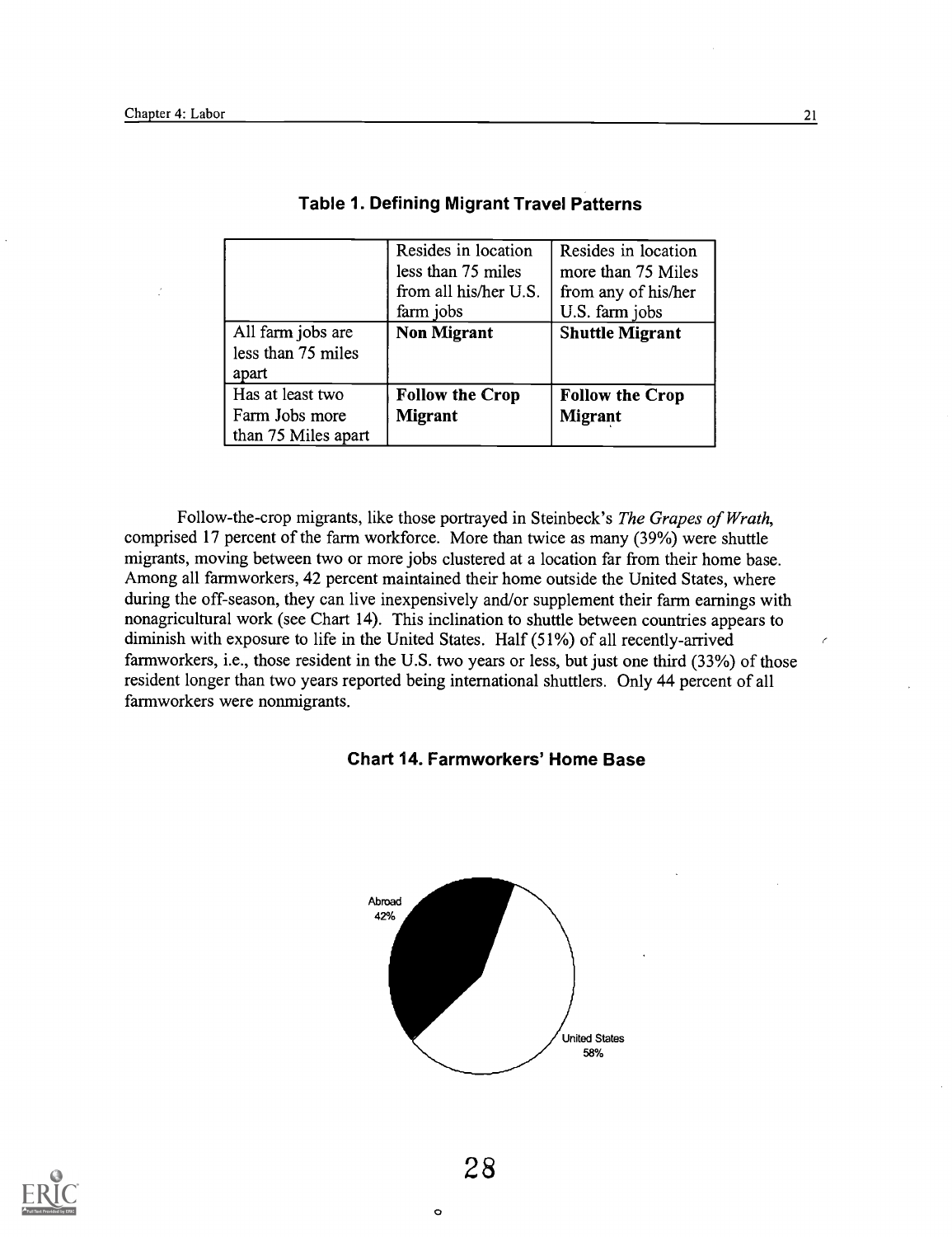Age and place of birth also appear to influence a worker's propensity to migrate for employment. Migrant farmviorkers were, on average, slightly younger than non-migrants. The median age of follow-the-crop migrants was 26 years, as compared with 27 years for shuttle migrants, and 31 for non-migrants. This age differential is echoed in other indices of farmworker activity, since older workers tend to be the most settled.

Nine out of ten follow-the-crop and shuttle migrants, but just two thirds of non-migrant farmworkers, were foreign-born. Newly migrant farmworkers, with less than one year of agricultural experience in the U.S., spent an average of 17 weeks per year doing farmwork. Their counterparts, with several years of farm experience, averaged 26 weeks of such work annually. The work schedules of non-migrants were the most stable, averaging 32 weeks per year of agricultural employment.

#### Legal Status of U.S. Farmworkers

The NAWS interview requested information on the farmworker's U.S. citizenship or visa type and status to identify whether the individual was authorized to work in the United States, and, if so, how he or she originally obtained legal status. In 1997-98, 52 percent of hired farmworkers lacked work authorization, 22 percent were citizens and 24 percent were legal permanent residents (see Chart 15). The remaining 2 percent comprised individuals with temporary work permits, such as foreign students, refugees and asylees, and persons who had pending applications for adjustment of status under family preference. Between 1996 and 1998, the share of workers who were unauthorized increased by 1 percentage point per year.<sup>7</sup>

#### Chart 15. Percent Distribution of Farmworkers by Current Legal Status

![](_page_28_Figure_6.jpeg)

![](_page_28_Picture_8.jpeg)

<sup>7</sup> The unauthorized component increased from 50% in 1996 to 51% in 1997.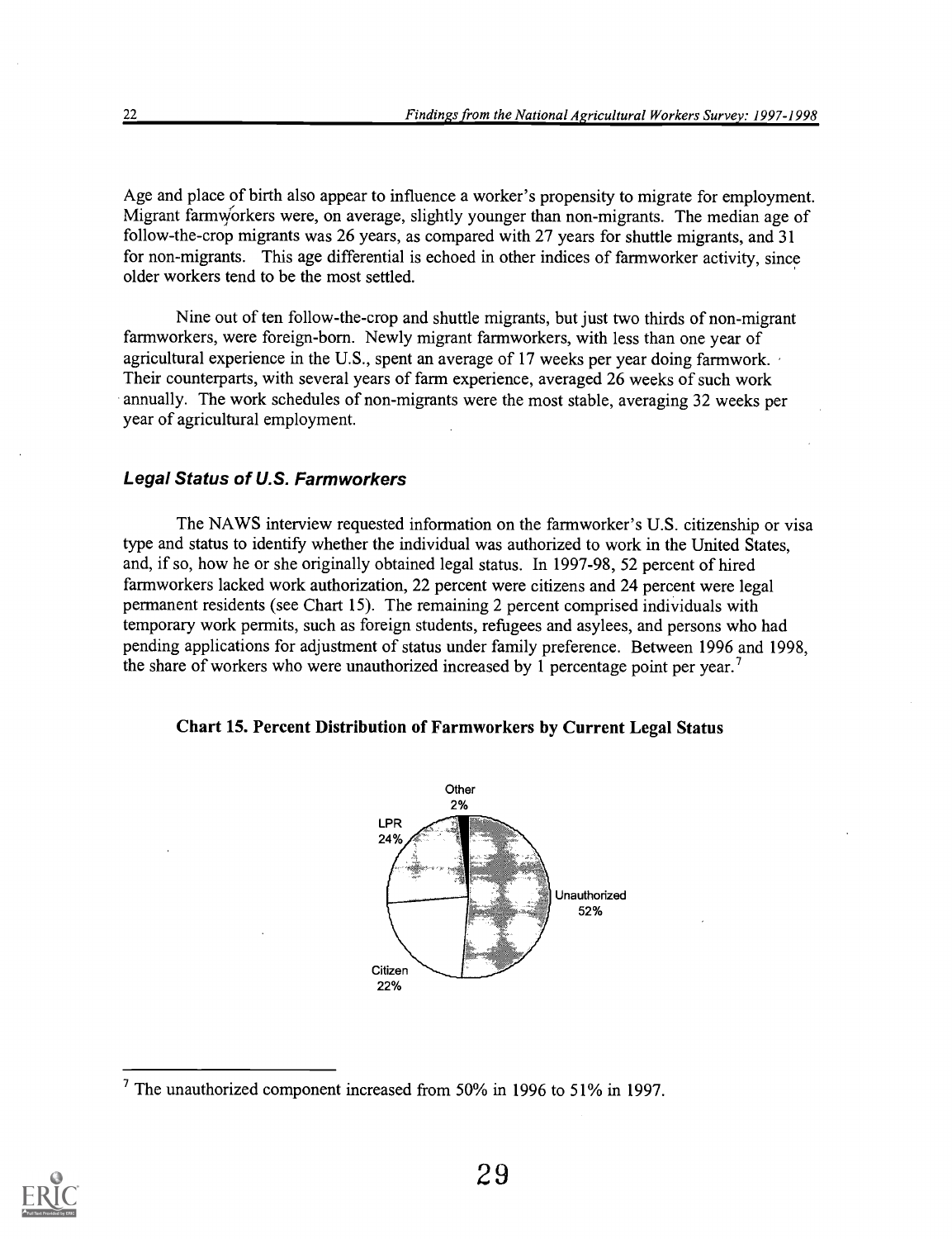Farmworkers interviewed in the NAWS obtain their legal status and authorization to work through several means. In 1997-98, 40 percent of work-authorized farmworkers were citizens by birth. Thirty-three percent had obtained residency under the Special Agricultural Worker (SAW) program<sup>8</sup>; 22 percent had obtained residency under family reunification programs and 5 percent qualified for work as either a foreign student, refugee, asylee, or someone whose adjustment of status was pending under family sponsorship (see Chart 16).

#### Chart 16. Percent Distribution of Farmworkers' Legal Status by Method of Application<sup>9</sup>

![](_page_29_Figure_3.jpeg)

![](_page_29_Picture_6.jpeg)

<sup>8</sup> With the passage of the Immigration Reform and Control Act of 1986 (IRCA, P.L. 99-603) nearly 1.1 million undocumented migrants were legalized under the Special Agricultural Worker  $(SAW)$  program.

The reported percentages are based on work-authorized farmworkers.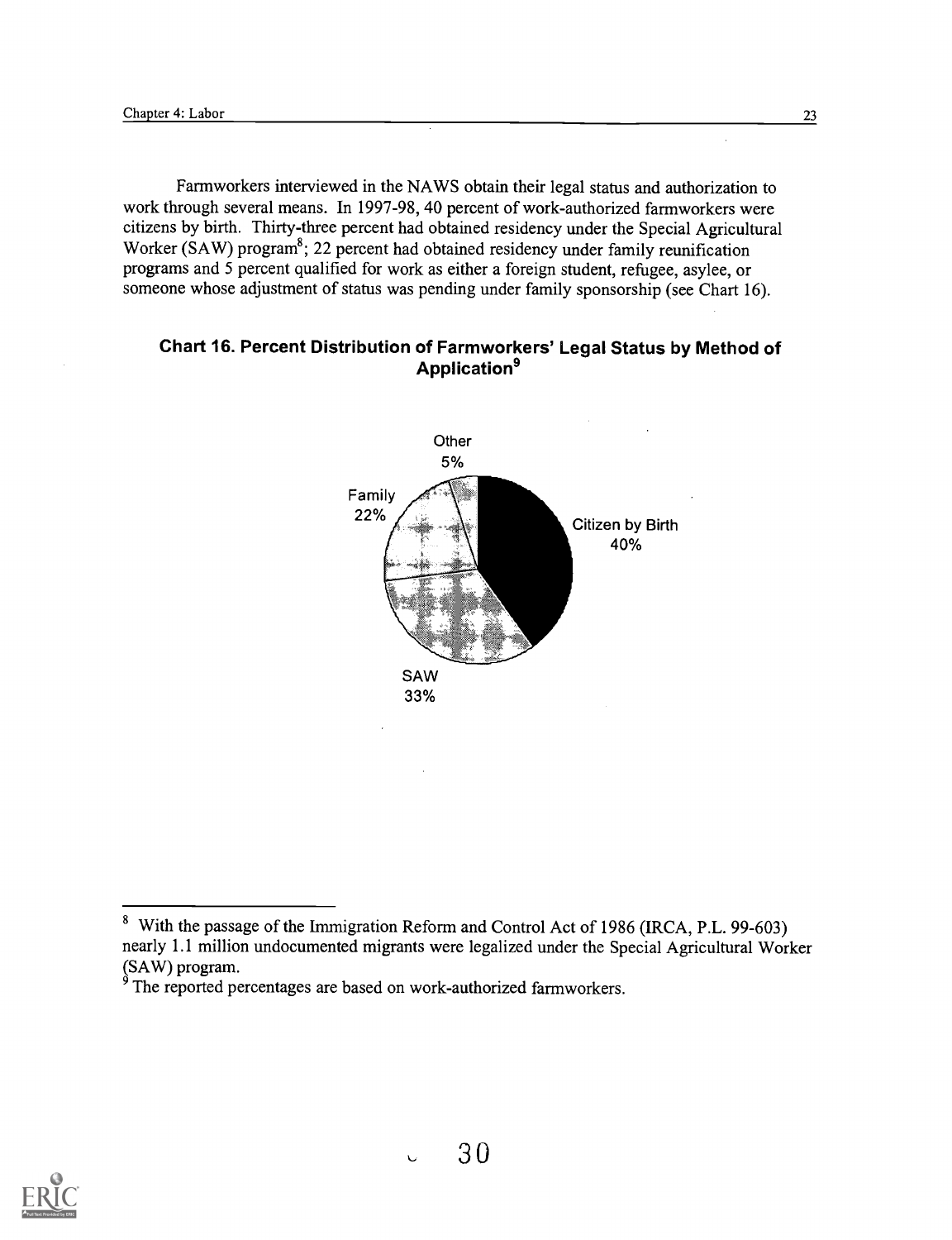#### **Time Spent in Labor Over the Year**

# Chart 17. Time Spent in Farm Work in the Year Prior to Interview by Farmworker Place of Birth

![](_page_30_Figure_3.jpeg)

Underemployment is widespread within the farm workforce. In 1997-98, farmworkers spent, on average, about 47 percent of their time in U.S. farm work, 24 percent of their time living abroad, 19 percent of their time residing but not working in the U.S., and 8 percent of their time in U.S. nonfarm employment. Time spent working in U.S. agriculture varied by place of birth: non-Mexican-born Latinos spent the largest proportion of their year (56%) in farmwork. By comparison, Mexican-born and U.S.-born farmworkers spent 48 and 46 percent of their year in farmwork, respectively, while Asian-born farmworkers spent just 43 percent (see Chart 17).

Overall, there is evidence that the average number of weeks worked in agriculture has been dropping. Table 2 (below) shows that it has decreased from 26 in 1990-92 to 24 in 1996- 98. Over the same period, the average number of weeks worked by U.S.-born farmworkers fell from 24 to 23, and that of foreign-born farmworkers fell from 28 to 25.

![](_page_30_Picture_6.jpeg)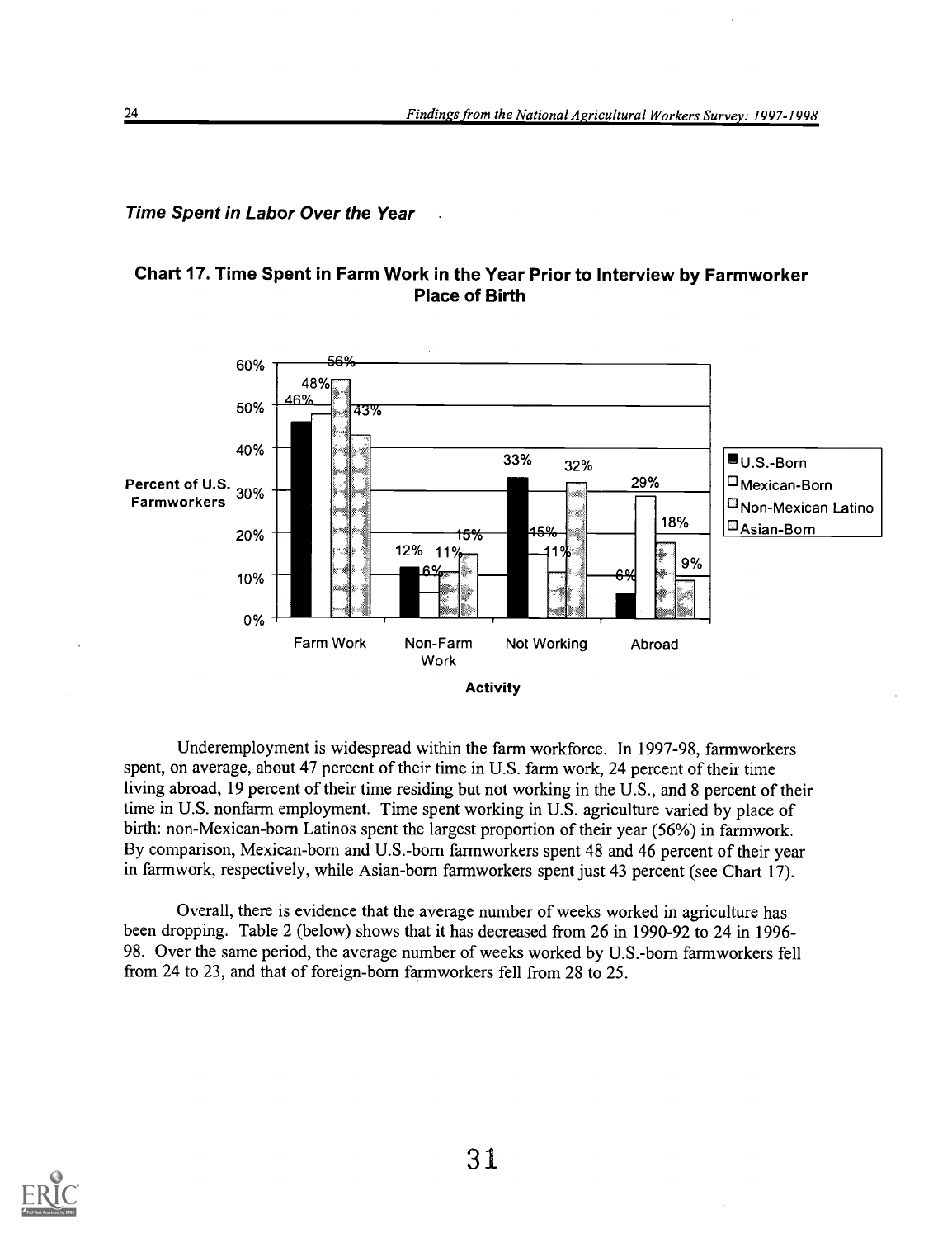| Table 2. Distribution of Weeks Spent in Various Activities: Three Periods |  |
|---------------------------------------------------------------------------|--|
| <b>Compared</b>                                                           |  |
|                                                                           |  |

| <b>ALL FARMWORKERS</b> |      |                       |                           |                       |                     |
|------------------------|------|-----------------------|---------------------------|-----------------------|---------------------|
| <b>PERIOD</b>          | N    | <b>Farmwork Weeks</b> | <b>Nonfarm Work Weeks</b> | <b>Non-Work Weeks</b> | <b>Weeks Abroad</b> |
| FY 90-92               | 6596 | 26.2                  | 7.6                       | 11.2                  | 6.5                 |
| FY 93-95               | 7082 | 25.0                  | 6.1                       | 11.1                  | 8.9                 |
| FY 96-98               | 6221 | 24.4                  | 4.6                       | 10.1                  | 12.2                |
| U.S. BORN              |      |                       |                           |                       |                     |
| <b>PERIOD</b>          | N.   | <b>Farmwork Weeks</b> | <b>Nonfarm Work Weeks</b> | <b>Non-Work Weeks</b> | <b>Weeks Abroad</b> |
| FY 90-92               | 1137 | 23.6                  | 11.5                      | 15.0                  | 1.4                 |
| FY 93-95               | 1884 | 21.3                  | 9.9                       | 17.1                  | 2.1                 |
| FY 96-98               | 1054 | 22.5                  | 8.2                       | 18.8                  | 2.0                 |
| <b>FOREIGN BORN</b>    |      |                       |                           |                       |                     |
| <b>PERIOD</b>          | N    | <b>Farmwork Weeks</b> | <b>Nonfarm Work Weeks</b> | <b>Non-Work Weeks</b> | <b>Weeks Abroad</b> |
| FY 90-92               | 5455 | 28.0                  | 5.1                       | 8.7                   | 9.9                 |
| FY 93-95               | 5173 | 26.6                  | 4.4                       | 8.4                   | 12.0                |
| FY 96-98               | 5159 | 24.9                  | 3.7                       | 8.0                   | 14.8                |

Farmworker underemployment is also evident in Table 3, which shows that even during July, a month in which demand for farm labor peaks, only 56 percent of the entire farm workforce were employed in agricultural jobs.

Here, too, age plays a significant role. During 1997 to 1998, farmworkers ages 18 to 21 spent the most time (32%) abroad. Older farmworkers typically spent the largest proportion of their year in farm work. Those over 55 years of age spent an average of 55 percent of the year in U.S. farm work, as compared to 25 percent reported by the youngest age group, 14 to 17 yearolds.

![](_page_31_Picture_5.jpeg)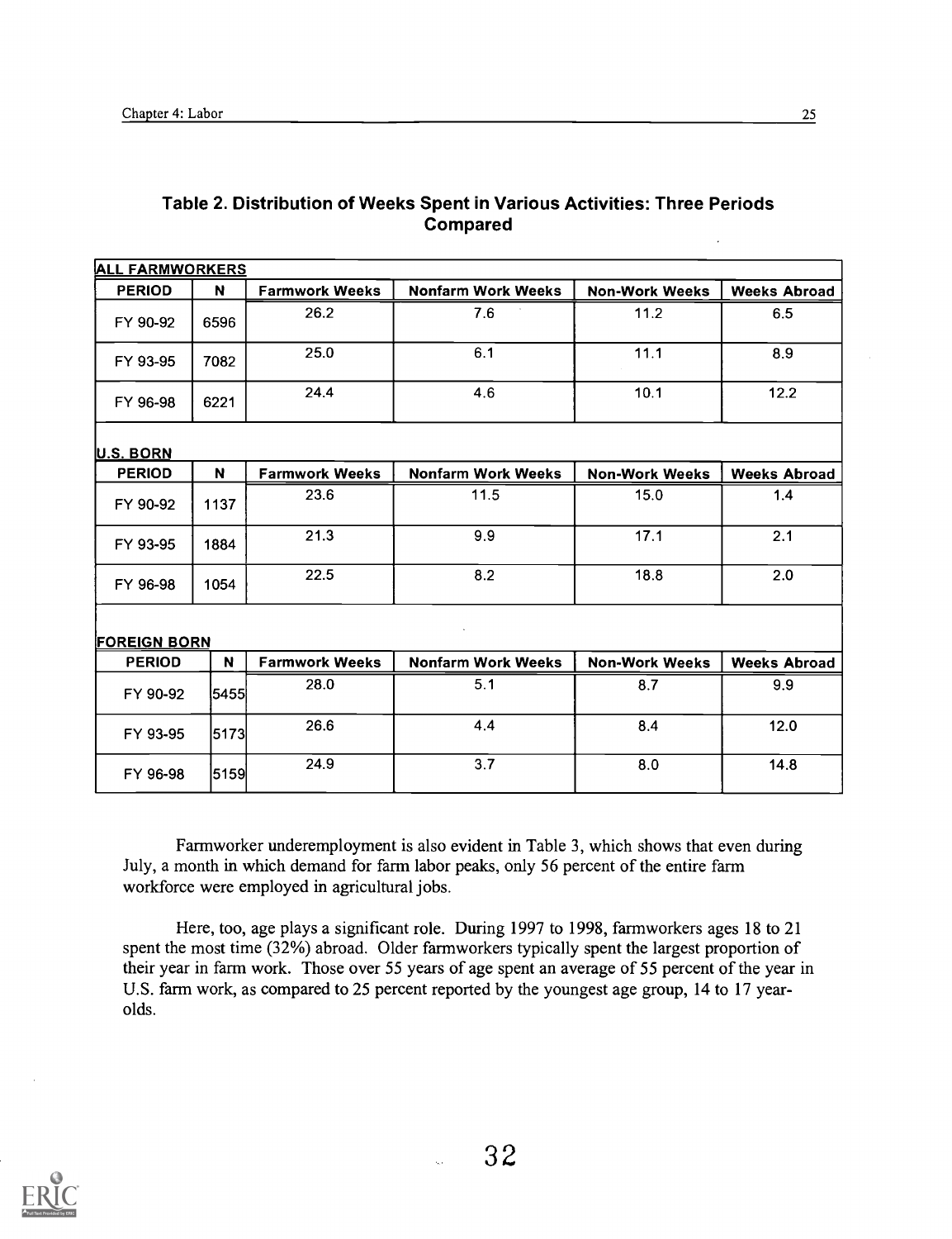|            | Farmwork | <b>Non-Farm Work</b> | Non-Work | <b>Abroad</b> | <b>TOTAL</b> |
|------------|----------|----------------------|----------|---------------|--------------|
| <b>UAN</b> | 36%      | 9%                   | 22%      | 34%           | 100%         |
| FEB        | 36%      | 9%                   | 23%      | 32%           | 100%         |
| MAR        | 40%      | 10%                  | 22%      | 29%           | 100%         |
| <b>APR</b> | 47%      | 10%                  | 20%      | 23%           | 100%         |
| MAI        | 52%      | 11%                  | 18%      | 20%           | 100%         |
| UUN        | 58%      | 9%                   | 16%      | 17%           | 100%         |
| uul        | 56%      | 9%                   | 15%      | 20%           | 100%         |
| AUG        | 55%      | 9%                   | 16%      | 21%           | 100%         |
| SEP        | 56%      | 7%                   | 16%      | 22%           | 100%         |
| рст        | 52%      | 7%                   | 20%      | 21%           | 100%         |
| <b>NOV</b> | 50%      | 7%                   | 23%      | 21%           | 100%         |
| DEC        | 43%      | 7%                   | 23%      | 27%           | 100%         |

|  |  | Table 3. Monthly Activity of Farmworkers, 1997 |  |
|--|--|------------------------------------------------|--|
|--|--|------------------------------------------------|--|

#### Farm Work Experience

Adult farmworkers interviewed in 1997-98 had worked an average of 8 years in U.S. agriculture. Of those who had arrived in the U. S. within the last 2 years, 33 percent had no previous agricultural experience. However, 30 percent of those eighteen and over had worked in U.S. crop agriculture for more than ten years.

Table 4 highlights the relationship between age, years of work experience in the United States, and method of legalization. As a group, unauthorized farmworkers were considerably younger than those who were authorized to work (median age 27 vs. 36 years); they also reported much less farm experience (4 vs. 13 years). In light of the fact that legalization opportunities increase with time in the U.S., and that mobility is greatest at younger ages, such differences are not surprising.

| Table 4. Years of Farm Work and Average Age by Method of Legalization |  |  |
|-----------------------------------------------------------------------|--|--|
|                                                                       |  |  |

| Method of<br>Legalization | Percentage by<br>Method of<br>Legalization | Average Number of<br>Years Working in<br>Agriculture | Average<br>Age |
|---------------------------|--------------------------------------------|------------------------------------------------------|----------------|
| <b>Citizens</b>           | 19.4%                                      | 10                                                   | 32             |
| <b>SAWS</b>               | 16.0%                                      | 16                                                   | 39             |
| <b>Family Programs</b>    | 10.5%                                      | 12                                                   | 37             |
| Other Authorized          | 2.6%                                       | 14                                                   | 39             |
| All authorized            | 48.5%                                      |                                                      | 36             |
| Unauthorized              | 51.5%                                      |                                                      | 27             |
| All farmworkers           | 100%                                       | 8                                                    | 31             |

![](_page_32_Picture_8.jpeg)

 $\ddot{\phantom{a}}$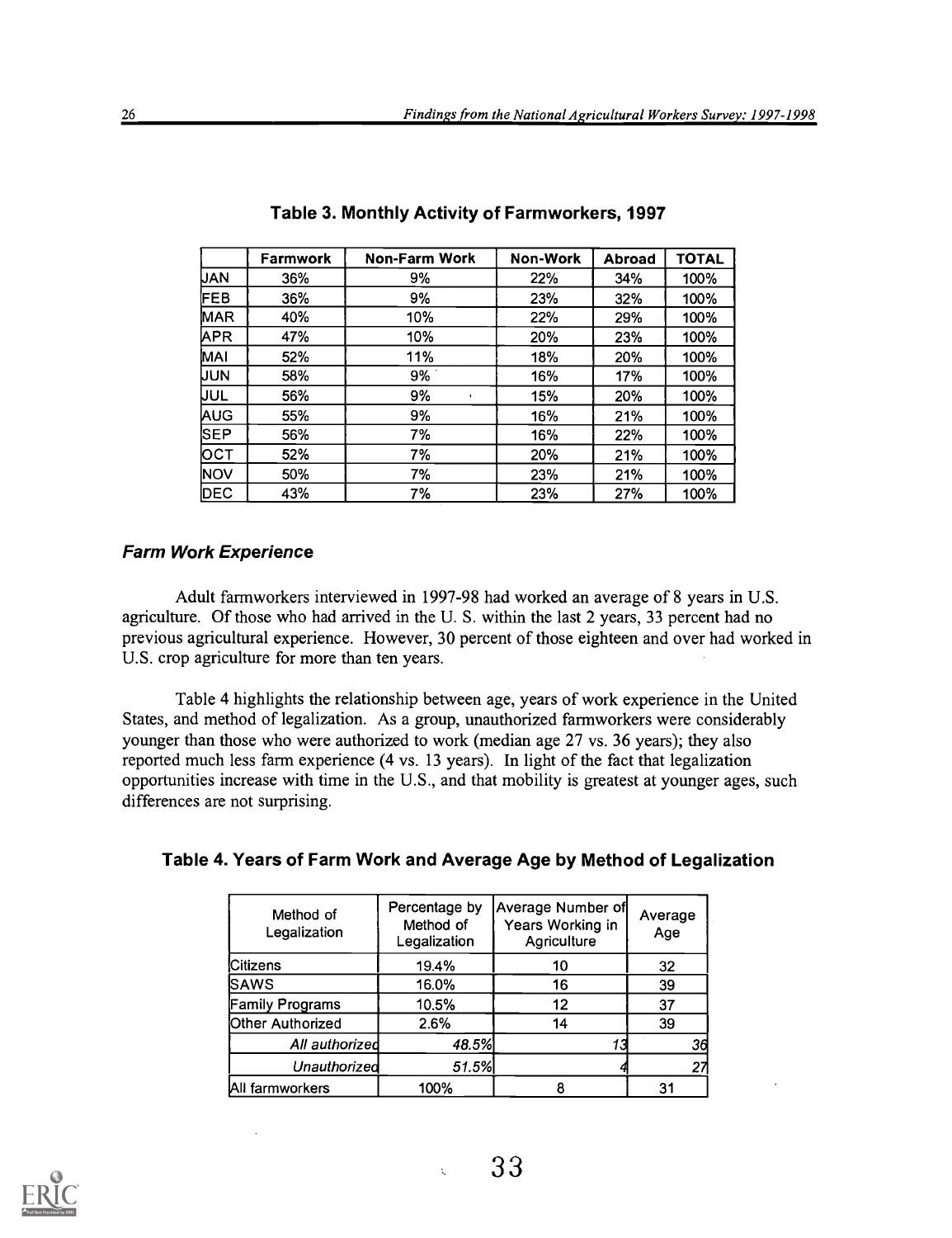#### Plans to Continue in Farm Work

Farmworkers were asked how long they expected to continue in farm work. Only about half (54%) stated intentions to continue for more than five years or as long as they were able. Twenty-seven percent intended to continue in this line of work for less than 3 years.

To explore their ability to find work elsewhere in the United States, the NAWS asked about respondents' contacts in the nonfarm sector. Overall, 59 percent reported having relatives or close friends who performed nonfarm work in the United States. Respondents were also asked if they could obtain a U.S.-based nonfarm job within one month. Only 35 percent said they could, and 24 percent responded that they did not know.

![](_page_33_Picture_4.jpeg)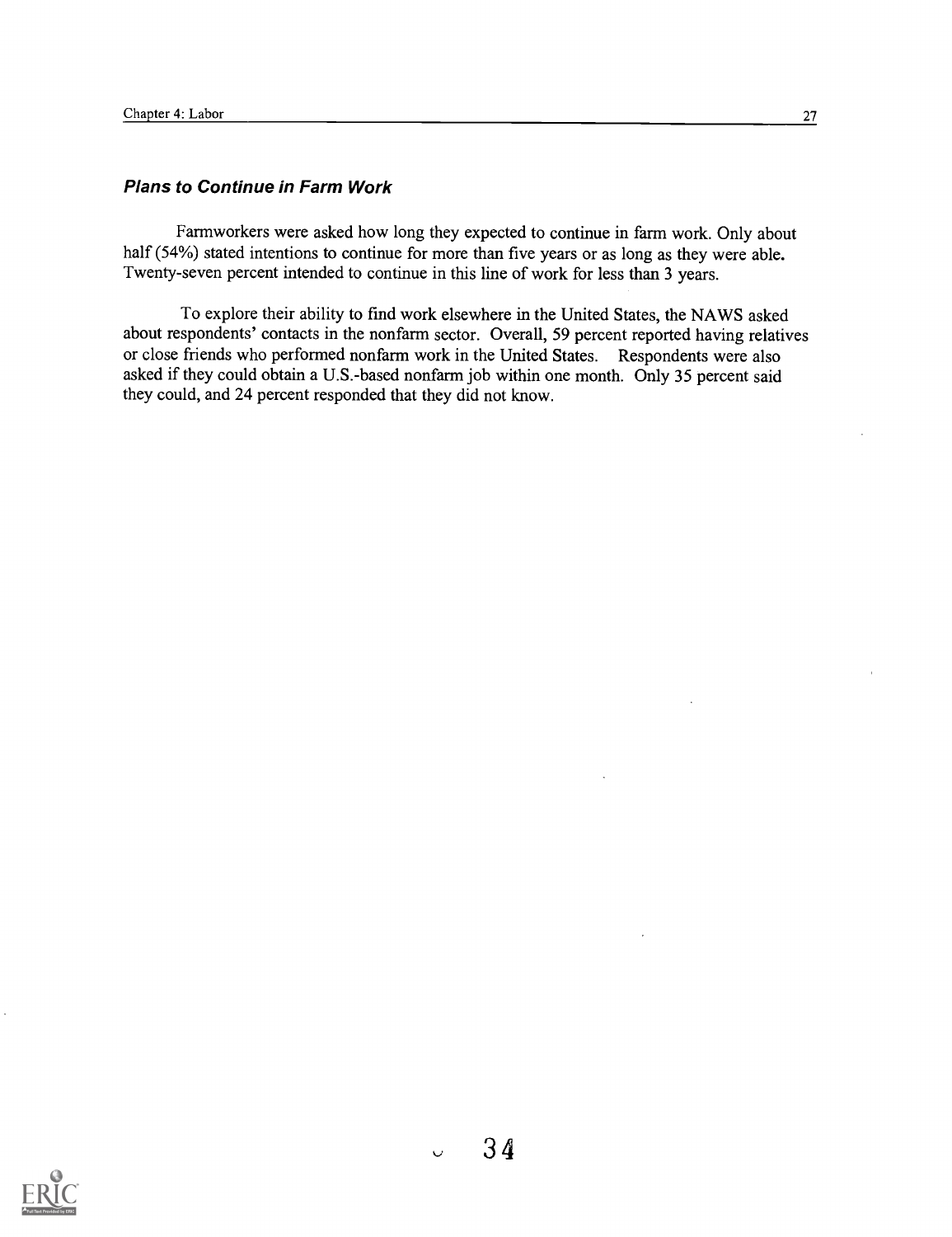# Chapter 5: Characteristics of Farm Jobs and Farm Conditions

#### Summary of Findings

- $\triangleright$  Nineteen percent of the U.S. farmworkers interviewed by the NAWS were employed by farm labor contractors.
- $\triangleright$  Sixty-one percent worked in fruits, nuts, or vegetables.
- $\triangleright$  One-third of the jobs were in crop harvest, and one-quarter were in semiskilled technical jobs.
- $\triangleright$  Three out of four farmworkers were paid by the hour, with an average hourly wage of \$ 5.94.
- $\triangleright$  Although 20 percent reported being covered by unemployment insurance, just 5 percent reported being covered by employer provided health insurance.

#### Employers

In 1997-98, four out of five U.S. farmworkers were hired directly by agricultural employers or farmers; the remaining one fifth were hired by Farm Labor Contractors (FLC). Farm labor contractors serve as intermediaries, often hiring, firing and supervising work in the workers' native language.

#### Crops

![](_page_34_Figure_11.jpeg)

![](_page_34_Figure_12.jpeg)

![](_page_34_Picture_13.jpeg)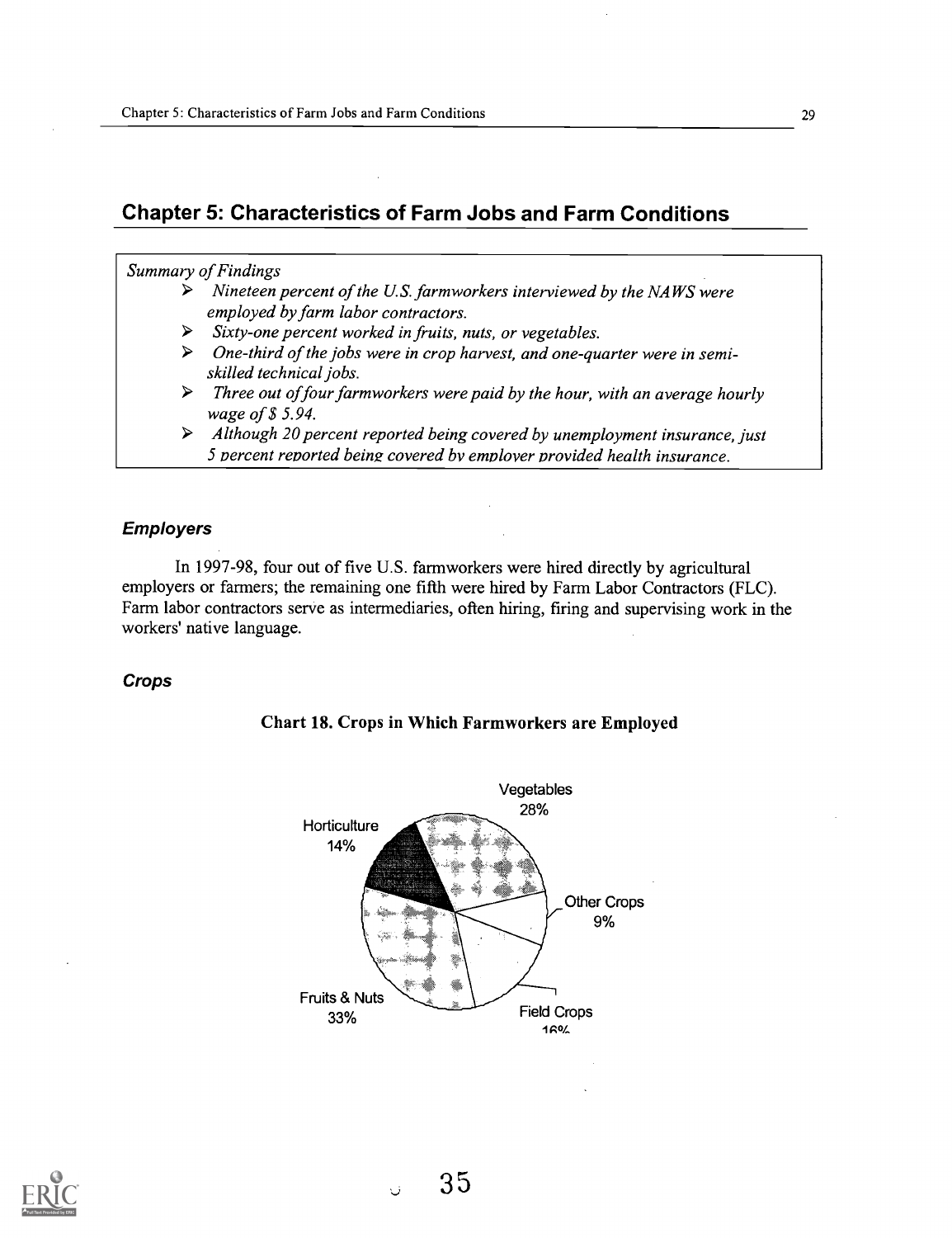About 33 percent of all farmworkers worked in fruit and nut crops, 28 percent in vegetables, 16 percent on field crops, 14 percent in horticulture and the remaining 9 percent in other crops (see Chart 18). FLC employees were more frequently employed in field crops, horticulture, and other crops, while those hired directly by growers were more likely to work in fruits, nuts, and vegetables (see Chart 19). $^{10}$ 

![](_page_35_Figure_2.jpeg)

Chart 19. Crops in Which FLC Employees Work

#### Tasks

About 32 percent of all workers took part in harvest tasks. Only 22 percent engaged in pre-harvest tasks such as hoeing, thinning, and transplanting; 15 percent engaged in post-harvest tasks such as field packing, sorting, or grading. Twenty five percent did semi-skilled or skilled technical production tasks, such as irrigating, operating machinery, and pruning. The remaining 6 percent of workers performed other tasks, of which less than 1 percent involved supervision (see Chart 20). Proportionately more directly hired workers than FLC employees engaged in harvest tasks (35% versus 22%).

![](_page_35_Picture_8.jpeg)

<sup>&</sup>lt;sup>10</sup> Fourteen percent of directly hired farmworkers worked in field crops, 34 percent in fruits and nuts, 13 percent in horticulture, 31 percent in vegetables, and 8 percent in other crops.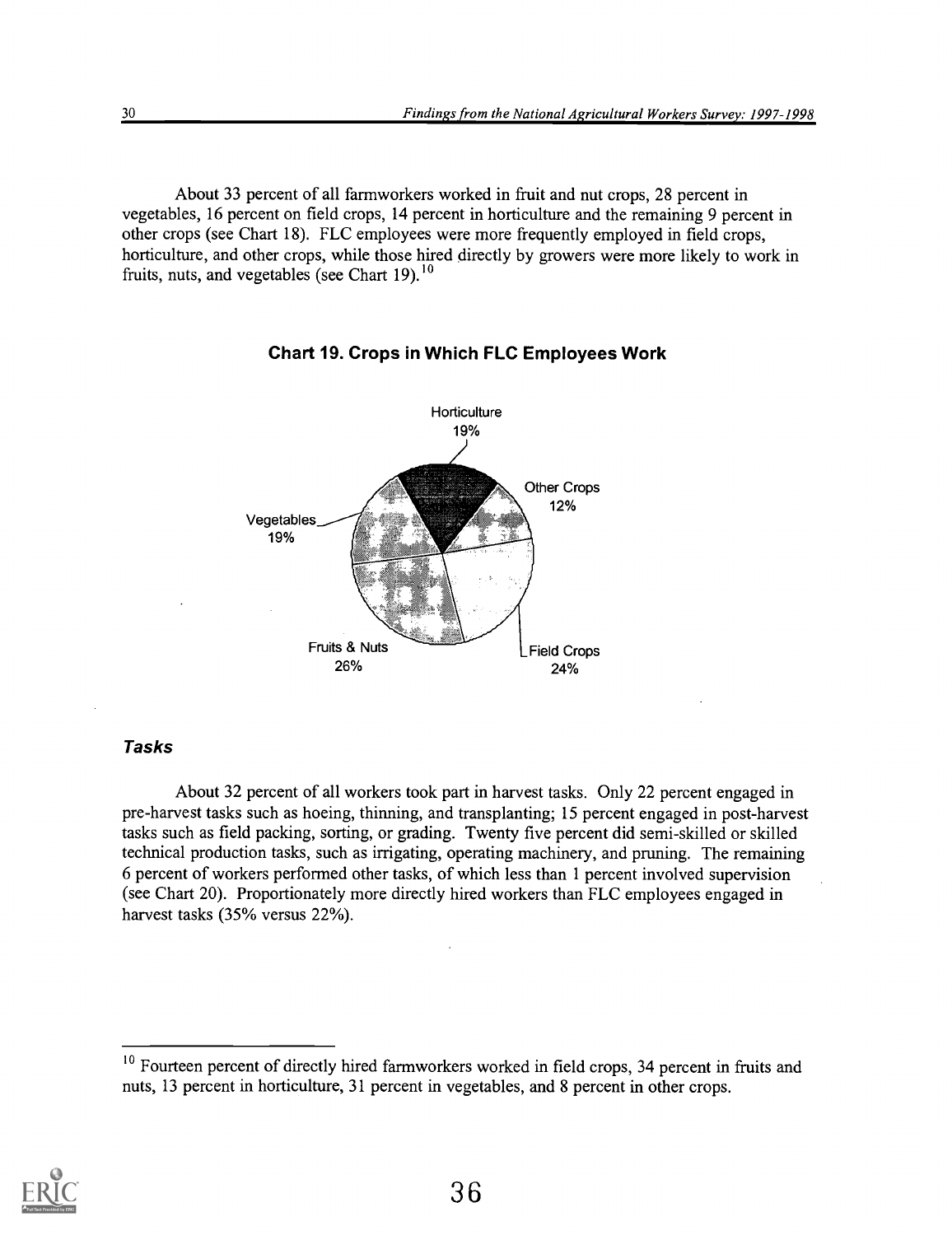![](_page_36_Figure_1.jpeg)

#### Chart 20. Tasks in Which Farmworkers are Employed

#### Recruitment and Retention

Most U.S. farmworkers (70%) found out about their current farm job through a friend, relative, or workmate. Twenty-five percent applied for the job on their own, while just 1 percent were recruited by a farm labor contractor or his/her foreman and a similar share were referred by the employment service. The remaining 3 percent reported miscellaneous methods of locating their job.

Just 14 percent of all farmworkers worked for their employer year-round. About 83 percent did so on a seasonal basis. Of these seasonal workers, 33 percent had contacted their employer themselves. Another 32 percent were recruited through someone other than the employer. In 6 percent of all cases, the employer recruited the worker directly before the previous season was over. Employers also recruited many workers in the off-season by telephone (19%) or letter (1%). About 8 percent did not know how they had been recruited or reported some other form of contact.

![](_page_36_Picture_6.jpeg)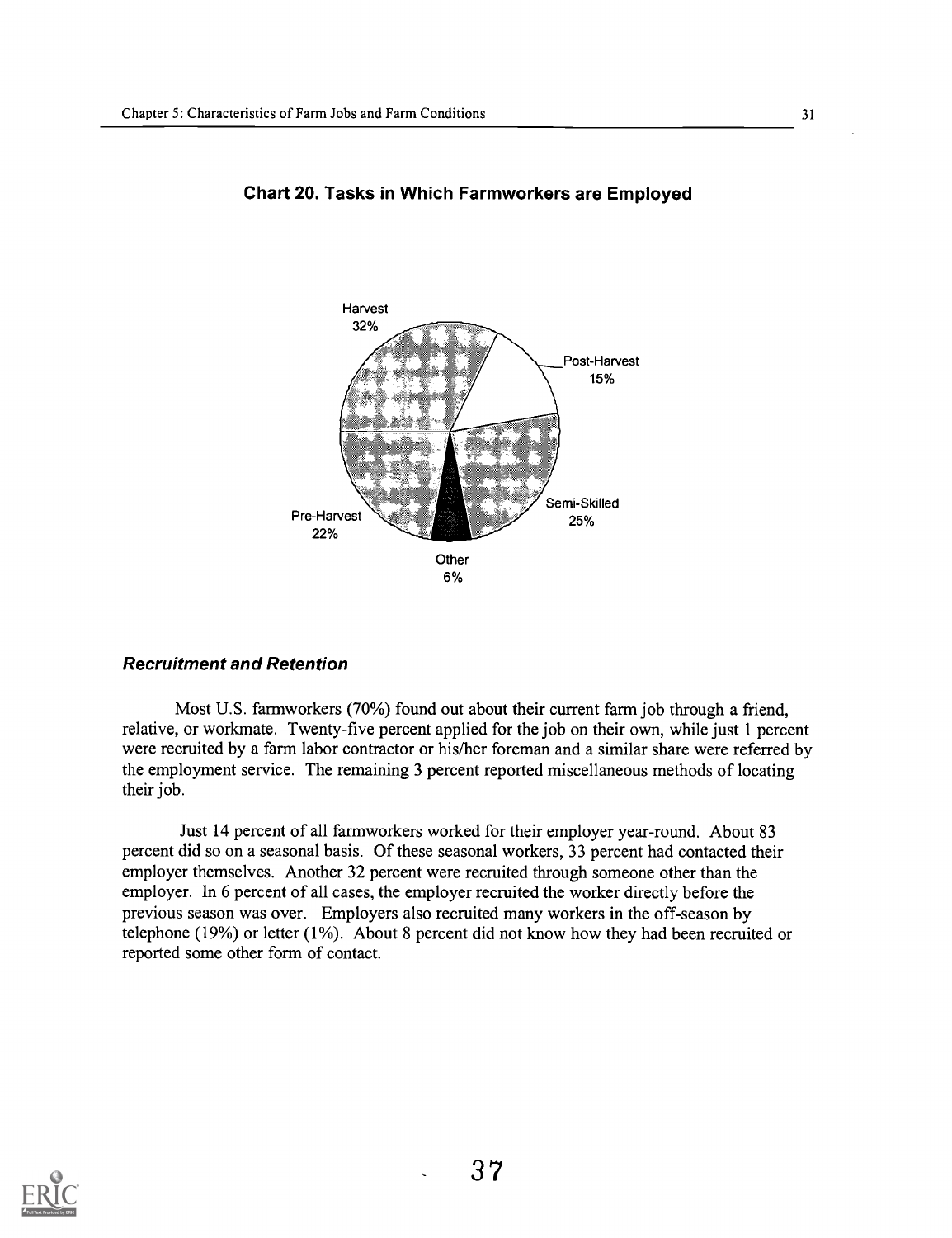#### Hours Worked and Basis for Pay

Farmworkers interviewed in 1997-98 worked an average of 38 hours per week. The majority (56%) worked between 31 and 50 hours, while nearly a third (30%) worked 30 hours or less and 15 percent worked more than 50 hours. Seventy-seven percent of the farmworkers were paid by the hour, 20 percent by the piece and a small percentage (2%) by a combination of these methods (see Chart 21).

![](_page_37_Figure_3.jpeg)

Chart 21. Basis for Pay, All Farm Jobs

Farmers and farm labor contractors do not appear to rely on distinctly different methods of payment. However, the prevalence of piece rates (as compared with hourly wages) does vary considerably by crop. Whereas about 20 percent of all farmworkers were paid by the piece, this share varied from 25 percent in fruits, nuts and vegetables to just 10 percent in field crops, horticulture and other crops. The tasks for which farmworkers were most likely to be paid by the piece were harvest tasks (36%). Almost all of those engaged in pre- and post-harvest tasks were paid by the hour (95%). Farmworker supervisors were universally paid by the hour.

![](_page_37_Picture_6.jpeg)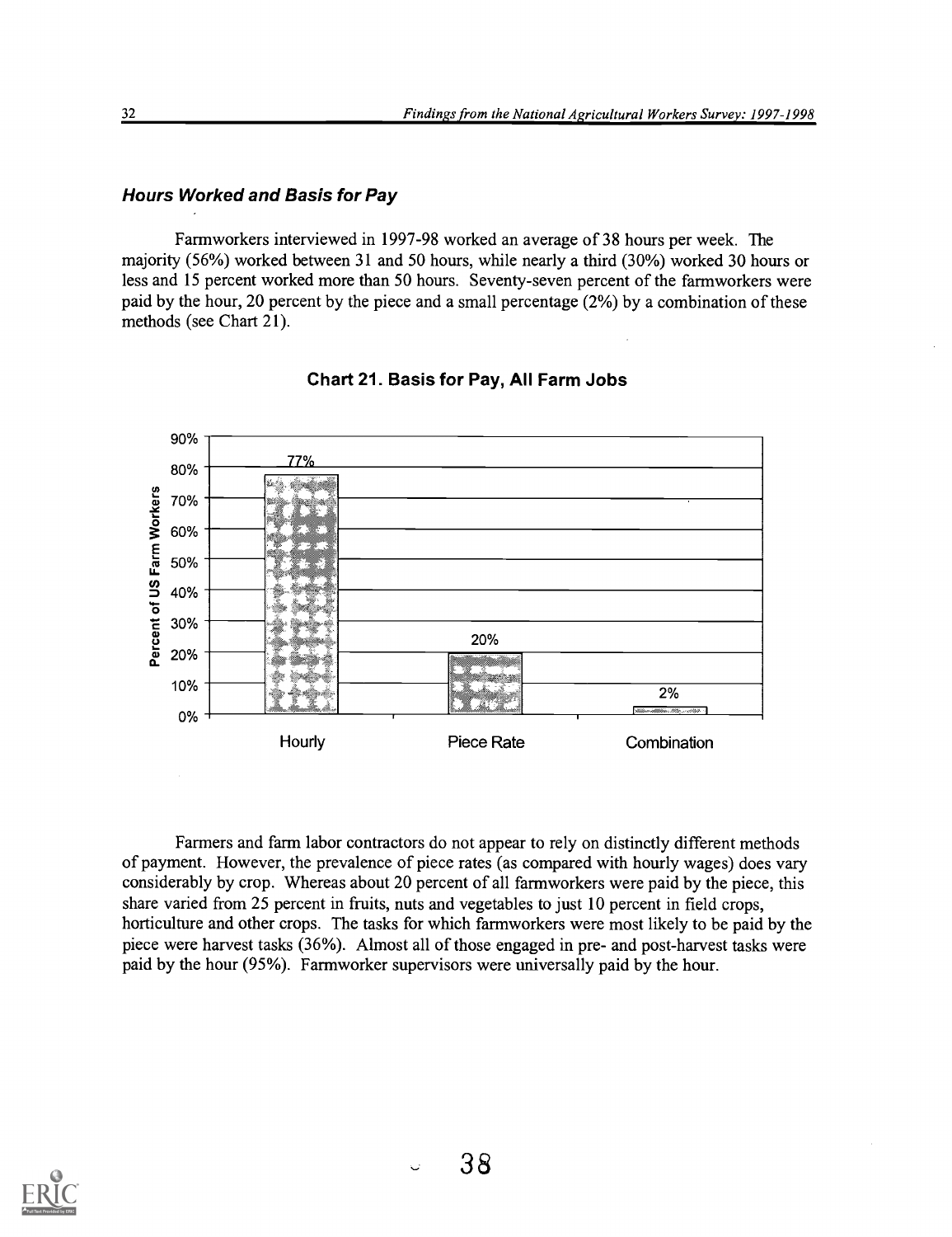#### **Wages**

The average farmworker wage earned in 1997-98 was \$5.94.<sup>11</sup> Those hired directly by agricultural employers were paid slightly more (\$5.97) than those hired by farm labor contractors (\$5.80) (see Chart 22). However, earnings varied by tasks performed. The average wage of farmworkers performing supervisory tasks (\$10.50) stands in marked contrast to all other wages. Farmworkers who did semi-skilled work or performed post-harvest tasks earned an average of \$5.91. Farmworkers engaged in harvest tasks and other tasks earned slightly more, \$6.15 and \$6.06, respectively, while pre-harvest workers earned slightly less (\$5.67).

These wages were observed over the same two-year time frame in which two changes in the federal minimum wage took place. On October 1 1996, the federal minimum wage was increased from \$4.25 to \$4.75. Subsequently, the minimum wage was increased to \$5.15 on September 1 1997. Using these cut-off levels, slightly more than one-tenth of all farmworkers earned less than the minimum wage (12%).

![](_page_38_Figure_4.jpeg)

![](_page_38_Figure_5.jpeg)

Hourly wage information over the ten-year period 1989 to 1998 demonstrates that the purchasing power of farm wages has been declining. In constant 1998 dollars, farmworker hourly wages have dropped from \$6.89 to \$6.18, a decline of more than 10 percent (see Table 5 and Chart 23). During the same 1989-1998 period, the average farm wage dropped from 54 percent of that earned by production workers in the private, nonfarm sector to just 48 percent (see Table 6 and Chart 24).

![](_page_38_Picture_8.jpeg)

<sup>&</sup>lt;sup>11</sup> Average hourly wage is constructed from normal hourly wages as well as piece and combination wages converted to the hourly basis.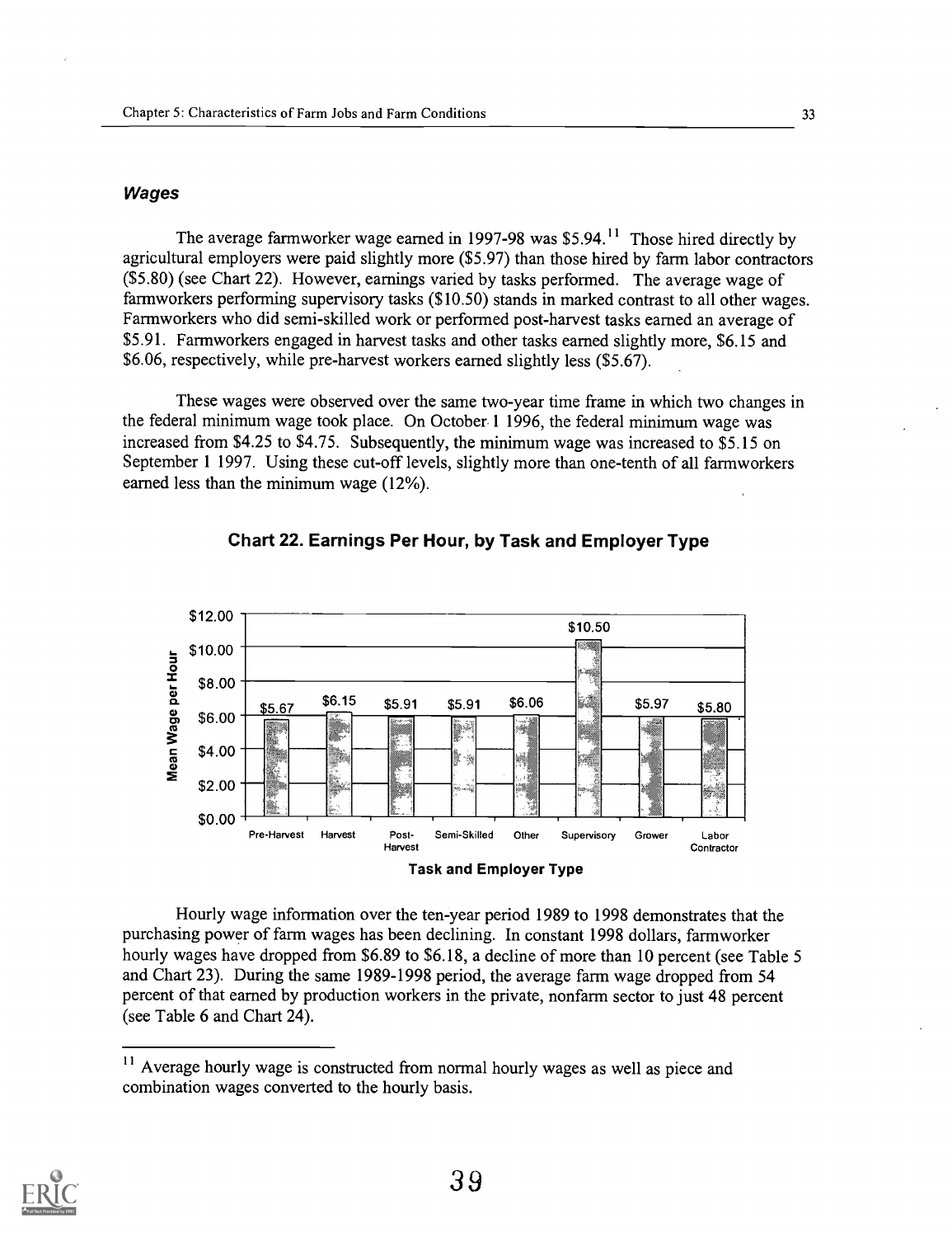| Year  | <b>Nominal wages</b> | <b>Real wages</b> |
|-------|----------------------|-------------------|
| 1989  | 5.24                 | 6.89              |
| 1990  | 5.23                 | 6.52              |
| 1991  | 5.57                 | 6.66              |
| 1992  | 5.33                 | 6.19              |
| 1993  | $\sim$<br>5.46       | 6.16              |
| 1994  | 5.54                 | 6.09              |
| 1995  | 5.71                 | 6.11              |
| 1996  | 5.67                 | 5.89              |
| 1997  | 5.89                 | 5.98              |
| 1998* | 6.18                 | 6.18              |

| Table 5. Farmworker Nominal and Real Hourly Wages (Based on 1998) |  |
|-------------------------------------------------------------------|--|
|-------------------------------------------------------------------|--|

\*The average hourly wages of crop workers were calculated based on data from January to September 1998.

![](_page_39_Figure_4.jpeg)

![](_page_39_Figure_5.jpeg)

![](_page_39_Picture_7.jpeg)

<sup>&</sup>lt;sup>12</sup> Consumer Price Index – Urban Wage Earners and Clerical Workers (Current Series); U.S. All items, 1998 = 100 - CWUR0000SAO; http://www.bls.gov/top20.html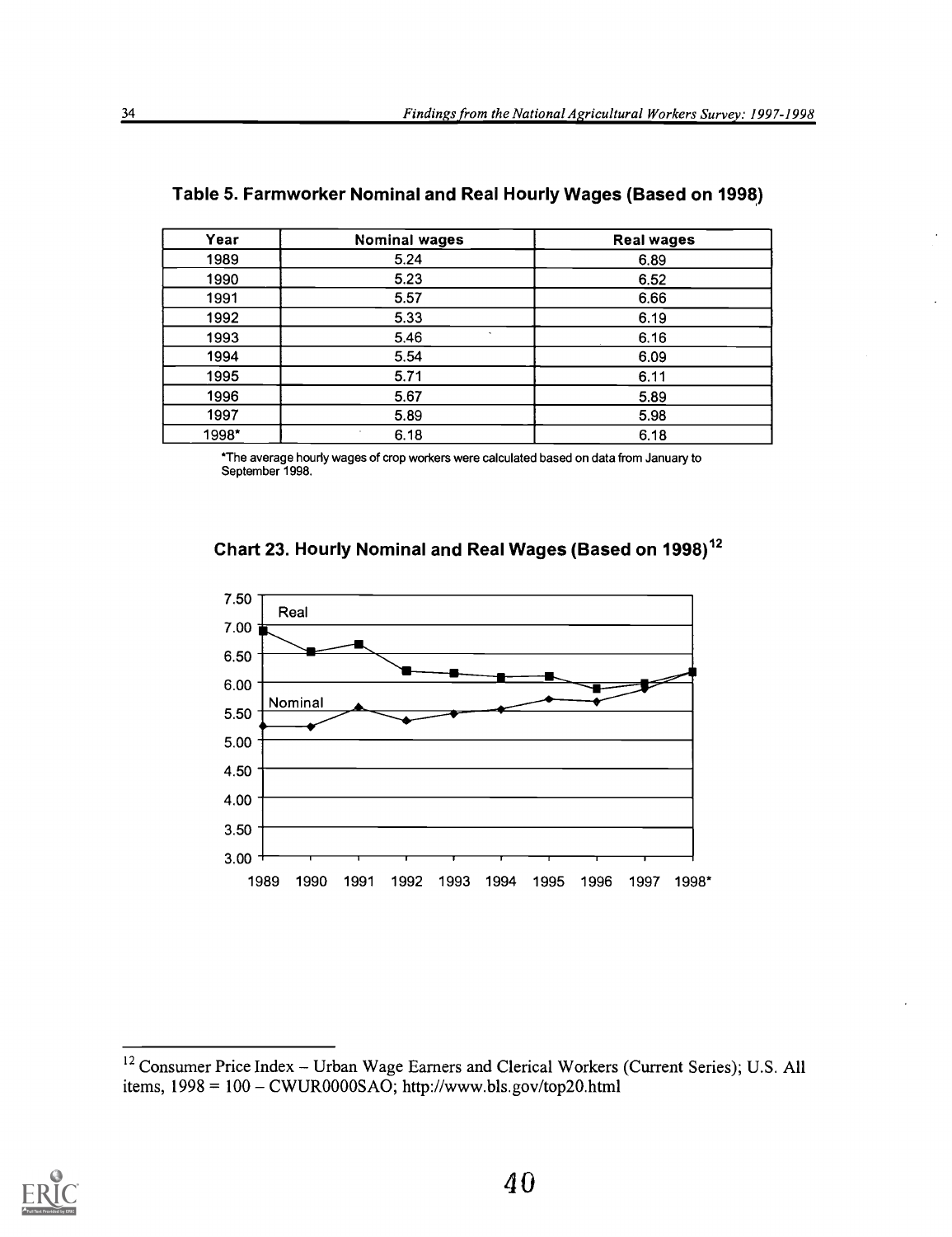# Table 6. Average Hourly Earnings of Crop Workers and Workers in the Nonfarm Private Sector

| Year                           | <b>Wages of Crop</b><br><b>Workers</b> | <b>Average Hourly</b><br>Average Hourly Wages of Production<br>Workers in the<br><b>Private Non-farm</b><br>Sector * | <b>Ratio of Hourly Crop</b><br><b>Worker Wages to</b><br>Private Nonfarm<br><b>Worker Wages</b> |
|--------------------------------|----------------------------------------|----------------------------------------------------------------------------------------------------------------------|-------------------------------------------------------------------------------------------------|
| 1989                           | 5.24                                   | 9.65                                                                                                                 | 54.3%                                                                                           |
| 1990                           | 5.23                                   | 10.01                                                                                                                | 52.2%                                                                                           |
| 1991                           | 5.57                                   | 10.32                                                                                                                | 53.9%                                                                                           |
| 1992                           | 5.33                                   | $10.57$ .                                                                                                            | 50.4%                                                                                           |
| 1993                           | 5.46                                   | 10.83                                                                                                                | 50.4%                                                                                           |
| 1994                           | 5.54                                   | 11.11                                                                                                                | 49.8%                                                                                           |
| 1995                           | 5.71                                   | 11.43                                                                                                                | 50.0%                                                                                           |
| 1996                           | 5.67                                   | 11.81                                                                                                                | 48.0%                                                                                           |
| 1997                           | 5.89                                   | 12.27                                                                                                                | 48.0%                                                                                           |
| 1998**                         | 6.18                                   | 12.78                                                                                                                | 48.4%                                                                                           |
| 1989-1998<br>Percent<br>Change | 17.9%                                  | 32.4%                                                                                                                |                                                                                                 |

" Created by Aguirre International from BLS employer survey data: Nonfarm Payroll Statistics from the Current Employment Statistics (National), National Employment, Hours, and Earnings: http://www.b1s.gov/top20.html

\*\*The average hourly wages of crop workers were calculated based on data from January to September 1998.

# Chart 24. Average Hourly Earnings of Crop Workers and Other Workers in the Private Sector

![](_page_40_Figure_6.jpeg)

![](_page_40_Picture_7.jpeg)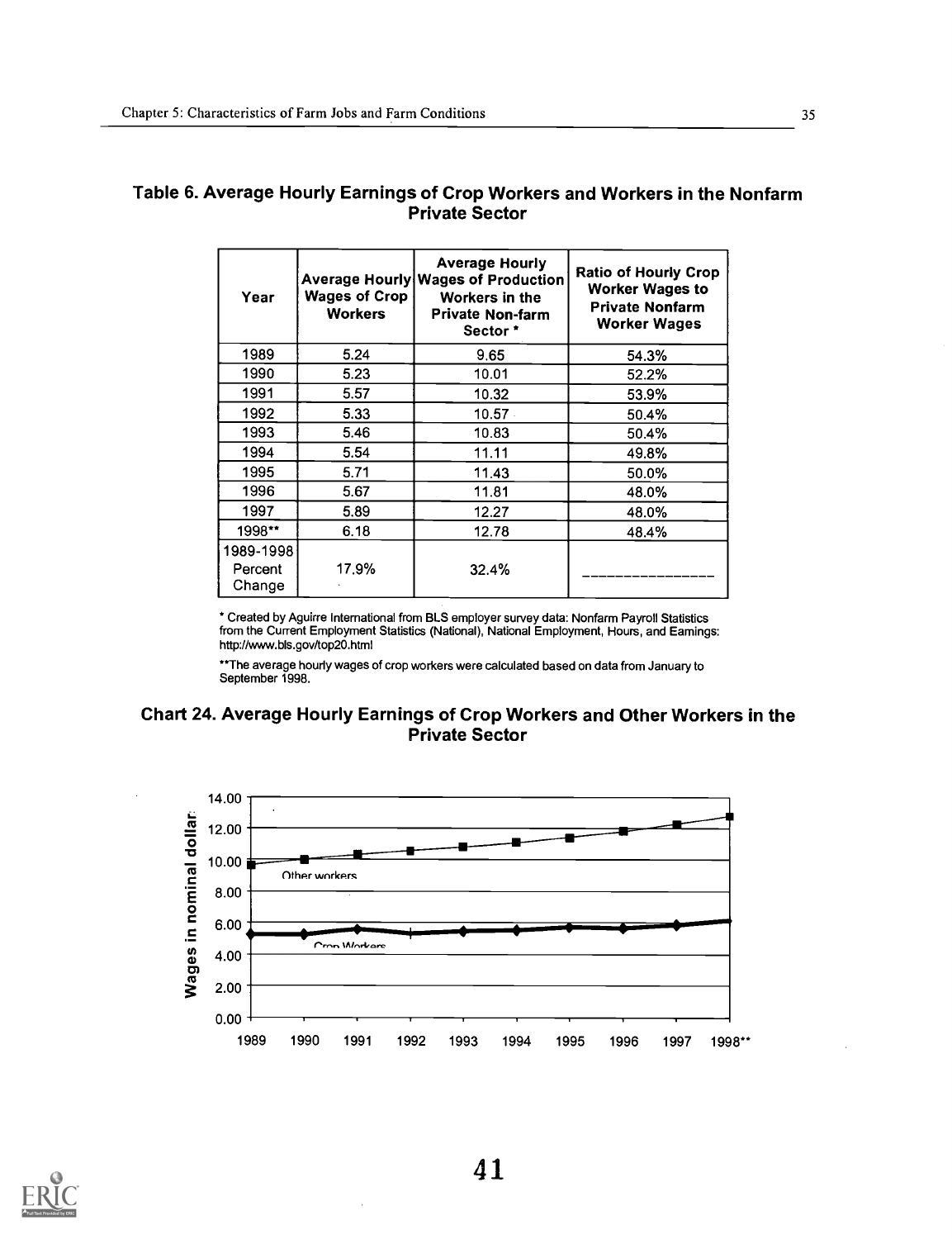#### Fringe Benefits

Fringe benefits are uncommon for farmworkers, and a large share did not know whether they were entitled to such benefits. Few farmworkers (15%) received monetary bonuses from their agricultural employers or labor contractors. Among those who did receive monetary bonuses, 56 percent identified them as seasonal bonuses, 24 percent as holiday bonuses, 12 percent as incentive bonuses, and 7 percent as a bonus contingent on employer profits.

Unemployment insurance (UI) coverage varies by state. Forty-five percent of farmworkers reported that they were covered by unemployment insurance. Nearly half (46%) said they were not covered and 9 percent did not know. These proportions were comparable between grower-hired and contractor-hired employees (see Chart 25). Workers' compensation coverage was less prevalent. Twenty-eight percent of all farmworkers reported that they would receive a payment if they got sick as a result of their work, 56 percent reported that they would not, and the remaining 17 percent did not know.

Only 5 percent of those interviewed in 1997-98 stated their employer provided health insurance for non-work related injuries or illness. Eighty-three percent said they were not covered, and the remaining 12 percent did not know. Paid holidays and/or paid vacations were provided to just 10 percent of all farmworkers. Eighty four percent were not provided holidays and vacations, and the remaining 6 percent did not know.

![](_page_41_Figure_5.jpeg)

Chart 25. Workers who Report Receiving Fringe Benefits, by Employer Type

![](_page_41_Picture_7.jpeg)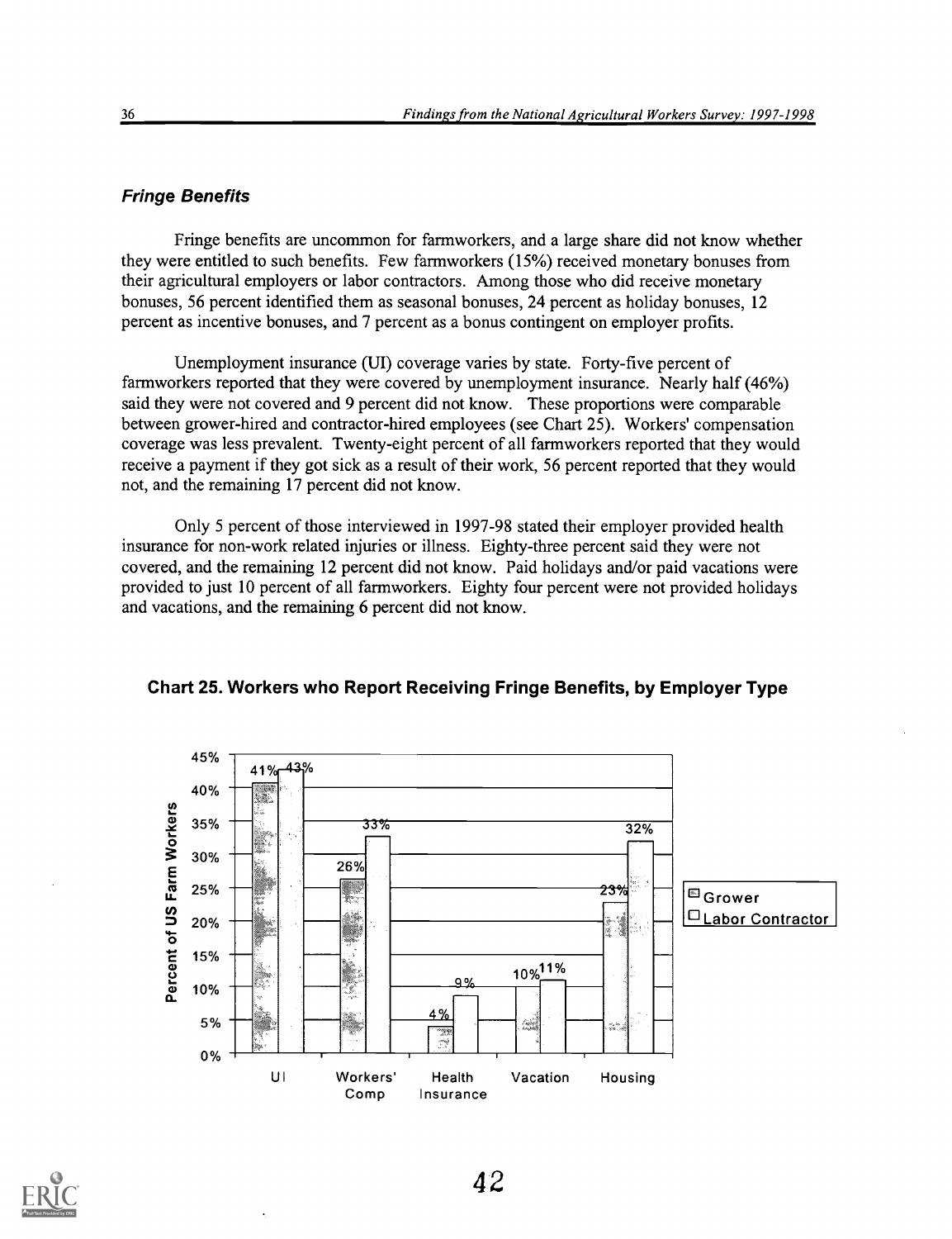#### **Housing**

In 1997-98, 2lpercent of all farmworkers received free housing from their agricultural employers, 7 percent rented from their employers, 47 percent rented from someone else, and 18 percent owned their own home. The remaining 7 percent had various other arrangements. Farmworkers hired by a farm labor contractor were more likely to live in housing provided by their employer.

#### Meals

Virtually all farmworkers provided and paid for their own meals. Just 1 percent received free meals from their employer and 2 percent paid for meals provided by their employer. In most instances, whenever meals were provided for free, the employer was a labor contractor.

#### **Sanitation**

Although drinking water was available to most farmworkers (98%), fully 2 percent reported not having access to drinking water at their work place. Sixteen percent reported not having water with which to wash, and 13 percent reported that toilets were not available while at work.

#### **Transportation**

Almost all farmworkers (99%) incurred transportation costs. Just 1 percent received money from the employer for transportation expenses. Forty percent of farmworkers rode with others to work, while 34 percent drove a car, 15 percent rode a labor bus, 8 percent walked and 3 percent used public transportation. Of those who did not drive a car or walk, one-third paid a fee to the agricultural employer or contractor for a ride to work.

#### Equipment

Crop workers generally do not pay for their own equipment. The practice of requiring farmworkers to supply their own equipment, however, is more common where a farm labor contractor has hired the worker than when he/she is employed directly by the grower (33 vs. 23%). About 70 percent of those hired directly by farmers reported that the employer supplied their equipment. Of those hired by farm labor contractors, a smaller share (55%) said their employer paid for their equipment.

![](_page_42_Picture_11.jpeg)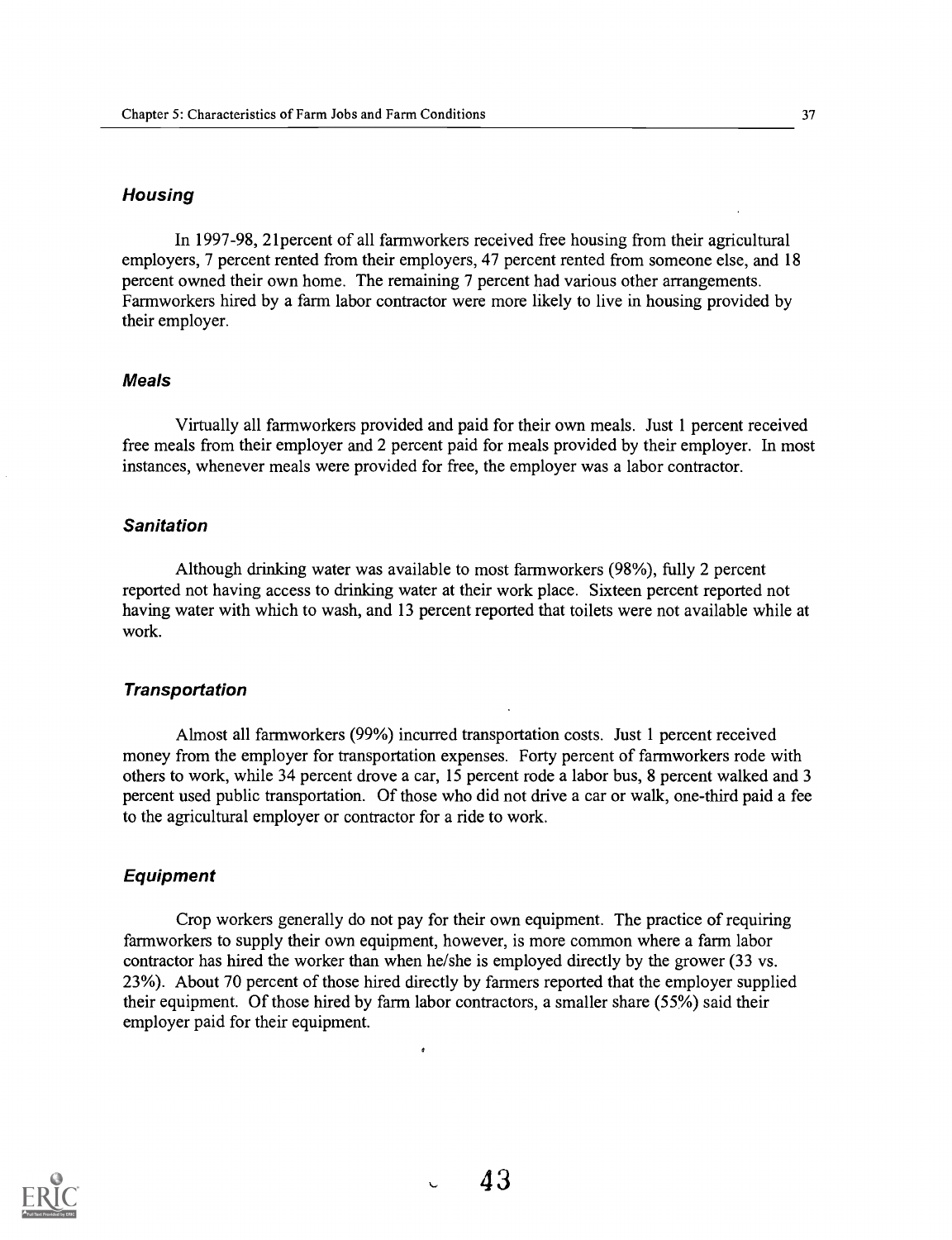# Chapter 6: Income and Assets

#### Summary of Findings

- $\triangleright$  Nearly three-quarters of U.S. farmworkers earned less than \$10,000 per year.
- $\triangleright$  Three out of five farmworker families had incomes below the poverty level.
- > More than half owned a vehicle; four out of ten foreign-born workers owned a house in their home country.
- $\triangleright$  Few workers received needs-based social services. Nearly all of these received Food Stamps.

#### Income

The NAWS codes respondent incomes categorically, making it impossible to report exact median incomes. Nonetheless, it is clear from these data that one half of all individual farmworkers earned less than \$7,500 per year and that one half of all farmworker families earned less than \$10,000 per year.

Consequently, 61 percent of all farmworkers, and 50 percent of those with 3 to 5 family members, had below poverty incomes (see Chart 26). Because this index is calculated for the household rather than the individual, household structure impacts this classification somewhat. About 43% of childless married farmworkers fell below the poverty threshold. However, over 60% of single farmworkers, and those who were married with children, and virtually all of those with 10 or more family members, fell below the poverty threshold. Foreign-born farmworkers were considerably more likely to be impoverished than those born in the United States (65% vs. 42%).

#### Farm worker Assets

Most farmworkers (87%) owned some assets in the United States. Forty-four percent owned a vehicle, although U.S.-born farmworkers were more likely to do so than foreign-born workers, 63% as compared to less than 40% respectively.

Less than half of all farmworkers owned assets abroad. Forty-three percent owned or were buying a house abroad, as compared with just 14 percent who owned, or were buying a house in the United States.

![](_page_43_Picture_13.jpeg)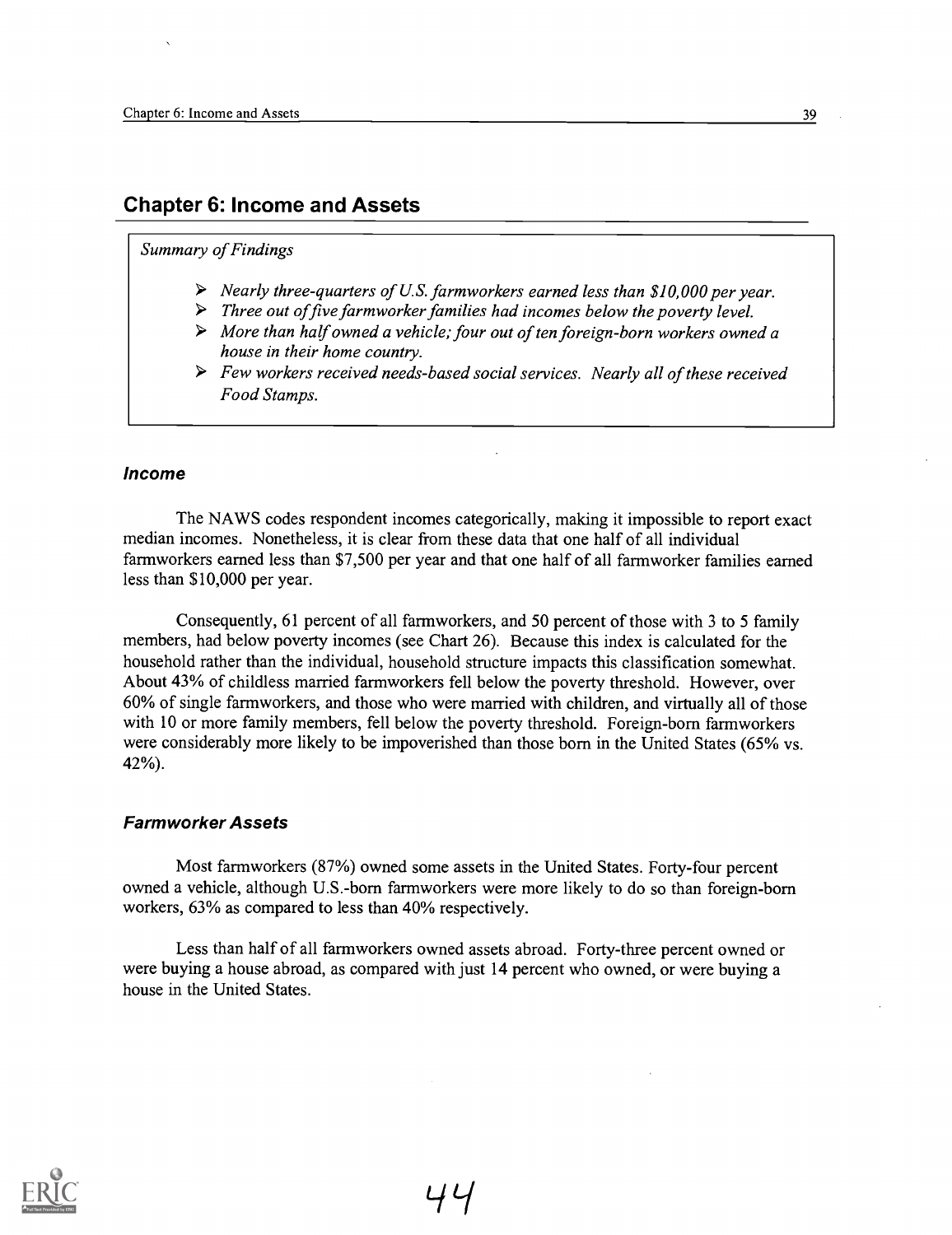![](_page_44_Figure_1.jpeg)

Chart 26. Incomes Below Poverty Level, by Family Size

# Use of Services

Despite the low annual incomes of farmworkers, few used contribution-based services, such as unemployment insurance, disability insurance or social security. The service most frequently used by farmworkers was unemployment insurance. One-fifth of all farmworkers reported that they or someone in their family received benefits from unemployment insurance within the past two years (see Chart 27). Just 1 percent of all farmworkers utilized disability insurance or social security.

![](_page_44_Figure_5.jpeg)

![](_page_44_Figure_6.jpeg)

![](_page_44_Picture_7.jpeg)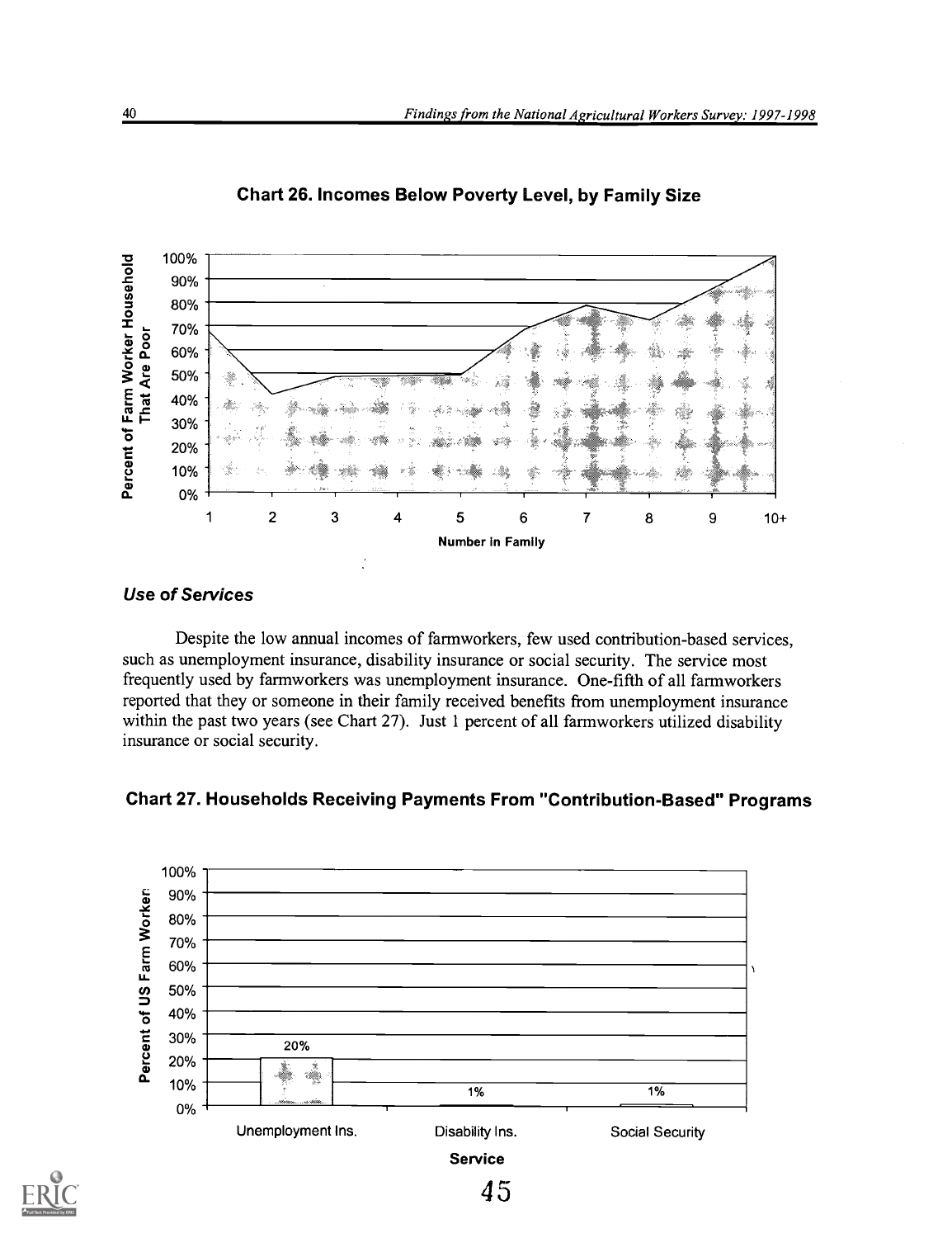In 1997-98, just 17 percent of all farmworkers used needs-based services. Needs-based services include financial aid through programs such as temporary assistance to needy families (TANF), general assistance or welfare, and publicly provided housing or medical and nutritional assistance such as Women, Infants and Children (WIC), Food Stamps and Medicaid. Like the use of contribution-based programs seen in Chart 27, use of needs-based services by this population was minimal.

Thirteen percent of all farmworkers or their families used Medicaid in 1997-98. WIC and Food Stamps were used by one in ten farmworker families. Only one in one hundred families utilized Aid to Families with Dependent Children (AFDC), Public Housing, General Assistance or other services (see Chart 28). Two percent of farmworker households used more than one of these services. Very few farmworkers reported receiving support from churches, family, community organizations, or friends. Three percent of farmworkers reported receiving support from a church, 6 percent from family, 1 percent from community organizations, 1 percent from charitable organizations, and 13 percent from friends.

![](_page_45_Figure_3.jpeg)

#### Chart 28. Households Receiving "Needs-Based" Government Services

![](_page_45_Picture_5.jpeg)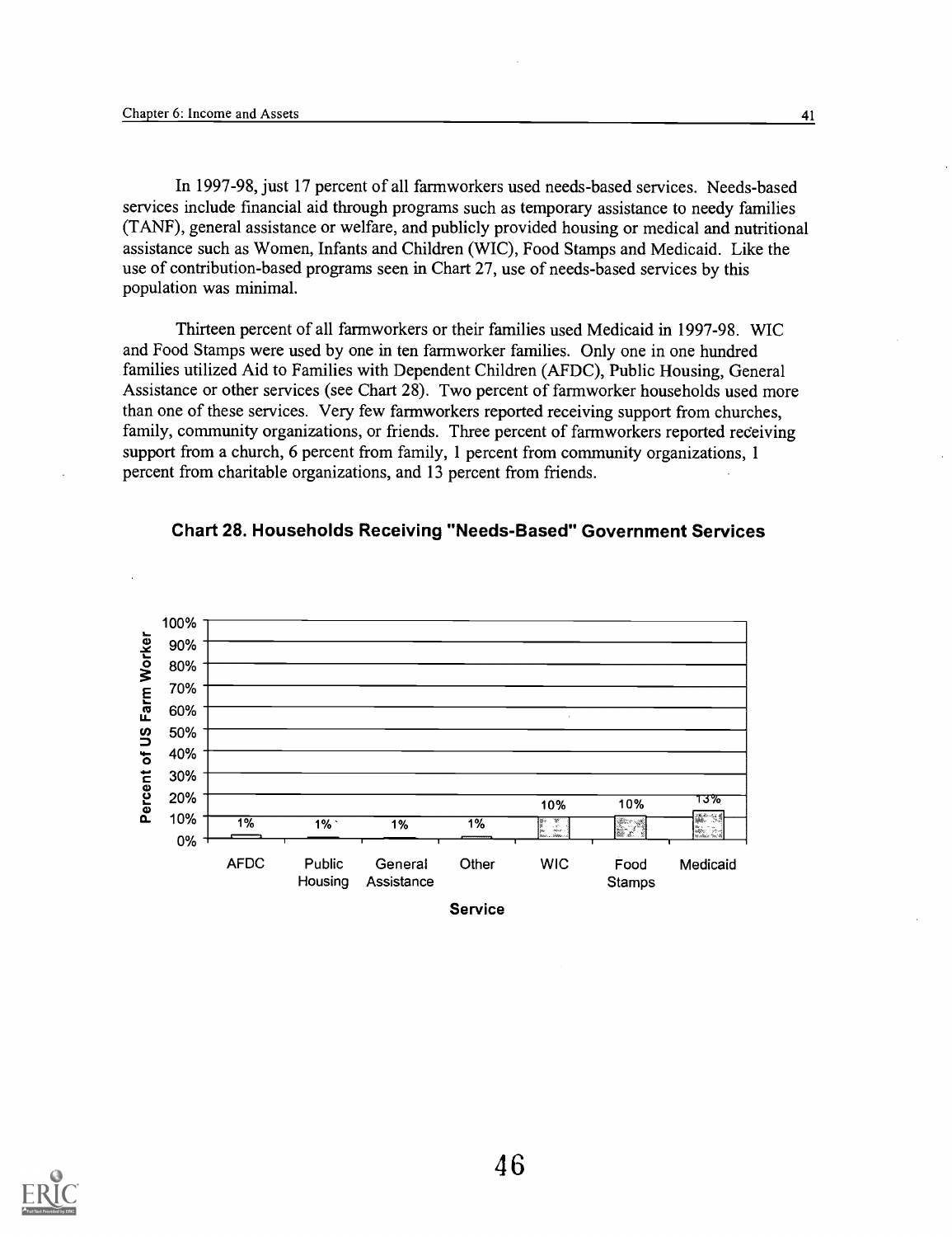# Appendix: Statistical Procedures

This section describes the statistical procedures used to analyze NAWS data for this report. Further details on the statistical procedures can be obtained from the National Agricultural Workers Survey Web site at http://www.dol.govidol/asp/public/programs/agworker/naws.htm.

#### NAWS Weighting Procedure

According to the probability of inclusion, post-sampling weights are constructed taking into account the year, season and region in which the farmworker was sampled as well as the number of days per week worked by the farmworker. Details on post sampling weights can be obtained in the Public Access Documentation located at the NAWS Web site.

#### Determining Standard Error

A standard error is a quantitative measure of the accuracy of a given calculation of a statistic, such as a mean or a median. For example, if the parameter we are calculating is the average age of the NAWS farmworker population during 1997-98, then the standard error represents the differences between the mean obtained and the means that would be obtained by several repetitions of the survey.

The standard error is often confused with the standard deviation. The standard deviation is a measure of the variability relative to the mean, while the standard error is a measure of the accuracy of a statistic. To clarify, the average age of farmworkers is 31. Calculating the standard deviation of this variable (12.3) tells us that while the average farmworker is 31 years old, 68 percent of all farmworkers fall between the ages of 19 and 44. In contrast to the standard deviation, the standard error is a measure of the accuracy of the estimated average age of farmworkers (31 years). The standard error obtained using 500 artificial replications produced a value of 0.19. This means that if the NAWS survey were conducted 500 times, the estimate of 31 years as the average age would only change by one-fifth of one year, meaning that the estimate is highly accurate.

Repeating the entire survey, of course, is an unfeasible option. Instead, statisticians use a statistical technique called bootstrapping to perform experiments that simulate several surveys from the data obtained through one survey. Table A.1 presents the means and standard errors for the variables discussed in this report.

![](_page_46_Picture_9.jpeg)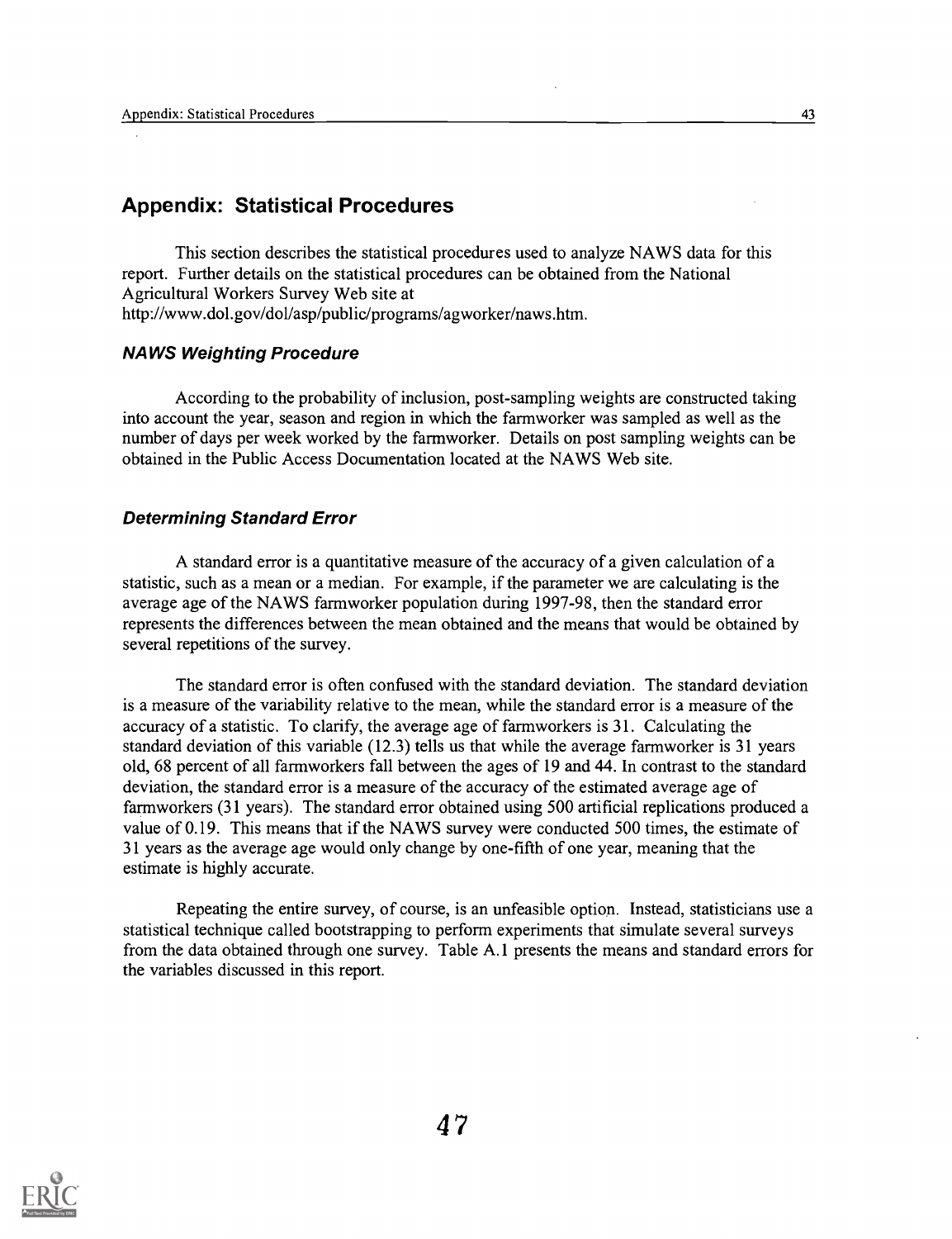$\ddot{\phantom{a}}$ 

 $\ddot{\phantom{0}}$ 

| Variable                       | Mean/Percentage              | <b>Standard Error</b> |
|--------------------------------|------------------------------|-----------------------|
|                                | <b>DEMOGRAPHIC VARIABLES</b> |                       |
| Age                            | 31.30                        | 0.1907                |
| Gender is Female               | 20%                          | 0.0056                |
| Hispanic                       | 90%                          | 0.0042                |
| Years in U.S.                  | 9.88                         | 0.1718                |
| Nuclear Family Member Lives in |                              |                       |
| Household                      | 37%                          | 0.0075                |
| Foreign born                   | 81%                          | 0.0058                |
| Children in Household          | 0.53                         | 0.0189                |
| Total Children                 | 1.06                         | 0.0248                |
| Non-Resident Children          | 0.53                         | 0.0191                |
|                                | <b>Family Composition</b>    |                       |
| Farmworker is a Parent         | 45%                          | 0.008                 |
| Lives with Parents             | 4%                           | 0.0024                |
| Married no Children            | 11%                          | 0.005                 |
| Other Family Composition       | 40%                          | 0.0074                |
|                                | 100%                         |                       |
|                                | <b>Marital Status</b>        |                       |
| Married                        | 52%                          | 0.0076                |
| Separated/Divorced/Widowed     | 6%                           | 0.0038                |
| Single                         | 43%                          | 0.0077                |
|                                | 100%                         |                       |
|                                | <b>Primary Language</b>      |                       |
| Spanish                        | 84%                          | 0.0051                |
| English                        | 12%                          | 0.0042                |
| Other                          | 5%                           | 0.0035                |
|                                | 100%                         |                       |
|                                | <b>Place of Birth</b>        |                       |
| Asian-born (inc. Pacific)      | $1\%$                        | 0.0015                |
| Caribbean-born Non-Latino      | $0\%$                        | 0.0002                |
| Haitian                        | 0%                           | 0.0009                |
| Mexican-born                   | 77%                          | 0.0068                |
| Non-Mexican born Latino        | 2%                           | 0.0034                |

# Table A.1. Means and Standard Errors for Continuous and Dichotomous Variables

![](_page_47_Picture_3.jpeg)

 $\sim$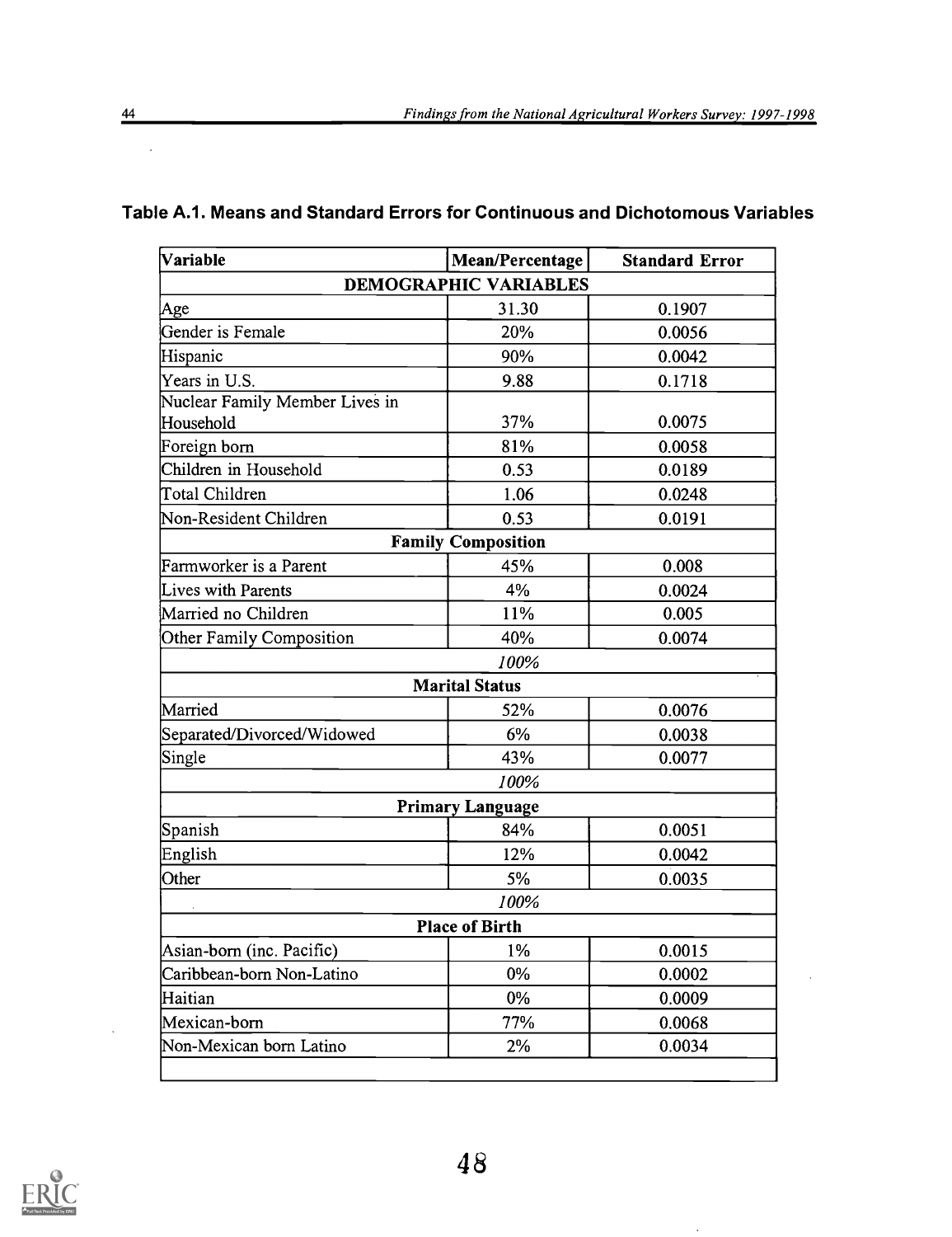$\sim$ 

 $\hat{\vec{z}}$ 

|                                                                   | <b>Place of Birth (continued)</b> |        |
|-------------------------------------------------------------------|-----------------------------------|--------|
| U.S.-born African American                                        | $1\%$                             | 0.0014 |
| U.S.-born Hispanic                                                | 9%                                | 0.0045 |
| U.S.-born White                                                   | 7%                                | 0.0032 |
| Other U.S.-born                                                   | 2%                                | 0.0018 |
| Other Place of Birth                                              | $0\%$                             | 0.0003 |
|                                                                   | 100%                              |        |
|                                                                   | <b>Ethnicity</b> (global)         |        |
| White                                                             | 63%                               | 0.0076 |
| <b>Black/African American</b>                                     | 2%                                | 0.0023 |
| American Indian/Alaskan                                           |                                   |        |
| Native/Indigenous                                                 | 9%                                | 0.0035 |
| Asian/Pacific Islander                                            | 2%                                | 0.0016 |
| Other                                                             | 25%                               | 0.0069 |
|                                                                   | 100%                              |        |
|                                                                   | <b>Ethnicity (Hispanic)</b>       |        |
| Chicano                                                           | $0\%$                             | 0.001  |
| Mexican                                                           | 79%                               | 0.0065 |
| Mexican American                                                  | 6%                                | 0.0036 |
| Other Hispanic                                                    | 2%                                | 0.0031 |
| Puerto Rican                                                      | 3%                                | 0.0029 |
| Other Ethnicity                                                   | 10%                               | 0.0042 |
|                                                                   | 100%                              |        |
|                                                                   | <b>Ability to Read English</b>    |        |
| Not at All                                                        | 53%                               | 0.0078 |
| A Little                                                          | 22%                               | 0.0069 |
| Somewhat                                                          | 7%                                | 0.0038 |
| Well                                                              | 19%                               | 0.0058 |
|                                                                   | 100%                              |        |
| Ability to Speak English (if English is not the primary language) |                                   |        |
| Not at All                                                        | 45%                               | 0.0077 |
| A Little                                                          | 28%                               | 0.007  |
| Somewhat                                                          | 8%                                | 0.0043 |
| Well                                                              | 19%                               | 0.0057 |
|                                                                   | 100%                              |        |
|                                                                   | <b>Education</b>                  |        |
| Highest Grade Completed                                           | 6.91                              | 0.0556 |
| <b>Adult Education</b>                                            | 22%                               | 0.0061 |

 $\frac{1}{\sqrt{2}}$ 

![](_page_48_Picture_2.jpeg)

 $\sim$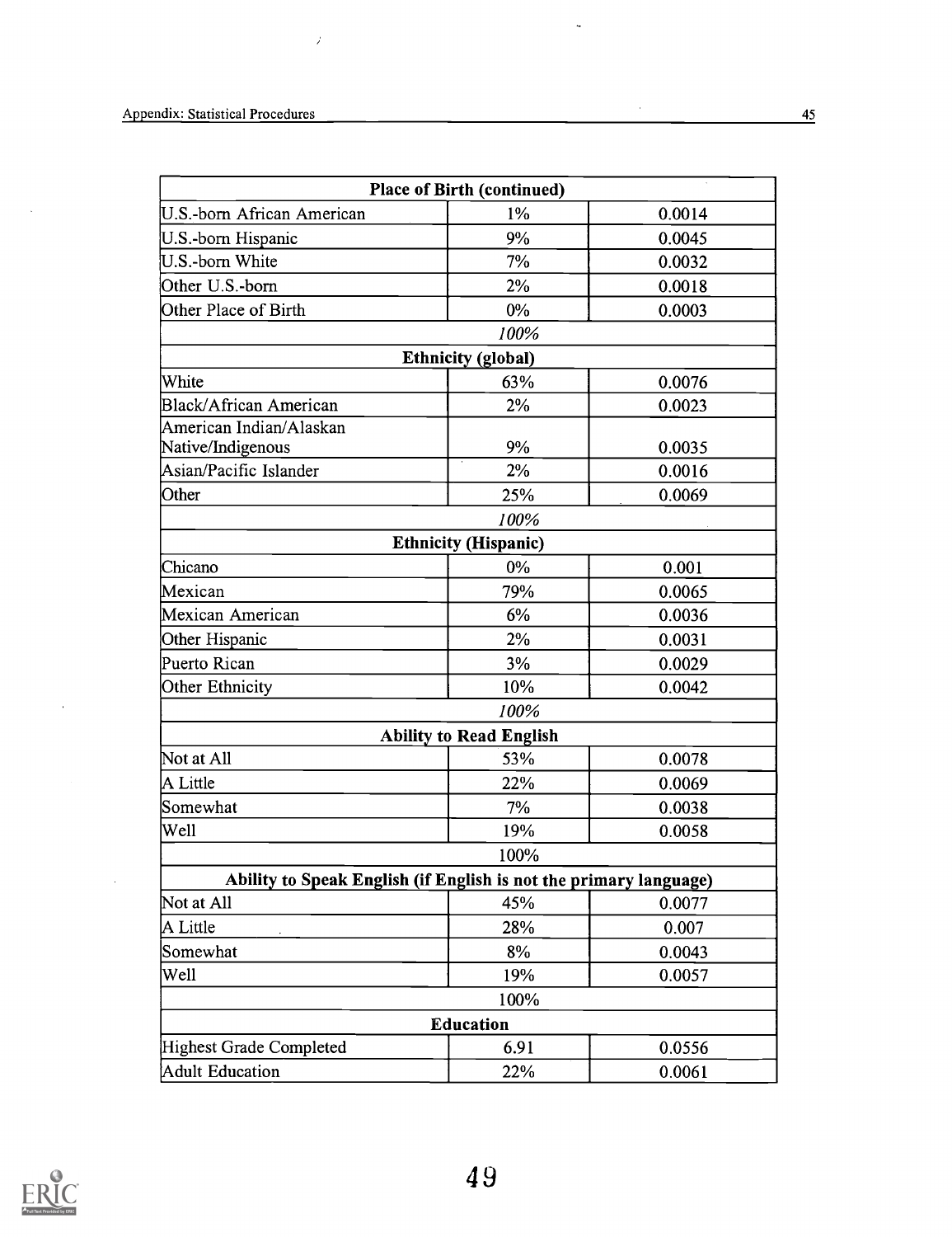|                                                         | <b>Place of Last Schooling</b> |        |
|---------------------------------------------------------|--------------------------------|--------|
| Asia                                                    | 0%                             | 0.0004 |
| Central America                                         | 2%                             | 0.0031 |
| Caribbean                                               | $0\%$                          | 0.001  |
| Mexico                                                  | 73%                            | 0.0074 |
| Pacific Islands                                         | $1\%$                          | 0.0013 |
| Puerto Rico                                             | 3%                             | 0.0028 |
| South America                                           | $0\%$                          | 0.0003 |
| South East Asia                                         | $1\%$                          | 0.001  |
| <b>United States</b>                                    | 21%                            | 0.0062 |
| Other Place of Schooling                                | $0\%$                          | 0.0004 |
|                                                         | 100%                           |        |
| <b>Farmworker Participation in Classes</b>              |                                |        |
| English/ESL Classes                                     | 8%                             | 0.0043 |
| Citizenship Classes                                     | $1\%$                          | 0.0021 |
| Literacy Classes                                        | 0%                             | 0.0006 |
| <b>Job Training Classes</b>                             | $1\%$                          | 0.0019 |
| GED/High School Equivalency Classes                     | 9%                             | 0.004  |
| College/University Classes                              | 3%                             | 0.0025 |
| <b>Adult Basic Education Classes</b>                    | $1\%$                          | 0.0017 |
| <b>Even Start Classes</b>                               | 0%                             | 0.0005 |
| <b>Migrant Education</b>                                | $0\%$                          | 0.0009 |
| Other Classes                                           | 2%                             | 0.002  |
|                                                         | <b>INCOME AND ASSETS</b>       |        |
| Family Income Below the Poverty Line                    | 61%                            | 0.0077 |
| Percentage of Farmworkers by Personal Income Categories |                                |        |
| $<$ \$500                                               | 20%                            | 0.0036 |
| \$500-\$999                                             | 3%                             | 0.0021 |
| \$1,000-\$2,499                                         | 8%                             | 0.0041 |
| \$2,500-\$4,999                                         | 13%                            | 0.0057 |
| \$5,000-\$7,499                                         | 16%                            | 0.0066 |
| \$7,500-\$9,999                                         | 13%                            | 0.0065 |
| \$10,000-\$12,499                                       | 11%                            | 0.0058 |
| \$12,500-\$14,999                                       | 6%                             | 0.0049 |
| \$15,000-\$17,499                                       | 4%                             | 0.0037 |
| \$17,500-\$19,999                                       | 2%                             | 0.003  |
| \$20,000-\$24,999                                       | 3%                             | 0.0027 |
| \$25,000-\$29,999                                       | $1\%$                          | 0.0011 |

![](_page_49_Picture_2.jpeg)

 $\ddot{\phantom{0}}$ 

 $\bar{\gamma}$ 

 $\bar{\lambda}$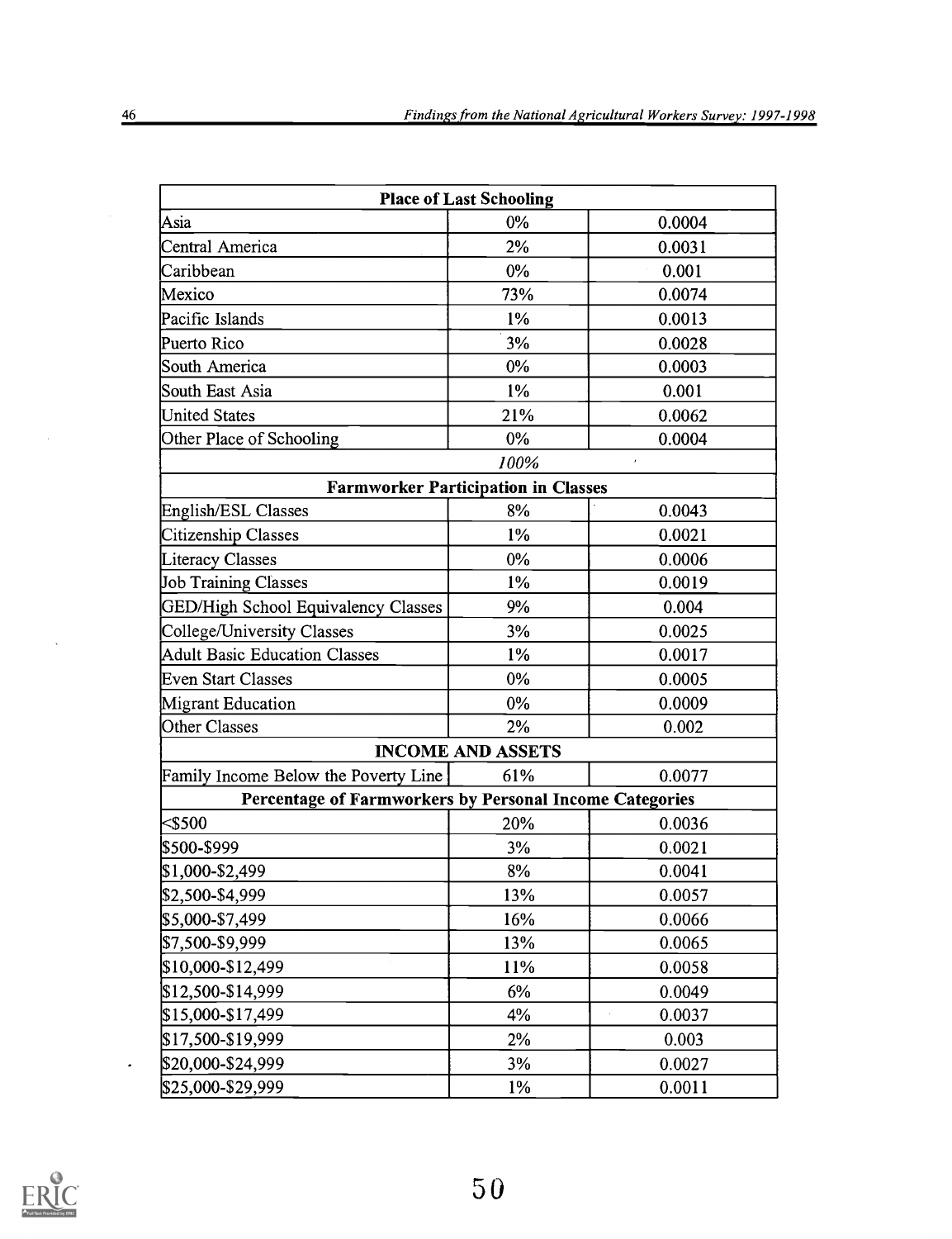| Percentage of Farmworkers by Personal Income Categories (continued) |                             |        |
|---------------------------------------------------------------------|-----------------------------|--------|
| \$30,000-\$34,999                                                   | $1\%$                       | 0.0006 |
| \$35,000-\$39,999                                                   | $0\%$                       | 0.001  |
| $>$ \$40,000                                                        | 0%                          | 0.0004 |
|                                                                     | 100%                        |        |
| Percentage of Farmworkers by Family Income Categories               |                             |        |
| $<$ \$500                                                           | 19%                         | 0.0035 |
| \$500-\$999                                                         | 2%                          | 0.0018 |
| \$1,000-\$2,499                                                     | 5%                          | 0.0038 |
| \$2,500-\$4,999                                                     | 10%                         | 0.005  |
| \$5,000-\$7,499                                                     | 13%                         | 0.0058 |
| \$7,500-\$9,999                                                     | 12%                         | 0.0063 |
| \$10,000-\$12,499                                                   | 11%                         | 0.0057 |
| \$12,500-\$14,999                                                   | 7%                          | 0.0048 |
| \$15,000-\$17,499                                                   | 5%                          | 0.0037 |
| \$17,500-\$19,999                                                   | 4%                          | 0.0036 |
| \$20,000-\$24,999                                                   | 5%                          | 0.0037 |
| \$25,000-\$29,999                                                   | 2%                          | 0.0022 |
| \$30,000-\$34,999                                                   | 2%                          | 0.0023 |
| \$35,000-\$39,999                                                   | $1\%$                       | 0.0016 |
| $>$ \$40,000                                                        | 3%                          | 0.0022 |
|                                                                     | 100%                        |        |
|                                                                     | <b>Assets and Dwellings</b> |        |
| Any Assets <sup>13</sup>                                            | 87%                         | 0.0048 |
| <b>Assets Abroad</b>                                                | 45%                         | 0.0076 |
| Owns a Vehicle                                                      | 44%                         | 0.0077 |
| Own a Dwelling Abroad                                               | 43%                         | 0.0073 |
| Own a Dwelling in U.S.                                              | 14%                         | 0.006  |
|                                                                     | <b>Aid Received</b>         |        |
| Public Aid in Past Two Years                                        | 17%                         | 0.0056 |
| Use of Any Charity                                                  | 22%                         | 0.0047 |
| Use Of Charitable Organizations                                     | 4%                          | 0.0033 |
| Use of Charity from Individuals                                     | 19%                         | 0.0038 |
| Use Needs-Based Programs                                            | 2%                          | 0.002  |
| <b>Use Contribution-Based Programs</b>                              | 22%                         | 0.0066 |

<sup>&</sup>lt;sup>13</sup> The farmworker owns at least one plot of land, house, mobile home, car/truck, business, or  $\sim$  other property in the United States or abroad.

![](_page_50_Picture_3.jpeg)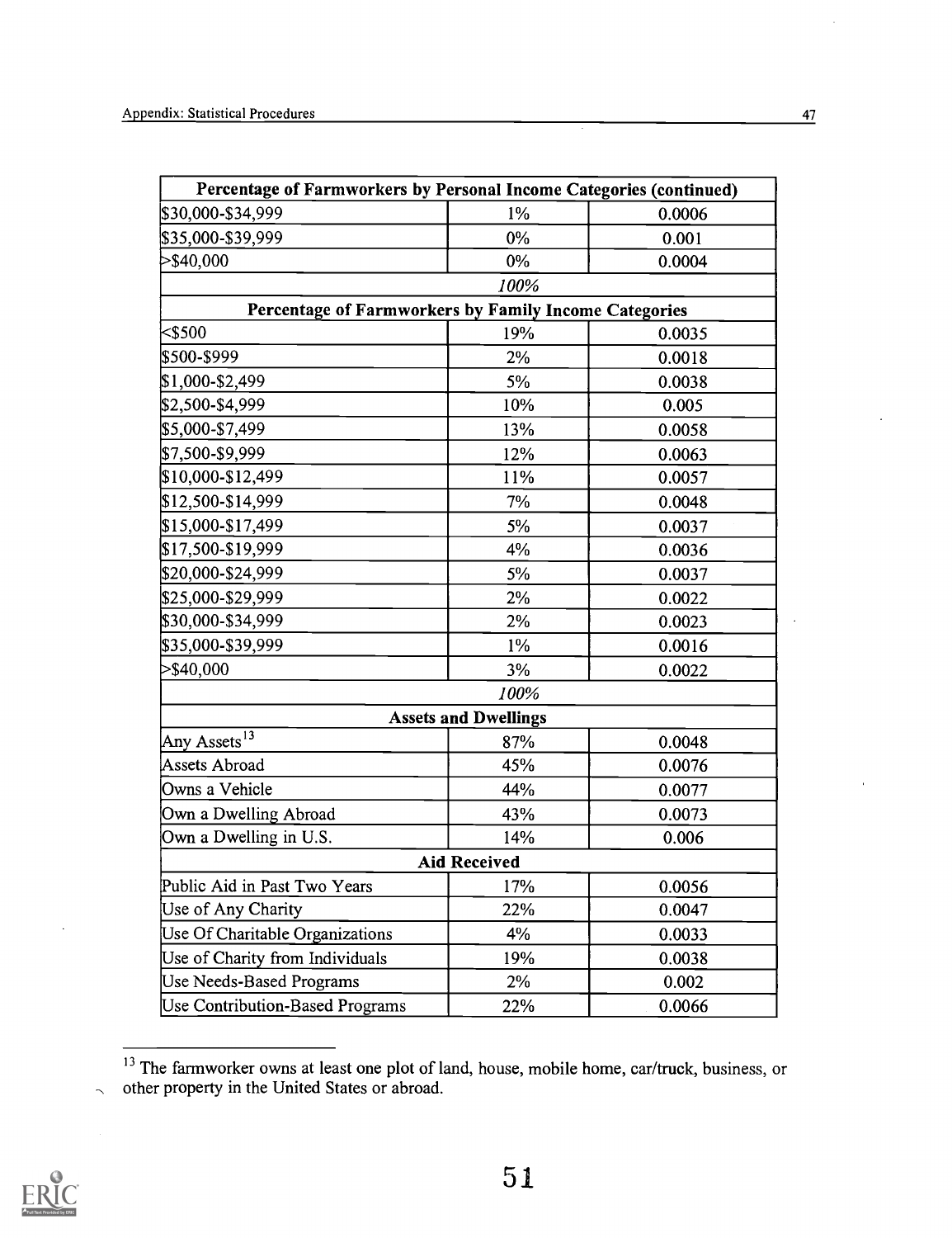|                                                   | <b>Household Used the Following Benefits</b>  |             |
|---------------------------------------------------|-----------------------------------------------|-------------|
| <b>AFDC</b>                                       | $1\%$                                         | 0.0018      |
| Food Stamps                                       | 10%                                           | 0.0046      |
| Disability Insurance                              | $1\%$                                         | 0.0013      |
| Unemployment Insurance                            | 20%                                           | 0.0065      |
| Social Security                                   | $1\%$                                         | 0.0018      |
| Veteran's Pay                                     | $0\%$                                         | 0.0004      |
| General Assistance or Welfare                     | $1\%$                                         | 0.0012      |
| Low Income Housing                                | $1\%$                                         | 0.0014      |
| Government Health Clinic                          | $0\%$                                         | 0.0009      |
| Medicaid                                          | 13%                                           | 0.0055      |
| WIC                                               | 10%                                           | 0.0049      |
| Disaster Relief                                   | $0\%$                                         | 0.0005      |
| Legal Services                                    | 0%                                            | $\mathbf 0$ |
| Other Social Programs                             | 1%                                            | 0.0021      |
|                                                   | Household Received the Following Types of Aid |             |
| Church                                            | 3%                                            | 0.0027      |
| Family                                            | 6%                                            | 0.0023      |
| <b>Community Organizations</b>                    | $1\%$                                         | 0.0017      |
| Charitable Organizations                          | 1%                                            | 0.0014      |
| Friends                                           | 13%                                           | 0.0032      |
| <b>CURRENT LEGAL STATUS AND LEGAL APPLICATION</b> |                                               |             |
|                                                   | <b>Current Status</b>                         |             |
| Citizen                                           | 22%                                           | 0.0063      |
| Green Card                                        | 24%                                           | 0.0074      |
| Unauthorized                                      | 52%                                           | 0.0077      |
| <b>Work Authorization</b>                         | 2%                                            | 0.0024      |
|                                                   | 100%                                          |             |
|                                                   | <b>Legal Application</b>                      |             |
| Legalization Applicant                            | 16%                                           | 0.0062      |
| <b>Family Program</b>                             | 11%                                           | 0.0054      |
| Other Authorization                               | 3%                                            | 0.0035      |
| Unauthorized                                      | 52%                                           | 0.0077      |
| Citizen by Birth                                  | 19%                                           | 0.0058      |
|                                                   | 100%                                          |             |
|                                                   | <b>Farmworkers' Home Base</b>                 |             |
| Abroad                                            | 42%                                           | 0.0072      |
| <b>United States</b>                              | 58%                                           | 0.004       |

![](_page_51_Picture_2.jpeg)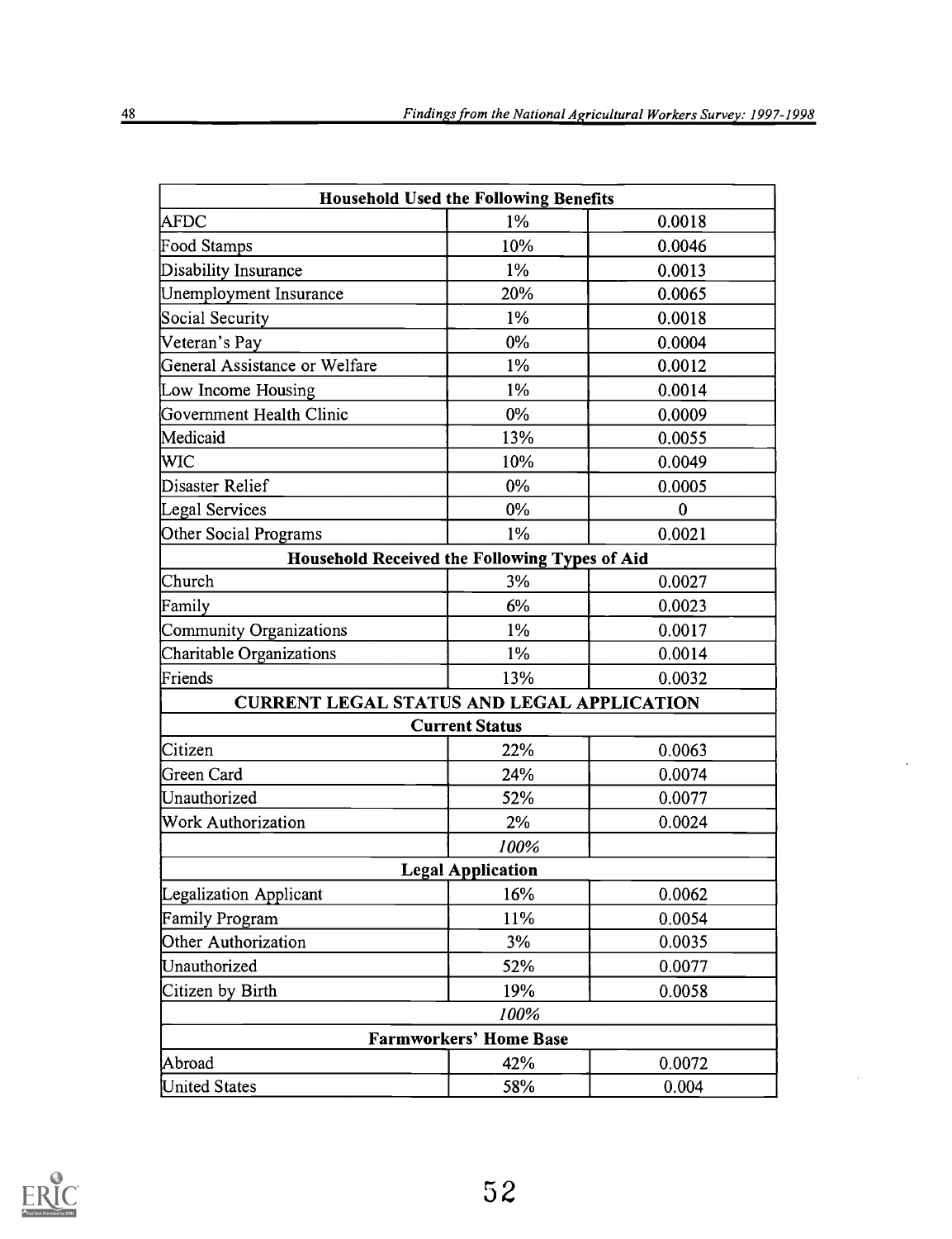|                                       | <b>Migrant Type</b>         |                     |
|---------------------------------------|-----------------------------|---------------------|
| Follow-the-Crop                       | 17%                         | 0.0067              |
| Non-Migrant/Settled                   | 44%                         | 0.0082              |
| Shuttle                               | 39%                         | 0.0066              |
|                                       | 100%                        |                     |
|                                       | <b>WORK CHARACTERISTICS</b> |                     |
| Years in Farmwork                     | 8.15                        | 0.1447              |
| Hourly Wage                           | 5.94                        | 0.0255              |
| Number of Weeks Spent Abroad          |                             |                     |
| During year                           | 12.53                       | 0.1847              |
| Number of Weeks Doing U.S.            |                             |                     |
| Farmwork                              | 24.91                       | 0.2226              |
| Number of Weeks Doing Non-            |                             |                     |
| Farmwork in U.S.                      | 4.09                        | 0.1027              |
| Number of Weeks Not Working in U.S.   | 9.82                        | 0.1633              |
| Hours Worked Per Week in Farmwork     | 38.05                       | $\bar{z}$<br>0.2352 |
| Employer is a Grower                  | 81%                         | 0.0053              |
| Employer is a Farm Labor Contractor   | 19%                         | 0.0053              |
| Work for Employer on a Seasonal Basis | 83%                         | 0.0065              |
| Work for Employer Year Round          | 14%                         | 0.0064              |
|                                       | Crop                        |                     |
| Field Crop                            | 16%                         | 0.0045              |
| Fruit & Nuts                          | 33%                         | 0.0075              |
| Horticulture                          | 14%                         | 0.0059              |
| Miscellaneous or Multiple Crops       | 9%                          | 0.0041              |
| Vegetables                            | 28%                         | 0.0073              |
|                                       | 100%                        |                     |
|                                       | <b>Task</b>                 |                     |
| Harvest                               | 32%                         | 0.0073              |
| Other Tasks                           | 6%                          | 0.004               |
| Post-Harvest                          | 15%                         | 0.0048              |
| Pre-Harvest                           | 22%                         | 0.006               |
| Semi-Skilled                          | 25%                         | 0.0066              |
| Supervisory                           | $0\%$                       | 0.0003              |
|                                       | 100%                        |                     |
|                                       |                             |                     |
|                                       | <b>Method of Payment</b>    |                     |
| Hourly                                | 77%                         | 0.0069              |
| Piece                                 | 20%                         | 0.0065              |

![](_page_52_Picture_2.jpeg)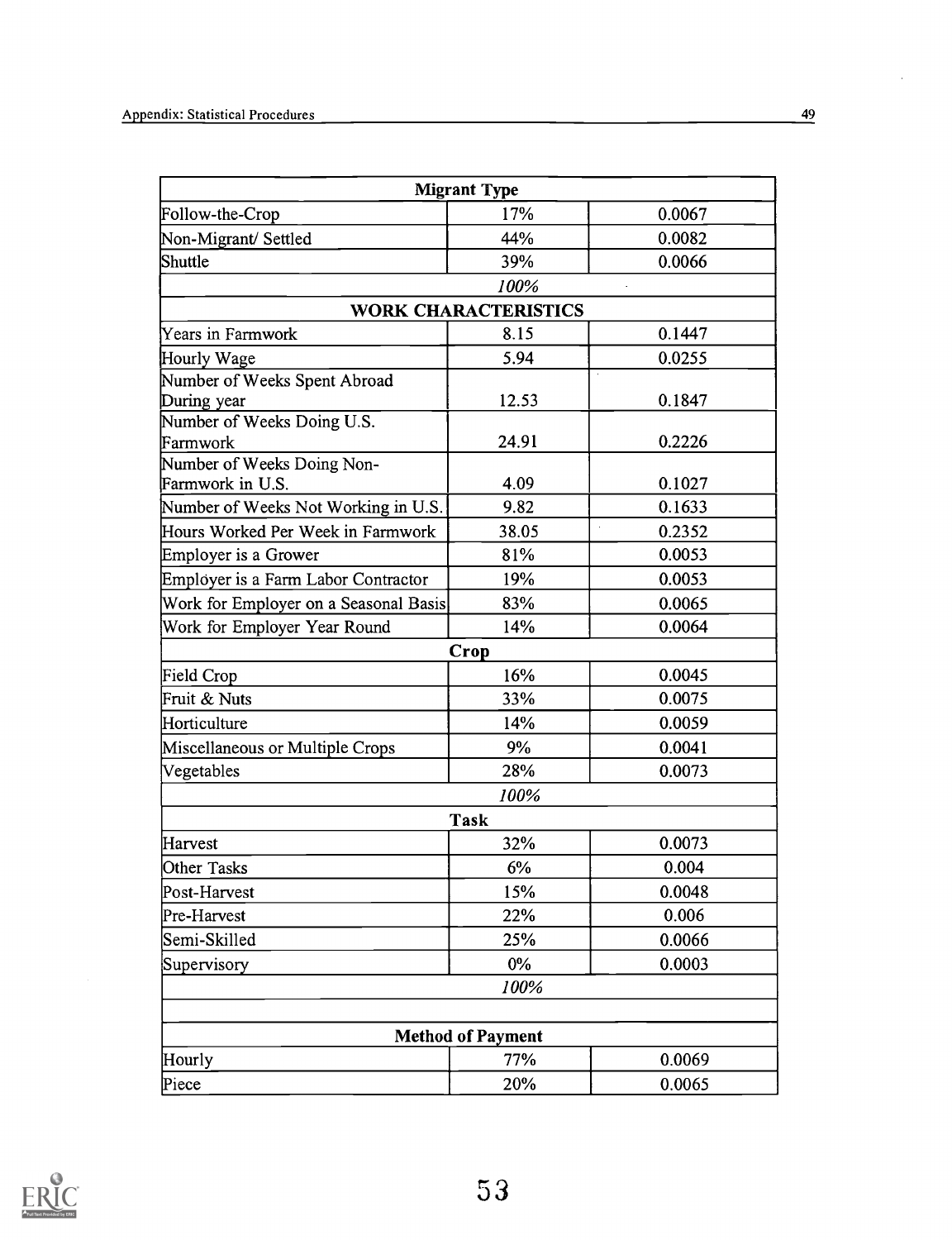$\hat{\textbf{r}}$ 

| <b>Method of Payment (continued)</b>     |                               |              |
|------------------------------------------|-------------------------------|--------------|
| Combination of Hourly & Piece            | 2%                            | 0.0029       |
| Salary                                   | $1\%$                         | 0.0019       |
|                                          | 100%                          |              |
| <b>Method of Transportation to Work</b>  |                               |              |
| $\rm Car$                                | 34%                           | 0.0075       |
| Walk                                     | 8%                            | 0.004        |
| Car Pool                                 | 40%                           | 0.0069       |
| Public Transportation                    | $1\%$                         | 0.0009       |
| Labor Bus                                | 15%                           | 0.0052       |
| Other                                    | 2%                            | 0.0024       |
|                                          | 100%                          |              |
|                                          | <b>Transportation to Work</b> |              |
| Pay Grower for Rides to Work             | 34%                           | 0.0106       |
| Have to Use Labor Bus (is it obligatory) | 9%                            | 0.0066       |
| <b>Equipment Expenses Covered By</b>     |                               |              |
| Grower                                   | 69%                           | 0.0072       |
| Farmworker                               | 14%                           | 0.0064       |
| Farmworker Pays Some                     | 9%                            | 0.0044       |
| Equipment not Needed                     | 8%                            | 0.0038       |
| Contractor                               | 0%                            | $\mathbf{0}$ |
| A Friend/Relative                        | 0%                            | 0.0003       |
| Other                                    | $0\%$                         | 0.0004       |
|                                          | 100%                          |              |
|                                          | <b>Bonus and Insurance</b>    |              |
| Health Insurance for Workplace Injuries  | 71%                           | 0.0069       |
| Unemployment Insurance                   | 45%                           | 0.0078       |
| Payment for Workplace Injuries           | 33%                           | 0.0082       |
| Bonus                                    | 15%                           | 0.0065       |
| Paid Holidays/Vacation                   | 11%                           | 0.0055       |
| Health Insurance for Off the Job         |                               |              |
| Injuries                                 | 6%                            | 0.0045       |
| <b>Type of Bonus (if bonus received)</b> |                               |              |
| End of Season Bonus                      | 56%                           | 0.0177       |
| Holiday Bonus                            | 24%                           | 0.0153       |
| <b>Incentive Bonus</b>                   | 12%                           | 0.0129       |
| Bonus Dependent on Grower Profit         | 7%                            | 0.0064       |

![](_page_53_Picture_2.jpeg)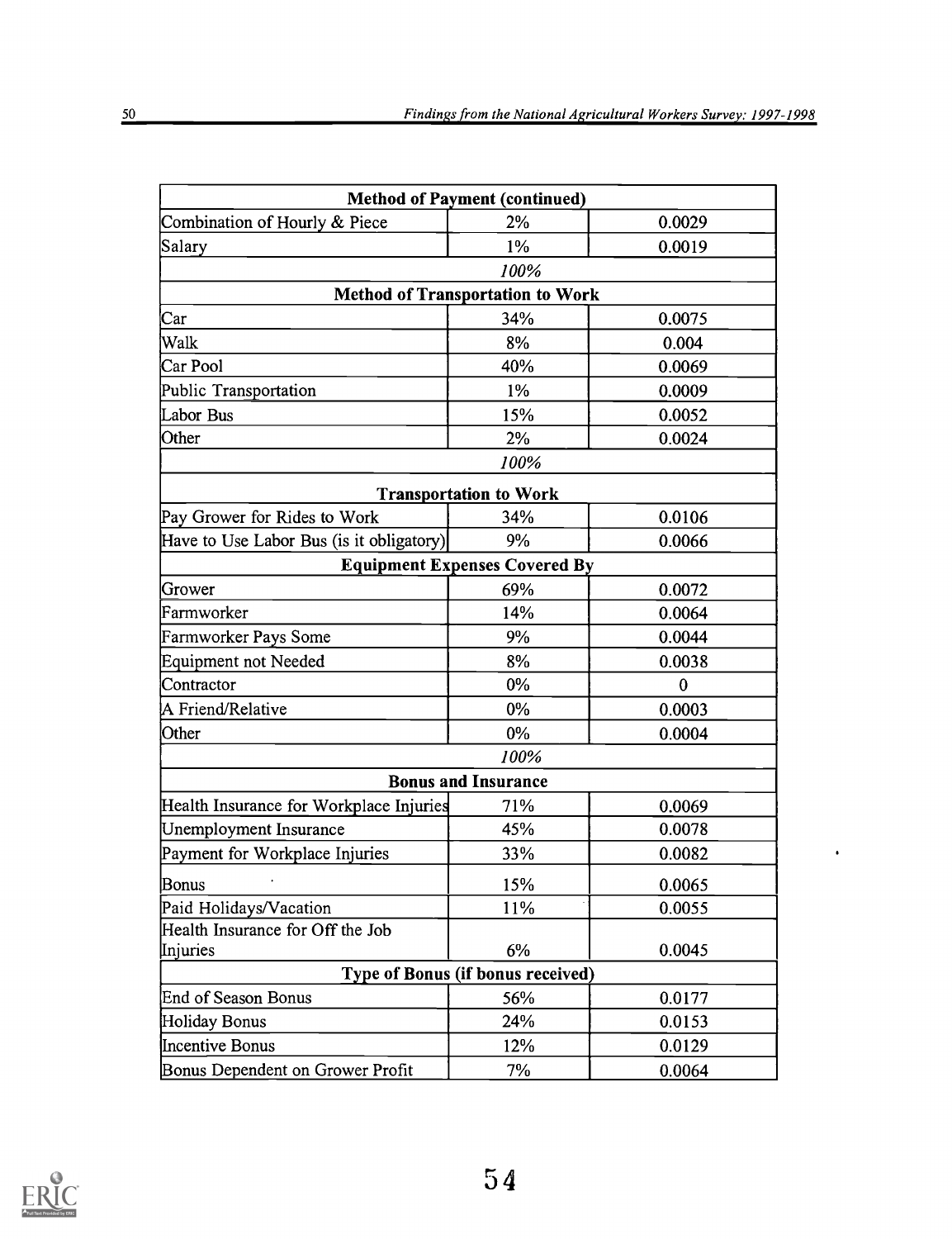$\mathcal{A}^{\mathcal{A}}$ 

ä,

|                                                                          | <b>Type of Bonus (continued)</b>  |        |
|--------------------------------------------------------------------------|-----------------------------------|--------|
| Money for Transportation                                                 | $0\%$                             | 0.0053 |
| <b>Method of Contact Between Employee and Employer</b>                   |                                   |        |
|                                                                          | (if farmwork on a seasonal basis) |        |
| <b>Employer Contacts Worker for Future</b>                               |                                   |        |
| Employment Before End of the Season                                      | 6%                                | 0.0048 |
|                                                                          |                                   |        |
| Employer Contacts Worker for Future                                      |                                   |        |
| Employment by Letter                                                     | $1\%$                             | 0.003  |
| Employer Contacts Worker for Future                                      |                                   |        |
| <b>Employment by Phone</b>                                               | 19%                               | 0.0078 |
|                                                                          |                                   |        |
| Employer Contacts Worker for Future<br><b>Employment by Someone Else</b> | 32%                               | 0.0074 |
| Employee Contacts Employer                                               | 33%                               | 0.0083 |
|                                                                          | <b>Method of Recruitment</b>      |        |
| Applied on Own                                                           | 26%                               | 0.0071 |
| Day Laborer/Picked Up at a Shape Up                                      | $0\%$                             | 0.0002 |
| Recalled After Layoff                                                    | $0\%$                             | 0.0004 |
| Standing Agreement                                                       | $0\%$                             | 0.0005 |
| Recruited by Grower/Foreman                                              | $1\%$                             | 0.0014 |
| Recruited by FLC/Foreman                                                 | $1\%$                             | 0.0019 |
| Referred by Employment Service                                           | $1\%$                             | 0.0017 |
| Referred by Welfare Office                                               | 0%                                | 0.0005 |
| Referred by Relative/Friend or                                           |                                   |        |
| Workmate                                                                 | 70%                               | 0.0072 |
| Referred by Labor Union                                                  | 0%                                | 0.0006 |
|                                                                          | <b>Source of Housing</b>          |        |
| Farmworker Rents from non-Employer                                       | 47%                               | 0.0074 |
| Employer Provides Free Housing for                                       |                                   |        |
| Farmworker                                                               | 21%                               | 0.0058 |
| Farmworker Owns the House                                                | 18%                               | 0.0064 |
| Farmworker Rents from Employer                                           | 7%                                | 0.0037 |
| Employer Provides Free Housing for                                       |                                   |        |
| Farmworker and His/Her family                                            | 3%                                | 0.0026 |
| Farmworker Rents from Government or                                      |                                   |        |
| Other Institution                                                        | $1\%$                             | 0.0014 |
| Farmworker Receives Free Housing                                         |                                   |        |
| from Government or Other Institution                                     | $0\%$                             | 0.0006 |

![](_page_54_Picture_2.jpeg)

 $\ddot{\phantom{a}}$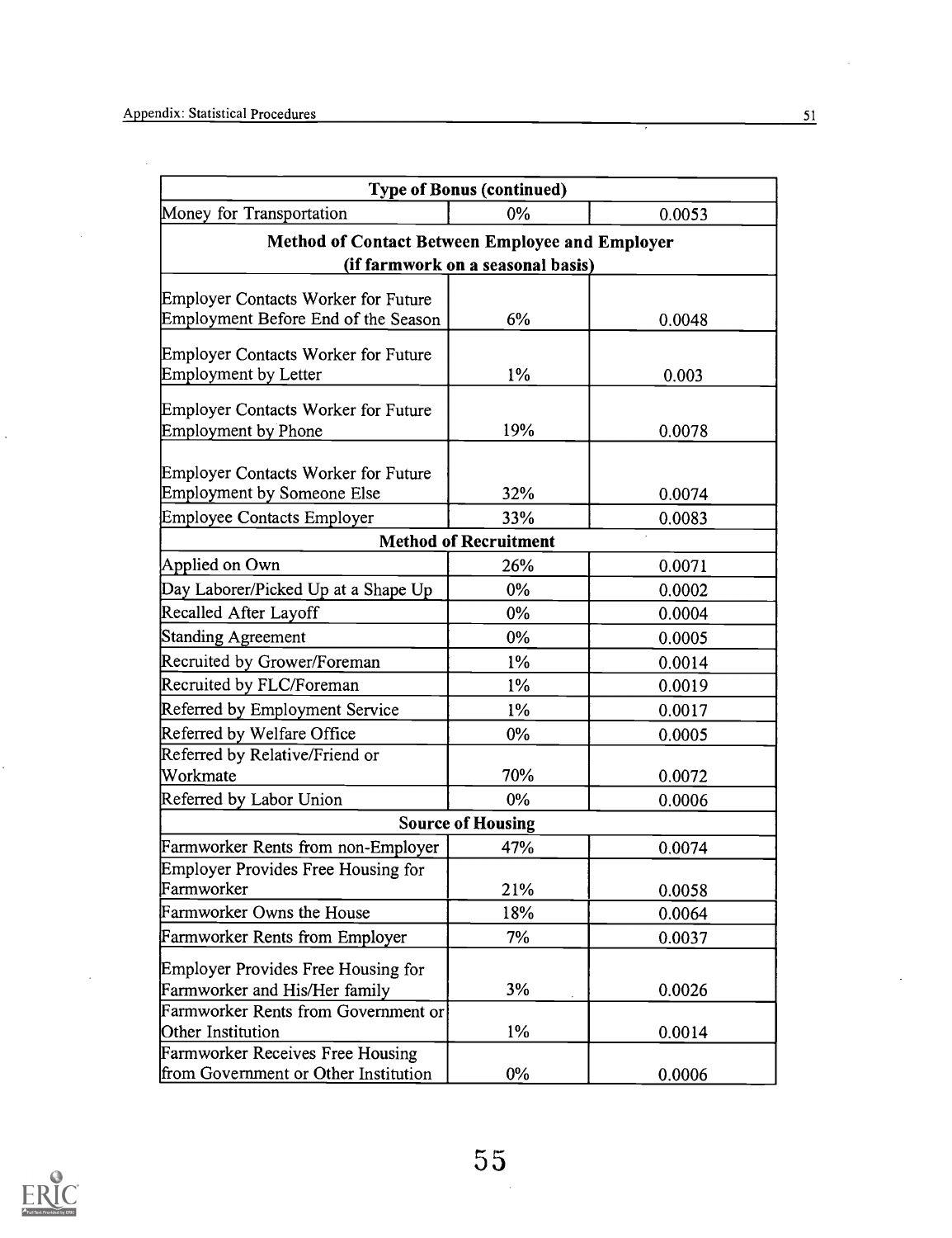|                                                           | <b>Source of Meals</b> |        |
|-----------------------------------------------------------|------------------------|--------|
| Farmworker Provides and Pays for Own                      |                        |        |
| Meals                                                     | 97%                    | 0.0036 |
| Employer Provides but Charges for                         |                        |        |
| Meals                                                     | 2%                     | 0.003  |
| Employer Provides Farmworker Free                         |                        |        |
| Meals                                                     | $1\%$                  | 0.0019 |
| Employer Provides Farmworker and                          |                        |        |
| His/Her Family Free Meals                                 | 0%                     | 0.0004 |
|                                                           | 100%                   |        |
| <b>EXPECTATIONS OF LEAVING/CONTINUING FARMWORK</b>        |                        |        |
| Farmworker has Relatives/Friend in                        |                        |        |
| U.S. Nonfarm Work                                         | 59%                    | 0.0074 |
| Farmworker Believes He/She Could                          |                        |        |
| Get a U.S. Nonfarm Job Within a                           |                        |        |
| Month                                                     | 54%                    | 0.0082 |
| <b>Number of Additional Years of Anticipated Farmwork</b> |                        |        |
| Less Than One Year                                        | 8%                     | 0.0041 |
| 11-3 Years                                                | 19%                    | 0.0059 |
| 4-5 Years                                                 | 4%                     | 0.0028 |
| Over 5 Years                                              | 7%                     | 0.0038 |
| Over 5 Years and as Long as Able                          | 47%                    | 0.0081 |
| Other                                                     | 15%                    | 0.0055 |
|                                                           | 100%                   |        |
| <b>ACCESS TO WATER AND SANITATION</b>                     |                        |        |
| Drinking Water Available in the Field                     | 98%                    | 0.0031 |
| Water for Washing Available in the                        |                        |        |
| Field                                                     | 84%                    | 0.0047 |
| Toilets Available in the Field                            | 87%                    | 0.0042 |

![](_page_55_Picture_2.jpeg)

t,

 $\ddot{\phantom{1}}$